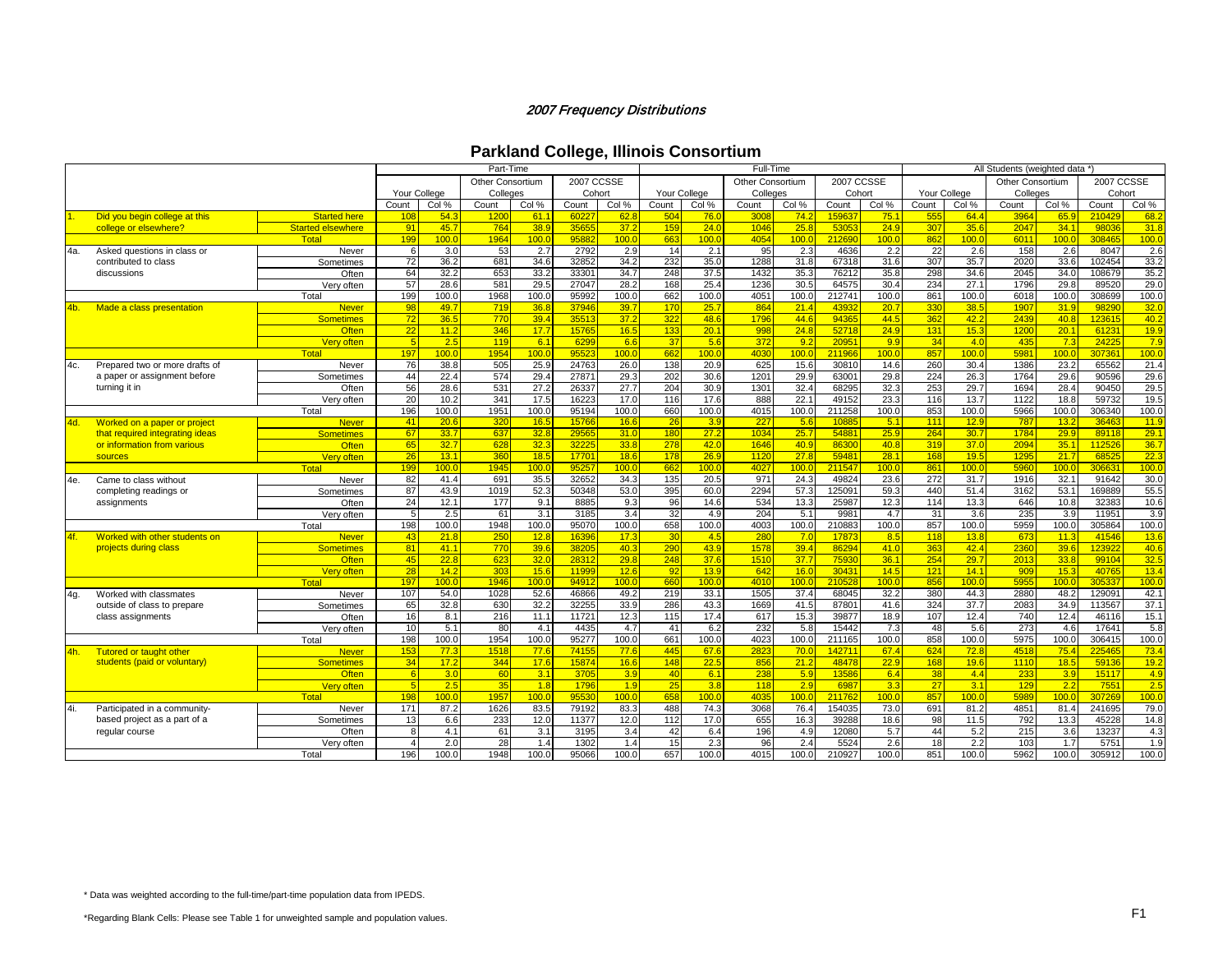|     |                                        |                   |                 |                  | Part-Time        |       |                   |                  |                 |              | Full-Time        |       |                   |                  |              |                  | All Students (weighted data *) |              |                 |       |
|-----|----------------------------------------|-------------------|-----------------|------------------|------------------|-------|-------------------|------------------|-----------------|--------------|------------------|-------|-------------------|------------------|--------------|------------------|--------------------------------|--------------|-----------------|-------|
|     |                                        |                   |                 |                  | Other Consortium |       | <b>2007 CCSSE</b> |                  |                 |              | Other Consortium |       | <b>2007 CCSSE</b> |                  |              |                  | Other Consortium               |              | 2007 CCSSE      |       |
|     |                                        |                   | Your College    |                  | Colleges         |       | Cohort            |                  | Your College    |              | Colleges         |       | Cohort            |                  | Your College |                  | Colleges                       |              | Cohort          |       |
|     |                                        |                   | Count           | Col %            | Count            | Col % | Count             | Col %            | Count           | Col %        | Count            | Col % | Count             | Col %            | Count        | Col %            | Count                          | Col %        | Count           | Col % |
| 4i. | Used the Internet or instant           | <b>Never</b>      | 37              | 18.              | 30               | 15.6  | 163               | 17.2             |                 | 5.6          | 35               | 8.8   | 1606              | 7.6              | 10i          | 12.              | 83                             | 13.9         | 4042            | 13.2  |
|     | messaging to work on an                | <b>Sometimes</b>  | 53              | 26.8             | 58               | 30.0  | 2623              | 27.6             | 132             | 20.7         | 924              | 23.0  | 4791              | 22.7             | 203          | 23.7             | 1644                           | 27.5         | 7836            | 25.6  |
|     | assignment                             | <b>Often</b>      | 54              | 27.3             | 565              | 28.9  | 2713              | 28.5             | 241             | 36.7         | 1346             | 33.5  | 67467             | 32.0             | 271          | 31.6             | 1806                           | 30.2         | 91744           | 30.0  |
|     |                                        | Very often        | 54              | 27.3             | 499              | 25.6  | 2539              | 26.7             | 247             | 37.6         | 139 <sup>4</sup> | 34.7  | 79436             | 37.7             | 274          | 32.1             | 1693                           | 28.3         | 95344           | 31.2  |
|     |                                        | Total             | 198             | 100.0            | 195              | 100.0 | 95070             | 100.0            | 657             | 100.0        | 4013             | 100.0 | 210875            | 100 <sub>c</sub> | 856          | 100.0            | 5974                           | 100.0        | 305877          | 100.0 |
| 4k. | Used email to communicate              | Never             | 20              | 10.1             | 475              | 24.4  | 24107             | 25.3             | 19              | 2.9          | 465              | 11.6  | 29479             | 14.0             | 58           | 6.7              | 1241                           | 20.8         | 63730           | 20.8  |
|     | with an instructor                     | Sometimes         | 77              | 38.7             | 766              | 39.4  | 34992             | 36.8             | 149             | 22.7         | 1398             | 34.8  | 71001             | 33.6             | 269          | 31.3             | 2224                           | 37.3         | 108440          | 35.4  |
|     |                                        | Often             | 53              | 26.6             | 419              | 21.6  | 21735             | 22.9             | 248             | 37.7         | 1237             | 30.8  | 61705             | 29.2             | 273          | 31.8             | 1468                           | 24.7         | 77896           | 25.5  |
|     |                                        | Very often        | 49              | 24.6             | 283              | 14.6  | 14267             | 15.0             | 241             | 36.7         | 919              | 22.9  | 48944             | 23.2             | 259          | 30.2             | 1022                           | 17.2         | 56007           | 18.3  |
|     |                                        | Total             | 199             | 100.0            | 1943             | 100.0 | 95101             | 100.0            | 657             | 100.0        | 4019             | 100.0 | 211129            | 100.0            | 858          | 100.0            | 5955                           | 100.0        | 306073          | 100.0 |
|     |                                        | <b>Never</b>      | 14              | 7.1              | 243              | 12.5  | 1169              | 12.3             | 41              | 6.2          | 27'              | 6.7   | 14460             | 6.8              | 57           | 6.7              | 649                            | 10.9         | 30590           | 10.0  |
| 4I. | Discussed grades or                    |                   | 103             | 52.0             | 903              | 46.4  | 4469              | 47.0             | 274             | 41.5         | 1776             | 44.1  | 8909              | 42.2             | 404          | 47.1             | 2715                           | 45.5         |                 | 45.0  |
|     | assignments with an instructor         | <b>Sometimes</b>  |                 |                  |                  |       |                   |                  |                 |              |                  |       |                   |                  |              |                  |                                |              | 137873          |       |
|     |                                        | Often             | 55              | 27.8             | 561              | 28.8  | 27347             | 28.7             | 218             | 33.0         | 1300             | 32.3  | 71339             | 33.8             | 259          | 30.2             | 1784                           | 29.9         | 94457           | 30.8  |
|     |                                        | <b>Very often</b> | $\overline{26}$ | 13.1             | 241              | 12.4  | 1142              | 12.0             | 128             | 19.4         | 679              | 16.9  | 36345             | 17.2             | 138          | 16 <sub>c</sub>  | 823                            | 13.8         | 43298           | 14.1  |
|     |                                        | Total             | 198             | 100.0            | 1948             | 100.0 | 9515              | 100.0            | 661             | 100.0        | 402              | 100.0 | 211242            | 100.0            | 858          | 100.0            | 5970                           | 100.0        | 306218          | 100.  |
| 4m. | Talked about career plans with         | Never             | 82              | 41.2             | 733              | 37.6  | 35420             | 37.3             | 128             | 19.4         | 1067             | 26.5  | 51164             | 24.2             | 267          | 31.1             | 2022                           | 33.9         | 96915           | 31.7  |
|     | an instructor or advisor               | Sometimes         | 77              | 38.7             | 871              | 44.6  | 41067             | 43.2             | 326             | 49.5         | 1852             | 46.0  | 95874             | 45.4             | 376          | 43.7             | 2698                           | 45.2         | 135300          | 44.2  |
|     |                                        | Often             | 30              | 15.1             | 265              | 13.6  | 13678             | 14.4             | 141             | 21.4         | 783              | 19.5  | 44443             | 21.1             | 155          | 18.0             | 921                            | 15.4         | 52722           | 17.2  |
|     |                                        | Verv often        | 10              | 5.0              | 82               | 4.2   | 4870              | 5.1              | 64              | 9.7          | 323              | 8.0   | 19525             | 9.3              | 62           | 7.2              | 326                            | 5.5          | 20942           | 6.8   |
|     |                                        | Total             | 199             | 100.0            | 1951             | 100.0 | 95035             | 100.0            | 659             | 100.0        | 4025             | 100.0 | 211006            | 100.0            | 860          | 100.0            | 5968                           | 100.0        | 305879          | 100.0 |
| 4n. | <b>Discussed ideas from your</b>       | <b>Never</b>      | 106             | 53.3             | 102 <sub>1</sub> | 52.6  | 4982              | 52.5             | 259             | 39.4         | 1732             | 43.2  | 8520              | 40.4             | 402          | 46.9             | 2983                           | 50.1         | 144828          | 47.4  |
|     | readings or classes with               | <b>Sometimes</b>  | 64              | 32.2             | 673              | 34.5  | 3278              | 34.6             | 302             | 46.0         | 1560             | 38.9  | 86443             | 41.0             | 331          | 38.6             | 2106                           | 35.4         | 113979          | 37.3  |
|     | instructors outside of class           | <b>Often</b>      | 23              | 11.6             | 171              | 8.8   | 9103              | 9.6              | 69              | 10.5         | 529              | 13.2  | 2868              | 13.6             | 95           | 11.1             | 611                            | 10.3         | 34463           | 11.3  |
|     |                                        | Very often        |                 | 3.0              | $-80$            | 4.1   | 3142              | 3.3              | 27              | 4.1          | 188              | 4.7   | 10467             | 5.0              | 30           | 3.5              | 257                            | 4.3          | 12153           | 4.0   |
|     |                                        | <b>Total</b>      | 199             | 100 <sub>c</sub> | 1948             | 100.0 | 9485              | 100.0            | 657             | 100.0        | 4009             | 100.0 | 210800            | 100.0            | 858          | 100.0            | 5957                           | 100.0        | 305423          | 100.0 |
| 40. | Received prompt feedback               | Never             |                 | 3.5              | 182              | 9.3   | 8820              | 9.3              | 27              | 4.1          | 284              | 7.1   | 13828             | 6.6              | 33           | 3.8              | 504                            | 8.5          | 24938           | 8.2   |
|     | (written or oral) from                 | Sometimes         | 62              | 31.2             | 674              | 34.6  | 33520             | 35.3             | 233             | 35.5         | 1431             | 35.6  | 77296             | 36.6             | 285          | 33.2             | 2084                           | 35.0         | 109768          | 35.9  |
|     | instructors on your                    | Often             | 90              | 45.2             | 734              | 37.7  | 36155             | 38.1             | 288             | 43.9         | 1602             | 39.9  | 83764             | 39.7             | 383          | 44.6             | 2294                           | 38.5         | 118485          | 38.8  |
|     | performance                            | Very often        | 40              | 20.1             | 357              | 18.3  | 16472             | 17.3             | 108             | 16.5         | 698              | 17.4  | 36069             | 17.1             | 158          | 18.4             | 1079                           | 18.1         | 52544           | 17.2  |
|     |                                        | Total             | 199             | 100.0            | 1947             | 100.0 | 94967             | 100.0            | 656             | 100.0        | 4015             | 100.0 | 210957            | 100.0            | 858          | 100.0            | 5962                           | 100.0        | 305735          | 100.0 |
| 4p. | <b>Worked harder than you</b>          | <b>Never</b>      | 19              | 9.7              | 241              | 12.4  | 1243              | 13.1             | <b>60</b>       | 9.2          | 387              | 9.6   | 1835              | 8.7              | 80           | 9.5              | 703                            | 11.8         | 34454           | 11.3  |
|     | thought you could to meet an           | <b>Sometimes</b>  | 88              | 45.1             | 786              | 40.5  | 3907              | 41.1             | 300             | 45.8         | 1625             | 40.4  | 82340             | 39.0             | 385          | 45.4             | 2404                           | 40.4         | 123396          | 40.3  |
|     | instructors standards or               | <b>Often</b>      | 66              | 33.8             | 653              | 33.6  | 3089              | 32.5             | 216             | 33.0         | 1378             | 34.3  | 7582              | 35.9             | 284          | 33.4             | 1994                           | 33.5         | 103677          | 33.9  |
|     | expectations                           | <b>Very often</b> | 22              | 11.3             | 263              | 13.5  | 1271              | 13.4             | 79              | 12.1         | 629              | 15.7  | 34719             | 16.4             | 99           | 11.6             | 853                            | 14.3         | 44631           | 14.6  |
|     |                                        | Total             | 195             | 100.0            | 194 <sup>°</sup> | 100.0 | 9511              | 100 <sub>c</sub> | 655             | 100.0        | 4019             | 100.0 | 211235            | 100 <sub>c</sub> | 848          | 100.0            | 5955                           | 100.0        | 306157          | 100.0 |
| 4q. | Worked with instructors on             | Never             | 159             | 80.3             | 1441             | 74.5  | 72088             | 76.4             | 438             | 66.7         | 2704             | 67.8  | 136200            | 65.0             | 633          | 74.0             | 4279                           | 72.2         | 217231          | 71.5  |
|     | activities other than                  | Sometimes         | 27              | 13.6             | 350              | 18.1  | 1584              | 16.8             | 157             | 23.9         | 891              | 22.3  | 50547             | 24.1             | 158          | 18.4             | 1141                           | 19.3         | 60597           | 20.0  |
|     | coursework                             | Often             | -9              | 4.5              | 110              | 5.7   | 468               | 5.0              | 44              | 6.7          | 303              | 7.6   | 16776             | 8.0              | 47           | 5.5              | 380                            | 6.4          | 18994           | 6.3   |
|     |                                        | Very often        |                 | 1.5              | 34               | 1.8   | 1691              | 1.8              | 18              | 2.7          | 90               | 2.3   | 6075              | 2.9              | 18           | 2.1              | 126                            | 2.1          | 6856            | 2.3   |
|     |                                        | Total             | 198             | 100.0            | 1935             | 100.0 | 94301             | 100.0            | 657             | 100.0        | 3988             | 100.0 | 209598            | 100.0            | 856          | 100.0            | 5925                           | 100.0        | 303678          | 100.0 |
| 4r. | <b>Discussed ideas from your</b>       | <b>Never</b>      | 31              | 15.7             | 284              | 14.5  | 1336'             | 14.0             | 73              | 11.0         | 486              | 12.1  | 22118             | 10.4             | 116          | 13.5             | 833                            | 13.9         | 38455           | 12.5  |
|     | readings or classes with others        | <b>Sometimes</b>  | 72              | 36.4             | 745              | 38.0  | 3671              | 38.5             | 274             | 41.4         | 1617             | 40.1  | 8003              | 37.8             | 333          | 38.7             | 2331                           | 38.8         | 117612          | 38.3  |
|     | outside of class (students,            | Often             | 53              | 26.8             | 593              | 30.2  | 2870              | 30.1             | 201             | 30.4         | 1200             | 29.8  | 67948             | 32.1             | 244          | 28.4             | 1807                           | 30.1         | 94918           | 30.9  |
|     | family members, coworkers, etc.)       | Very often        | 42              | 21.2             | 340              | 17.3  | 1664              | 17.4             | 114             | 17.2         | 729              | 18.1  | 41706             | 19.7             | 166          | 19.4             | 1029                           | 17.2         | 56096           | 18.3  |
|     |                                        | Total             | 198             | 100.0            | 196              | 100.0 | 9542              | 100 <sub>c</sub> | 662             | 100.0        | 403              | 100.0 | 21180             | 100.0            | 859          | 100 <sub>c</sub> | 6000                           | 100.0        | 307081          | 100.  |
|     |                                        |                   |                 |                  |                  |       | 2535'             |                  |                 |              |                  | 22.2  |                   |                  |              |                  |                                |              |                 | 24.2  |
| 4s. | Had serious conversations              | Never             | 51<br>71        | 25.8<br>35.9     | 529<br>645       | 27.0  | 32808             | 26.6             | 126<br>270      | 19.0<br>40.8 | 898<br>1383      | 34.3  | 42405<br>70783    | 20.0<br>33.4     | 194<br>328   | 22.6<br>38.2     | 1590<br>2021                   | 26.5<br>33.7 | 74201<br>104699 | 34.1  |
|     | with students of a different race      | Sometimes         |                 |                  |                  | 33.0  |                   | 34.4             |                 |              |                  |       |                   |                  |              |                  |                                |              |                 |       |
|     | or ethnicity other than your own       | Often             | 53              | 26.8             | 442              | 22.6  | 21696             | 22.8             | 160             | 24.2         | 945              | 23.4  | 53516             | 25.3             | 220          | 25.6             | 1325                           | 22.1         | 72485           | 23.6  |
|     |                                        | Verv often        | 23              | 11.6             | 341              | 17.4  | 15460             | 16.2             | 106             | 16.0         | 810              | 20.1  | 45033             | 21.3             | 117          | 13.7             | 1054                           | 17.6         | 55464           | 18.1  |
|     |                                        | Total             | 198             | 100.0            | 1957             | 100.0 | 9531              | 100.0            | 662             | 100.0        | 4036             | 100.0 | 211737            | 100.0            | 859          | 100.0            | 5990                           | 100.0        | 306849          | 100.0 |
| 4t  | <b>Had serious conversations</b>       | <u>Never</u>      |                 | 26.6             |                  | 30.1  | 263               | 27.6             | 11 <sub>0</sub> | 16.7         | 80               | 19.8  |                   | 18.2             | 189          | 22.0             |                                | 26.8         |                 | 23.8  |
|     | with students who differ from you      | <b>Sometimes</b>  | 74              | 37.2             | 667              | 34.2  | 3506              | 36.8             | 272             | 41.2         | 143'             | 35.5  | 75066             | 35.5             | 336          | 39.1             | 2107                           | 35.2         | 111708          | 36.4  |
|     | in terms of their religious beliefs.   | <b>Often</b>      | 42              | 21.1             | 413              | 21.1  | 2053              | 21.6             | 177             | 26.8         | 1044             | 25.9  | 5568              | 26.3             | 204          | 23.8             | 1333                           | 22.3         | 72024           | 23.5  |
|     | political opinions, or personal values | <b>Very often</b> | 30              | 15.1             | 285              | 14.6  | 1329              | 14.0             | 101             | 15.3         | 757              | 18.8  | 42211             | 20.0             | 131          | 15.2             | 933                            | 15.6         | 49969           | 16.3  |
|     |                                        | Total             | 199             | 100.0            | 1953             | 100.0 | 9521              | 100.0            | 660             | 100.0        | 4032             | 100.0 | 211547            | 100 <sub>c</sub> | 860          | 100 <sub>c</sub> | 5979                           | 100.0        | 306554          | 100.0 |
| 4u. | Skipped class                          | Never             | 107             | 54.3             | 1140             | 58.3  | 53504             | 56.0             | 222             | 33.6         | 1688             | 41.8  | 87534             | 41.3             | 382          | 44.7             | 3145                           | 52.5         | 153036          | 49.8  |
|     |                                        | Sometimes         | 81              | 41.1             | 748              | 38.3  | 37338             | 39.1             | 367             | 55.6         | 2038             | 50.4  | 107415            | 50.7             | 410          | 47.9             | 2552                           | 42.6         | 135163          | 44.0  |
|     |                                        | Often             | -8              | 4.1              | 47               | 2.4   | 3213              | 3.4              | 50              | 7.6          | 222              | 5.5   | 11995             | 5.7              | 49           | 5.7              | 207                            | 3.5          | 13318           | 4.3   |
|     |                                        | Verv often        | $\mathbf{1}$    | 0.5              | 19               | 1.0   | 1429              | 1.5              | 21              | 3.2          | 95               | 2.3   | 5022              | 2.4              | 15           | 1.8              | 85                             | 1.4          | 5771            | 1.9   |
|     |                                        | Total             | 197             | 100.0            | 1954             | 100.0 | 95484             | 100.0            | 660             | 100.0        | 4043             | 100.0 | 211966            | 100.0            | 856          | 100.0            | 5990                           | 100.0        | 307288          | 100.0 |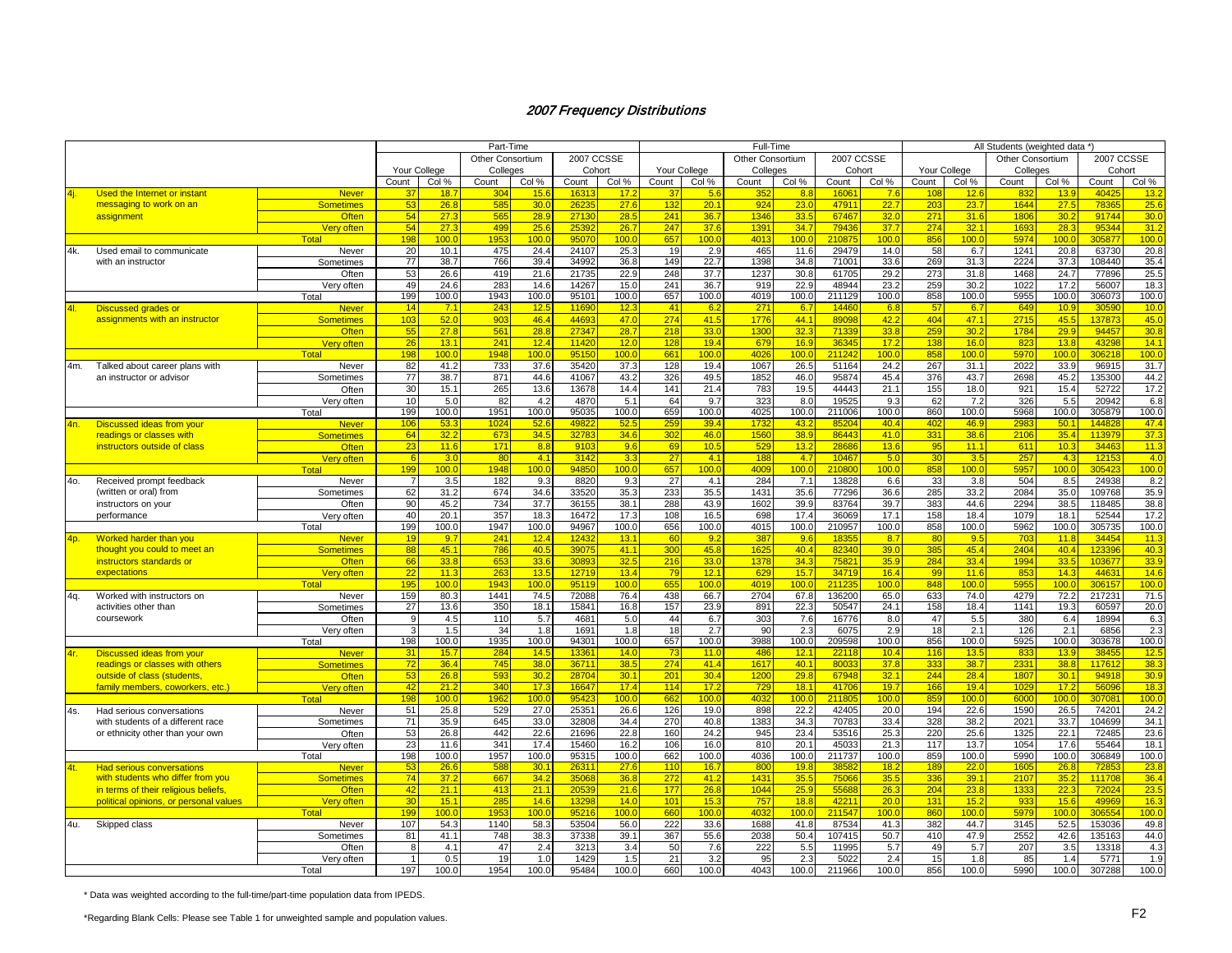|            |                                                                          |                                    |                |                | Part-Time        |                  |                   |                  |              |            | Full-Time        |            |                    |                  |              |                    | All Students (weighted data *) |                  |                   |            |
|------------|--------------------------------------------------------------------------|------------------------------------|----------------|----------------|------------------|------------------|-------------------|------------------|--------------|------------|------------------|------------|--------------------|------------------|--------------|--------------------|--------------------------------|------------------|-------------------|------------|
|            |                                                                          |                                    |                |                | Other Consortium |                  | <b>2007 CCSSE</b> |                  |              |            | Other Consortium |            | 2007 CCSSE         |                  |              |                    | <b>Other Consortium</b>        |                  | <b>2007 CCSSE</b> |            |
|            |                                                                          |                                    | Your College   |                | Colleges         |                  | Cohort            |                  | Your College |            | Colleges         |            | Cohort             |                  | Your College |                    | Colleges                       |                  | Cohort            |            |
|            |                                                                          |                                    | Count          | Col %          | Count            | Col %            | Count             | Col %            | Count        | Col %      | Count            | Col %      | Count              | Col %            | Count        | Col %              | Count                          | Col %            | Count             | Col %      |
| 5a.        | Memorizing facts, ideas, or                                              | <b>Very little</b>                 | 16             | -80            | 15               | -8.0             | 824               | -8.6             |              | 4.8        | -22              | -5.        | 1140               | 5.4              | 56           | -6                 | 441                            | 73               | 2229              | <u>7.2</u> |
|            | methods from your courses                                                | <b>Some</b>                        | 53             | 26.6           | 55 <sub>2</sub>  | 28.2             | 2864              | 29.9             | 222          | 33.5       | 1162             | 28.7       | 5833               | 27.5             | 257          | 29.8               | 1711                           | 28.5             | 8920              | 29.0       |
|            | and readings so you can repeat                                           | Quite a bit                        | 85             | 42.7           | 742              | 37.7             | 3595              | 37.6             | 247          | 37.3       | 1606             | 39.7       | 8592               | 40.4             | 346          | 40.2               | 2301                           | 38.3             | 119540            | 38.8       |
|            | them in pretty much the same form                                        | Verv much                          | 45             | 22.6           | 513              | 26.1             | 2287              | 23.9             | 162          | 24.4       | 1050             | 26.0       | 5676               | 26.7             | 202          | 23.                | 1559                           | 25.9             | 7700              | 25.0       |
|            |                                                                          | Tota                               | 199            | 100.0          | 196              | 100.0            | 9572              | 100.C            | 663          | 100.C      | 4042             | 00.0       | 212416             | 100.0            | 862          | 100.0              | 6011                           | 100.0            | 308036            | 100.0      |
| 5b.        | Analyzing the basic elements of an                                       | Very little                        | 13             | 6.5            | 102              | 5.2              | 6118              | 6.4              | 26           | 3.9        | 144              | 3.6        | 8128               | 3.8              | 46           | 5.3                | 300                            | 5.0              | 16585             | 5.4        |
|            | idea, experience, or theory                                              | Some                               | 57             | 28.6           | 547              | 27.9             | 28902             | 30.3             | 185          | 28.0       | 1067             | 26.5       | 58156              | 27.4             | 244          | 28.3               | 1671                           | 27.9             | 90012             | 29.3       |
|            |                                                                          | Quite a bit                        | 84             | 42.2           | 788              | 40.2             | 39958             | 41.9             | 309          | 46.7       | 1761             | 43.7       | 93265              | 44.0             | 381          | 44.3               | 2472                           | 41.3             | 131131            | 42.7       |
|            |                                                                          | Very much                          | 45             | 22.6           | 523              | 26.7             | 2042              | 21.4             | 141          | 21.3       | 1058             | 26.3       | 5231               | 24.7             | 190          | 22.0               | 1548                           | 25.8             | 6936              | 22.6       |
|            |                                                                          | Total                              | 199            | 100.0          | 1960             | 100.0            | 9540'             | 100.0            | 661          | 100.0      | 4030             | 100.0      | 211862             | 100.c            | 861          | 100.0              | 5991                           | 100.0            | 307091            | 100.0      |
| 5c.        | Synthesizing and organizing ideas,                                       | Very little                        | 15             | 7.6            | 140              | 7.2              | 885               | 9.3              | 38           | 5.7        | 248              | 6.2        | 1266               | 6.0              | 58           | 6.7                | 428                            | 7.2              | 24430             | 8.0        |
|            | information, or experiences in new                                       | <b>Some</b>                        | 69             | 34.8           | 664              | 34.1             | 33445             | 35.2             | 238          | 36.0       | 129'             | 32.2       | 69137              | 32.8             | 304          | 35.4               | 2016                           | 33.8             | 105036            | 34.4       |
|            | ways                                                                     | Quite a bit                        | 74             | 37.4           | 741              | 38.0             | 3532              | 37.2             | 277          | 41.9       | 1578             | 39.4       | 83729              | 39.7             | 339          | 39.5               | 2283                           | 38.3             | 116775            | 38.2       |
|            |                                                                          | Very much                          | 40             | 20.2           | 405              | 20.8             | 1733              | 18.3             | 108          | 16.3       | 890              | 22.2       | 45449              | 21.5             | 158          | 18.4               | 1235                           | 20.7             | 59477             | 19.5       |
|            |                                                                          | Total                              | 198            | 100.0          | 195              | 100.0            | 9495              | 100.0            | 661          | 100.0      | 4007             | 100.0      | 21098 <sup>-</sup> | 100.0            | 858          | 100.0              | 5962                           | 100.             | 305717            | 100.       |
| 5d.        | Making judgments about the value                                         | Very little                        | 34             | 17.2           | 283              | 14.5             | 14798             | 15.6             | 48           | 7.3        | 361              | 9.0        | 19541              | 9.2              | 108          | 12.6               | 770                            | 12.9             | 39778             | 13.0       |
|            | or soundness of information.                                             | Some                               | 75             | 37.9           | 721              | 37.0             | 36240             | 38.1             | 247          | 37.6       | 1345             | 33.5       | 75096              | 35.5             | 323          | 37.7               | 2164                           | 36.3             | 113723            | 37.1       |
|            | arguments, or methods                                                    | Quite a bit                        | 56             | 28.3           | 632              | 32.4             | 30307             | 31.9             | 256          | 39.0       | 1524             | 37.9       | 76804              | 36.3             | 285          | 33.2               | 2028                           | 34.0             | 103234            | 33.7       |
|            |                                                                          | Very much                          | 33             | 16.7           | 314              | 16.1             | 13789             | 14.5             | 106          | 16.1       | 786              | 19.6       | 39885              | 18.9             | 141          | 16.4               | 1003                           | 16.8             | 49550             | 16.2       |
|            |                                                                          | Total                              | 198            | 100.0          | 1950             | 100.0            | 95134             | 100.0            | 657          | 100.0      | 4016             | 100.0      | 211326             | 100.0            | 856          | 100.0              | 5965                           | 100.0            | 306285            | 100.0      |
| <b>5е.</b> | Applying theories or concepts to                                         | <b>Very little</b>                 | 18             | 9.0            | 226              | 11.6             | 1204              | 12.6             | 38           | 5.8        | 337              | 8.4        | 16940              | 8.0              | 65           | 7.5                | 639                            | 10.7             | 32960             | 10.7       |
|            | practical problems or in new                                             | <b>Some</b>                        | 70             | 35.2           | 685              | 35.1             | 3471              | 36.4             | 218          | 33.0       | 1274             | 31.7       | 7039               | 33.3             | 294          | 34.2               | 2058                           | 34.5             | 10803             | 35.2       |
|            | situations                                                               | Quite a bit                        | 70             | 35.2           | 650              | 33.3             | 3222              | 33.8             | 271          | 41.1       | 153'             | 38.0       | 7865               | 37.2             | 326          | 37.9               | 2070                           | 34.7             | 108000            | 35.2       |
|            |                                                                          | <b>Verv</b> much                   | 41             | 20.6           | 391              | 20.0             | 1631              | 17.1             | 133          | 20.2       | 88               | 21.9       | 45677              | 21.6             | 175          | 20.4               | 1205                           | 20.3             | 57793             | 18.8       |
|            |                                                                          | Tota                               | 199            | 100.0          | 195              | 100.0            | 9529              | 100.0            | 660          | 100.0      | 4024             | 100.0      | 21165              | 100.0            | 860          | 100.C              | 5972                           | 100.0            | 306785            | 100.0      |
| 5f.        | Using information you have read                                          | Very little                        | 18             | 9.0            | 198              | 10.1             | 10654             | 11.1             | 48           | 7.2        | 341              | 8.5        | 15614              | 7.4              | 71           | 8.2                | 574                            | 9.6              | 29408             | 9.6        |
|            | or heard to perform a new skill                                          | Some                               | 61             | 30.7           | 633              | 32.2             | 31653             | 33.1             | 229          | 34.5       | 1247             | 30.9       | 63371              | 29.9             | 280          | 32.5               | 1941                           | 32.4             | 98027             | 31.9       |
|            |                                                                          | Quite a bit                        | 71             | 35.7           | 661              | 33.7             | 32953             | 34.5             | 245          | 37.0       | 1473             | 36.5       | 78435              | 36.9             | 313          | 36.3               | 2069                           | 34.5             | 109249            | 35.5       |
|            |                                                                          | Very much                          | 49             | 24.6           | 471              | 24.0             | 2036              | 21.3             | 141          | 21.3       | 974              | 24.1       | 54867              | 25.8             | 199          | 23.1               | 1411                           | 23.5             | 71083             | 23.1       |
|            |                                                                          | Total                              | 199            | 100.0          | 1963             | 100.0            | 9562'             | 100.0            | 663          | 100.0      | 4035             | 100.0      | 212287             | 100.0            | 862          | 100.0              | 5996                           | 100.0            | 307766            | 100.0      |
| <u>ва.</u> | Number of assigned textbooks                                             | <b>None</b>                        |                | 3.0            | 89               | 4.6              | 3748              | 4.0              | 15           | 2.3        | 85               | 2.1        | 334'               | 1.6              | 23           | 2.7                | 265                            | 4.5              | 9193              | 3.0        |
|            | manuals, books, or book-length                                           | Between 1 and 4                    | 106            | 53.5           | 987              | 50.7             | 4953              | 52.4             | 206          | 31.5       | 115'             | 28.7       | 60479              | 28.8             | 370          | 43.3               | 2599                           | 43.7             | 129975            | 42.7       |
|            | packs of course readings                                                 | Between 5 and 10                   | 57             | 28.8           | 494              | 25.4             | 2344              | 24.8             | 257          | 39.2       | 1558             | 38.8       | 81599              | 38.8             | 287          | 33.6               | 1760                           | 29.6             | 93014             | 30.6       |
|            |                                                                          | Between 11 and 20                  | 15             | 7.6            | 195              | 10.0             | 9942              | 10.5             | 121          | 18.5       | 684              | 17.0       | 37786              | 18.0             | 108          | 12.6               | 715                            | 12.0             | 41387             | 13.6       |
|            |                                                                          | More than 20                       | 14             | 7.1            | 180              | 9.3              | 781               | 8.3              | 56           | 8.5        | 534              | 13.3       | 27104              | 12.9             | 66           | 7.8                | 608                            | 10.2             | 30870             | 10.1       |
|            |                                                                          | Tota                               | 198            | 100.0          | 1945             | 100.0            | 9448              | 100.0            | 655          | 100.0      | 4012             | 00.0       | 210309             | 100.0            | 855          | 100.0              | 5948                           | 100.0            | 304438            | 100.0      |
| 6b.        | Number of books read on your own                                         | None                               | 60             | 30.2           | 521              | 26.8             | 26366             | 27.9             | 215          | 32.8       | 1123             | 28.0       | 61425              | 29.2             | 269          | 31.4               | 1664                           | 28.0             | 87264             | 28.6       |
|            | (not assigned) for personal                                              | Between 1 and 4                    | 88             | 44.2           | 959              | 49.4             | 4622              | 48.9             | 319          | 48.6       | 1964             | 48.9       | 102473             | 48.7             | 397          | 46.3               | 2905                           | 48.9             | 148238            | 48.6       |
|            | enjoyment or academic enrichment                                         | Between 5 and 10                   | 33             | 16.6           | 293              | 15.1             | 13334             | 14.1             | 71           | 10.8       | 584              | 14.5       | 27673              | 13.1             | 119          | 13.9               | 861                            | 14.5             | 41557             | 13.6       |
|            |                                                                          | Between 11 and 20                  | $\overline{7}$ | 3.5            | 91               | 4.7              | 4633              | 4.9              | 31           | 4.7        | 169              | 4.2        | 9988               | 4.7              | 35           | 4.1                | 262                            | 4.4              | 14723             | 4.8        |
|            |                                                                          | More than 20                       | 11             | 5.5            | 79               | 4.1              | 4019              | 4.2              | 20           | 3.0        | 177              | 4.4        | 8962               | 4.3              | 38           | 4.4                | 252                            | 4.2              | 12943             | 4.2        |
|            |                                                                          | Total                              | 199            | 100.0          | 1943             | 100.0            | 94573             | 100.0            | 656          | 100.0      | 4017             | 100.0      | 210521             | 100.0            | 858          | 100.0              | 5943                           | 100.0            | 304724            | 100.0      |
| 6c.        | Number of written papers or reports                                      | <b>None</b>                        | 44             | 22.3           | 30 <sup>2</sup>  | 15.6             | 1504              | 15.9             | 29           | 4.4        | 158              | 3.9        | 818                | 3.9              | 119          | 14.0               | 753                            | 12.7             | 3350              | 11.0       |
|            | of any length                                                            | Between 1 and 4                    | 76             | 38.6           | 732              | 37.7             | 3465              | 36.7             | 145          | 22.2       | 99 <sub>0</sub>  | 24.7       | 5387               | 25.6             | 264          | 31.0               | 1987                           | 33.4             | 97791             | 32.1       |
|            |                                                                          | Between 5 and 10                   | 54             | 27.4           | 54 <sup>°</sup>  | 28.3             | 2637              | 27.9             | 219          | 33.5       | 1375             | 34.3       | 7260               | 34.5             | 258          | 30.2               | 1769                           | 29.8             | 93178             | 30.6       |
|            |                                                                          | Between 11 and 20                  | 17             | 8.6            | 231              | 11.9             | 1235              | 13.1             | 179          | 27.4       | 952              | 23.7       | 47796              | 22.7             | 148          | 17.3               | 932                            | 15.7             | 51849             | 17.0       |
|            |                                                                          | More than 20                       | - 6            | 3 <sub>0</sub> | 127              | 6.5              | 599               | 6.3              | 82           | 12.5       | 537              | 13.4       | 27807              | 13.2             | 63           | 7.5                | 501                            | 8.4              | 27956             | 9.2        |
|            |                                                                          | Tota                               | 197            | 100.0          | 1943             | 100.0            | 9442              | 100 <sub>c</sub> | 654          | 100.0      | 4012             | 100.0      | 21027              | 100 <sub>c</sub> | 852          | 100.0              | 5941                           | 100 <sub>c</sub> | 304275            | 100.0      |
|            |                                                                          |                                    |                |                |                  |                  |                   |                  |              |            |                  |            |                    |                  |              |                    |                                |                  |                   |            |
| 7.         | Mark the box that best represents                                        | Extremely easy<br>$\overline{2}$   | 5<br>-5        | 2.6<br>2.6     | 21<br>40         | 1.2<br>2.2       | 1066<br>2002      | 1.2<br>2.2       | 6<br>11      | 1.0<br>1.8 | 21<br>82         | 0.5<br>2.1 | 1245<br>3264       | 0.6<br>1.6       | 15<br>18     | 1.8<br>2.2         | 60<br>123                      | 1.1<br>2.2       | 2762<br>5747      | 0.9<br>2.0 |
|            | the extent to which your                                                 |                                    |                |                |                  |                  |                   |                  | 40           |            |                  |            |                    |                  |              |                    |                                |                  |                   |            |
|            | examinations during the current                                          | 3                                  | 16             | 8.3            | 106              | 5.8              | 548'              | 6.1              |              | 6.4        | 240              | 6.3        | 10221<br>47022     | 5.0              | 61           | 7.4                | 332<br>1424                    | 5.9              | 16502             | 5.7        |
|            | school year have challenged you to                                       | $\overline{4}$                     | 32             | 16.7           | 453              | 24.9             | 21732<br>2927'    | 24.2             | 168          | 26.8       | 983<br>1351      | 25.6       | 72131              | 23.2             | 176<br>287   | 21.3               | 1907                           | 25.4             | 69299             | 23.8       |
|            | do your best work at this college                                        | 5                                  | 63             | 32.8           | 610              | 33.6             |                   | 32.5             | 234          | 37.3       |                  | 35.2       |                    | 35.6             |              | 34.9               |                                | 34.0             | 98493             | 33.8       |
|            |                                                                          | 6                                  | 52             | 27.1           | 396              | 21.8             | 20326             | 22.6             | 137          | 21.8       | 820              | 21.4       | 48451              | 23.9             | 203          | 24.7               | 1212                           | 21.6             | 67419             | 23.1       |
|            |                                                                          | Extremely challenging              | 19             | 9.9            | 192              | 10.6             | 10106             | 11.2             | 32           | 5.1        | 337              | 8.8        | 20178              | 10.0             | 63           | 7.7                | 555                            | 9.9              | 31101             | 10.7       |
|            |                                                                          | Total                              | 192            | 100.0          | 1818             | 100.0            | 89984             | 100.0            | 628          | 100.0      | 3834             | 100.0      | 202512             | 100.0            | 825          | 100.0              | 5613                           | 100.0            | 291322            | 100.0      |
| 8a.        | Internship, field experience, coop<br>experience, or clinical assignment | I have not done, nor plan<br>to do | 73             | 37.2           | 939              | 48.9             | 43555             | 46.5             | 273          | 41.7       | 1786             | 44.8       | 80649              | 38.6             | 334          | 39.3               | 2820                           | 47.9             | 130460            | 43.2       |
|            |                                                                          | I plan to do                       | 90             | 45.9           | 734              | 38.2             | 3624              | 38.7             | 249          | 38.0       | 1532             | 38.4       | 8929               | 42.7             | 359          | 42.2               | 2223                           | 37.8             | 121891            | 40.3       |
|            |                                                                          | I have done                        | 33             | 16.8           | 249              | 13.0             | 1388              | 14.8             | 133          | 20.3       | 669              | 16.8       | 39132              | 18.7             | 157          | 18.5               | 843                            | 14.3             | 49815             | 16.5       |
|            |                                                                          | Total                              | 196            | 1ሰበ            |                  | 100 <sub>l</sub> | റാഭ               | 100.0            | 655          | 100.0      | 398              | 100 $0$    | 20007              | 100.0            | 850          | 100 $\overline{0}$ | 5886                           | 100.0            | 302166            | 100.0      |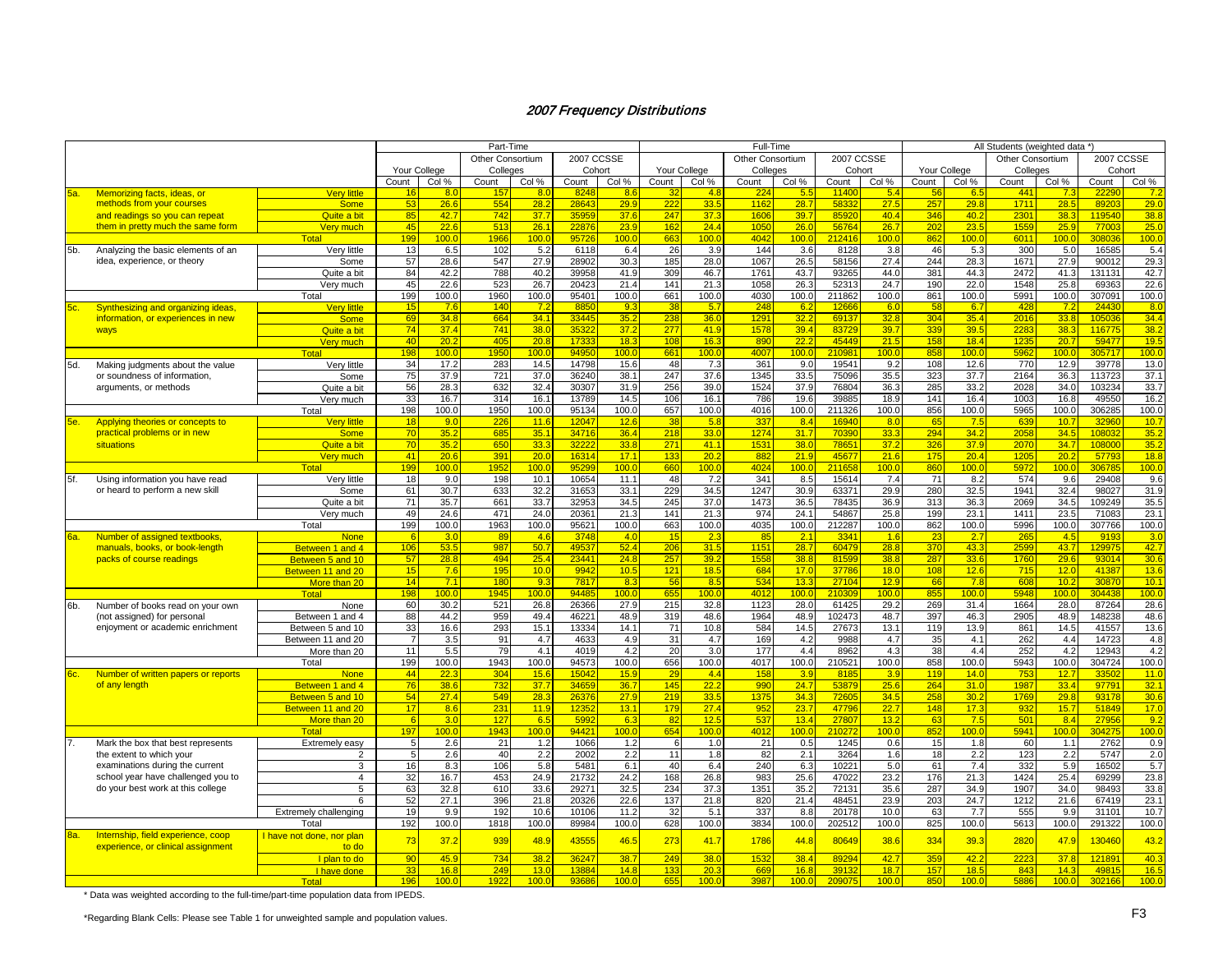|            |                                                                     |                           |              |       | Part-Time               |       |                   |                  |              |                  | Full-Time               |                  |                   |                  |                 |                  | All Students (weighted data *) |                  |            |       |
|------------|---------------------------------------------------------------------|---------------------------|--------------|-------|-------------------------|-------|-------------------|------------------|--------------|------------------|-------------------------|------------------|-------------------|------------------|-----------------|------------------|--------------------------------|------------------|------------|-------|
|            |                                                                     |                           |              |       | <b>Other Consortium</b> |       | <b>2007 CCSSE</b> |                  |              |                  | <b>Other Consortium</b> |                  | <b>2007 CCSSE</b> |                  |                 |                  | <b>Other Consortium</b>        |                  | 2007 CCSSE |       |
|            |                                                                     |                           | Your College |       | Colleges                |       | Cohort            |                  | Your College |                  | Colleges                |                  | Cohort            |                  | Your College    |                  | Colleges                       |                  | Cohort     |       |
|            |                                                                     |                           | Count        | Col % | Count                   | Col % | Count             | Col %            | Count        | Col %            | Count                   | Col %            | Count             | Col %            | Count           | Col %            | Count                          | Col %            | Count      | Col % |
|            |                                                                     |                           |              |       |                         |       |                   |                  |              |                  |                         |                  |                   |                  |                 |                  |                                |                  |            |       |
| 8b.        | English as a second language course                                 | I have not done, nor plan | 183          | 92.4  | 1519                    | 78.8  | 80939             | 86.3             | 573          | 87.6             | 3313                    | 83.1             | 177915            | 85.7             | 771             | 90.2             | 4789                           | 81.2             | 259643     | 85.9  |
|            |                                                                     | to do                     |              |       |                         |       |                   |                  |              |                  |                         |                  |                   |                  |                 |                  |                                |                  |            |       |
|            |                                                                     | I plan to do              |              | 1.5   | 122                     | 6.3   | 4963              | 5.3              | 21           | 3.2              | 202                     | 5.1              | 10965             | 5.2              | 20              | 2.3              | 347                            | 5.9              | 16094      | 5.3   |
|            |                                                                     | I have done               | 12           | 6.1   | 287                     | 14.9  | 7837              | 8.4              | 60           | 9.2              | 473                     | 11.9             | 20143             | 9.6              | 64              | 7.5              | 760                            | 12.9             | 26548      | 8.8   |
|            |                                                                     | Total                     | 198          | 100.0 | 1928                    | 100.0 | 93739             | 100.0            | 654          | 100.0            | 3988                    | 100.0            | 209023            | 100.0            | 854             | 100.0            | 5896                           | 100.0            | 302285     | 100.0 |
| 8c.        | Developmental/remedial reading                                      | I have not done, nor plan | 166          | 84.3  | 1380                    | 71.7  | 6998              | 74.7             | 515          | 78.5             | 2908                    | 73.0             | 150069            | 71.8             | 696             | 81.6             | 4293                           | 72.9             | 222324     | 73.5  |
|            | course                                                              | to do                     |              |       |                         |       |                   |                  |              |                  |                         |                  |                   |                  |                 |                  |                                |                  |            |       |
|            |                                                                     | I plan to do              | 10           | 5.1   | 234                     | 12.1  | 8705              | 9.3              | 53           | 8.1              | 385                     | 9.7              | 16183             | 7.7              | 55              | 6.5              | 657                            | 11.2             | 26066      | 8.6   |
|            |                                                                     | I have done               | 21           | 10.7  | 312                     | 16.2  | 1505              | 16.1             | 88           | 13.4             | 686                     | 17.2             | 4280              | 20.5             | 102             | 11.9             | 940                            | 16.0             | 53917      | 17.8  |
|            |                                                                     | Total                     | 197          | 100.0 | 192                     | 100.0 | 93747             | 100.0            | 656          | 100.0            | 3982                    | 100.0            | 20906             | 100.0            | 853             | 100.0            | 5890                           | 100.0            | 302307     | 100.0 |
| 8d.        | Developmental/remedial writing course                               | I have not done, nor plan |              |       |                         |       | 64654             |                  |              |                  |                         |                  | 137455            |                  |                 |                  |                                |                  |            |       |
|            |                                                                     | to do                     | 146          | 74.1  | 1248                    | 64.7  |                   | 69.0             | 451          | 69.              | 2528                    | 63.4             |                   | 65.7             | 611             | 71.8             | 3834                           | 65.C             | 204641     | 67.7  |
|            |                                                                     | I plan to do              | 15           | 7.6   | 309                     | 16.0  | 11147             | 11.9             | 48           | 7.4              | 486                     | 12.2             | 20004             | 9.6              | 64              | 7.5              | 844                            | 14.3             | 32904      | 10.9  |
|            |                                                                     | I have done               | 36           | 18.3  | 373                     | 19.3  | 17962             | 19.2             | 154          | 23.6             | 972                     | 24.4             | 51771             | 24.7             | 177             | 20.7             | 1221                           | 20.7             | 64908      | 21.5  |
|            |                                                                     | Total                     | 197          | 100.0 | 1930                    | 100.0 | 93763             | 100.0            | 653          | 100.0            | 3986                    | 100.0            | 209230            | 100.0            | 851             | 100.0            | 5899                           | 100.0            | 302452     | 100.0 |
| 8e.        | Developmental/remedial math course                                  | I have not done, nor plan |              |       |                         |       |                   |                  |              |                  |                         |                  |                   |                  |                 |                  |                                |                  |            |       |
|            |                                                                     | to do                     | 128          | 65.3  | 1068                    | 55.7  | 51597             | 55.1             | 427          | 65.5             | 2148                    | 54.0             | 108389            | 51.9             | 555             | 65.4             | 3272                           | 55.7             | 162609     | 53.8  |
|            |                                                                     | I plan to do              | 25           | 12.8  | 373                     | 19.5  | 15090             | 16.1             | 63           | 9.7              | 586                     | 14.7             | 25170             | 12.0             | 96              | 11.3             | 1029                           | 17.5             | 43466      | 14.4  |
|            |                                                                     | I have done               | 43           | 21.9  | 476                     | 24.8  | 2696              | 28.8             | 162          | 24.8             | 1246                    | 31.3             | 75368             | 36.1             | 198             | 23.3             | 1570                           | 26.7             | 96009      | 31.8  |
|            |                                                                     | <b>Total</b>              | 196          | 100.0 | 1917                    | 100.0 | 9364              | 100.0            | 652          | 100 <sub>1</sub> | 3980                    | 100 <sub>0</sub> | 20892             | 100 <sub>c</sub> | 848             | 100.0            | 5871                           | 100.0            | 302084     | 100.0 |
|            |                                                                     |                           |              |       |                         |       |                   |                  |              |                  |                         |                  |                   |                  |                 |                  |                                |                  |            |       |
| 8f.        | Study skills course                                                 | I have not done, nor plan | 162          | 83.1  | 1323                    | 69.0  | 64506             | 68.9             | 496          | 75.7             | 2797                    | 70.2             | 135675            | 65.0             | 675             | 79.6             | 4130                           | 70.3             | 203262     | 67.3  |
|            |                                                                     | to do                     |              |       |                         |       |                   |                  |              |                  |                         |                  |                   |                  |                 |                  |                                |                  |            |       |
|            |                                                                     | I plan to do              | 20           | 10.3  | 427                     | 22.3  | 17054             | 18.2             | 76           | 11.6             | 729                     | 18.3             | 35256             | 16.9             | 92              | 10.9             | 1180                           | 20.1             | 53103      | 17.6  |
|            |                                                                     | I have done               | 13           | 6.7   | 168                     | 8.8   | 12118             | 12.9             | 83           | 12.7             | 457                     | 11.5             | 37939             | 18.2             | 80              | 9.5              | 563                            | 9.6              | 45740      | 15.1  |
|            |                                                                     | Total                     | 195          | 100.0 | 1918                    | 100.0 | 93678             | 100.0            | 655          | 100.0            | 3983                    | 100.0            | 208870            | 100.0            | 848             | 100.0            | 5874                           | 100.0            | 302104     | 100.0 |
| 8g.        | <b>Honors course</b>                                                | I have not done, nor plan | 151          | 77.0  | 1427                    | 74.9  | 71076             | 76.2             | 453          | 69.8             | 2755                    | 69.3             | 14255             | 68.5             | 62 <sup>2</sup> | 73.7             | 4318                           | 73.9             | 220502     | 73.3  |
|            |                                                                     | to do                     |              |       |                         |       |                   |                  |              |                  |                         |                  |                   |                  |                 |                  |                                |                  |            |       |
|            |                                                                     | I plan to do              | 26           | 13.3  | 417                     | 21.9  | 18753             | 20.1             | 136          | 21.0             | 100 <sup>4</sup>        | 25.2             | 52404             | 25.2             | 142             | 16.8             | 1293                           | 22.1             | 66190      | 22.0  |
|            |                                                                     | I have done               | 19           | 9.7   | 61                      | 3.2   | 3445              | 3.7              | 60           | 9.2              | 217                     | 5.5              | 1315              | 6.3              | 80              | 9.5              | 234                            | 4.0              | 14198      | 4.7   |
|            |                                                                     | Total                     | 196          | 100.0 | 1905                    | 100.0 | 9327              | 100.0            | 649          | 100.0            | 3973                    | 100.0            | 208110            | 100.0            | 847             | 100.0            | 5845                           | 100.0            | 300890     | 100.0 |
| 8h.        | College orientation program or course                               | I have not done, nor plan |              |       |                         |       |                   |                  |              |                  |                         |                  |                   |                  |                 |                  |                                |                  |            |       |
|            |                                                                     | to do                     | 136          | 69.0  | 1290                    | 67.2  | 60722             | 64.9             | 424          | 64.9             | 2247                    | 56.5             | 116729            | 55.9             | 572             | 67.1             | 3772                           | 64.2             | 184510     | 61.1  |
|            |                                                                     | I plan to do              | 17           | 8.6   | 308                     | 16.0  | 12643             | 13.5             | 63           | 9.6              | 526                     | 13.2             | 27367             | 13.1             | 77              | 9.1              | 851                            | 14.5             | 40135      | 13.3  |
|            |                                                                     | I have done               | 44           | 22.3  | 322                     | 16.8  | 20225             | 21.6             | 166          | 25.4             | 1206                    | 30.3             | 64679             | 31.0             | 202             | 23.8             | 1256                           | 21.4             | 77207      | 25.6  |
|            |                                                                     | Total                     | 197          | 100.0 | 1920                    | 100.0 | 93590             | 100.0            | 653          | 100.0            | 3979                    | 100.0            | 208775            | 100.0            | 851             | 100.0            | 5879                           | 100.0            | 301852     | 100.0 |
| 8i.        |                                                                     |                           |              |       |                         |       |                   |                  |              |                  |                         |                  |                   |                  |                 |                  |                                |                  |            |       |
|            | Organized learning communities (linked   I have not done, nor plan  |                           | 160          | 80.8  | 1436                    | 74.6  | 71188             | 75.8             | 511          | 78.1             | 2934                    | 73.6             | 147914            | 70.6             | 680             | 79.6             | 4416                           | 74.9             | 223303     | 73.7  |
|            | courses/study groups led by                                         | to do                     |              |       |                         |       |                   |                  |              |                  |                         |                  |                   |                  |                 |                  |                                |                  |            |       |
|            | faculty or counselors)                                              | I plan to do              | 24           | 12.1  | 376                     | 19.5  | 16450             | 17.5             | 90           | 13.8             | 712                     | 17.9             | 39242             | 18.7             | 110             | 12.9             | 1090                           | 18.5             | 54353      | 17.9  |
|            |                                                                     | I have done               | 14           | 7.1   | 113                     | 5.9   | 625               | 6.7              | 53           | 8.1              | 342                     | 8.6              | 22302             | 10.6             | 64              | 7.5              | 386                            | 6.6              | 25186      | 8.3   |
|            |                                                                     | <b>Total</b>              | 198          | 100.0 | 1925                    | 100.0 | 9389              | 100.0            | 654          | 100.0            | 3988                    | 100.0            | 209458            | 100 <sub>c</sub> | 854             | 100 <sub>c</sub> | 5893                           | 100 <sub>c</sub> | 302842     | 100.0 |
| 9a.        | Encouraging you to spend                                            | Very little               | 11           | 5.5   | 88                      | 4.5   | 4903              | 5.2              | 21           | 3.2              | 198                     | 4.9              | 7849              | 3.7              | 38              | 4.4              | 297                            | 5.0              | 14002      | 4.6   |
|            | significant amounts of time                                         | Some                      | 48           | 24.1  | 438                     | 22.6  | 24682             | 26.1             | 142          | 21.6             | 927                     | 23.1             | 46380             | 22.0             | 197             | 23.0             | 1390                           | 23.5             | 74523      | 24.5  |
|            | studying                                                            | Quite a bit               | 82           | 41.2  | 812                     | 42.0  | 40444             | 42.8             | 314          | 47.8             | 1693                    | 42.2             | 90223             | 42.8             | 380             | 44.3             | 2501                           | 42.2             | 130587     | 42.9  |
|            |                                                                     | Very much                 | 58           | 29.1  | 597                     | 30.9  | 24431             | 25.9             | 180          | 27.4             | 1197                    | 29.8             | 66153             | 31.4             | 243             | 28.3             | 1735                           | 29.3             | 85465      | 28.1  |
|            |                                                                     | Total                     | 199          | 100.0 | 1935                    | 100.0 | 94460             | 100.0            | 657          | 100.0            | 4015                    | 100.0            | 210605            | 100.0            | 858             | 100.0            | 5923                           | 100.0            | 304577     | 100.0 |
| <u>9b.</u> | <b>Providing the support you need to</b>                            | <b>Very little</b>        | -8           | 4.0   | 106                     | 5.5   | 545'              | 5.8              | 17           | 2.6              | $23^{\circ}$            | 5.8              | 9934              | 4.7              | 29              | 3.4              | 325                            | 5.5              | 16271      | 5.4   |
|            | help you succeed at this college                                    | <b>Some</b>               | 39           | 19.6  | 463                     | 24.1  | 2398              | 25.4             | 123          | 18.7             | 1012                    | 25.3             | 48305             | 23.0             | 165             | 19.2             | 1439                           | 24.4             | 74133      | 24.4  |
|            |                                                                     | Quite a bit               | 90           | 45.2  | 790                     | 41.1  | 4010              | 42.5             | 314          | 47.8             | 1654                    | 41.3             | 8832              | 42.0             | 398             | 46.4             | 2451                           | 41.6             | 12883      | 42.4  |
|            |                                                                     | Very much                 | 62           | 31.2  | 564                     | 29.3  | 2472              | 26.2             | 203          | 30.9             | 1110                    | 27.7             | 6380              | 30.3             | 266             | 31.0             | 1679                           | 28.5             | 84852      | 27.9  |
|            |                                                                     | Total                     | 199          | 100.0 | 192                     | 100.0 | 9426              | 100 <sub>c</sub> | 657          | 100 <sub>1</sub> | 4007                    | 100.0            | 21037             | 100 <sub>c</sub> | 858             | 100.0            | 5895                           | 100.0            | 304090     | 100.0 |
| 9c.        | Encouraging contact among                                           | Very little               | 28           | 14.1  | 362                     | 18.8  | 19744             | 21.0             | 89           | 13.6             | 727                     | 18.2             | 36825             | 17.5             | 119             | 13.8             | 1127                           | 19.1             | 59481      | 19.6  |
|            | students from different economic,                                   | Some                      | 79           | 39.7  | 628                     | 32.6  | 32441             | 34.5             | 240          | 36.6             | 1299                    | 32.5             | 68815             | 32.8             | 328             | 38.3             | 1947                           | 33.0             | 102863     | 33.9  |
|            | social, and racial or ethnic                                        | Quite a bit               | 61           | 30.7  | 528                     | 27.4  | 26166             | 27.9             | 214          | 32.6             | 1195                    | 29.9             | 62239             | 29.6             | 271             | 31.6             | 1651                           | 28.0             | 86630      | 28.6  |
|            | backgrounds                                                         | Very much                 | 31           | 15.6  | 410                     | 21.3  | 15574             | 16.6             | 113          | 17.2             | 782                     | 19.5             | 42134             | 20.1             | 140             | 16.3             | 1177                           | 19.9             | 54244      | 17.9  |
|            |                                                                     | Total                     | 199          | 100.0 | 1928                    | 100.0 | 93925             | 100.0            | 656          | 100.0            | 4003                    | 100.0            | 210013            | 100.0            | 858             | 100.0            | 5902                           | 100.0            | 303219     | 100.0 |
| 9d.        |                                                                     | <b>Very little</b>        | 79           | 39.7  | 861                     | 44.7  | 4185              | 44.6             | 248          | 37.9             | 1752                    | 43.8             | 81904             | 39.0             | 333             | 38.9             | 2618                           | 44.4             | 127646     | 42.1  |
|            | Helping you cope with your non-<br>academic responsibilities (work, | <b>Some</b>               | 82           | 41.2  | 610                     | 31.7  | 3039              | 32.4             | 236          | 36.7             | 1339                    | 33.4             | 72786             | 34.6             | 333             | 38.8             | 1903                           | 32.2             | 101335     | 33.4  |
|            |                                                                     |                           | 28           | 14.1  | 300                     |       | 1457              | 15.5             | 118          | 18.0             | 612                     | 15.3             | 3683              |                  |                 | 15.9             | 916                            | 15.5             | 49770      | 16.4  |
|            | family, etc.)                                                       | Quite a bit               |              |       |                         | 15.6  |                   |                  |              |                  |                         |                  |                   | 17.5             | 136             |                  |                                |                  |            |       |
|            |                                                                     | Verv much                 | 10           | 5.0   | 155                     | 8.0   | 706               | 7.5              | 52           | 8.0              | 30 <sup>2</sup>         | 7.5              | 1856              | 8.8              | 55              | 6.4              | 464                            | 7.9              | 24446      | 8.1   |
|            |                                                                     | Tota                      | 199          | 100.0 | 192                     | 100.0 | 93890             | 100.0            | 654          | 100.0            | 4004                    | 100.0            | 210089            | 100.0            | 857             | 100.0            | 5901                           | 100.0            | 303198     | 100.0 |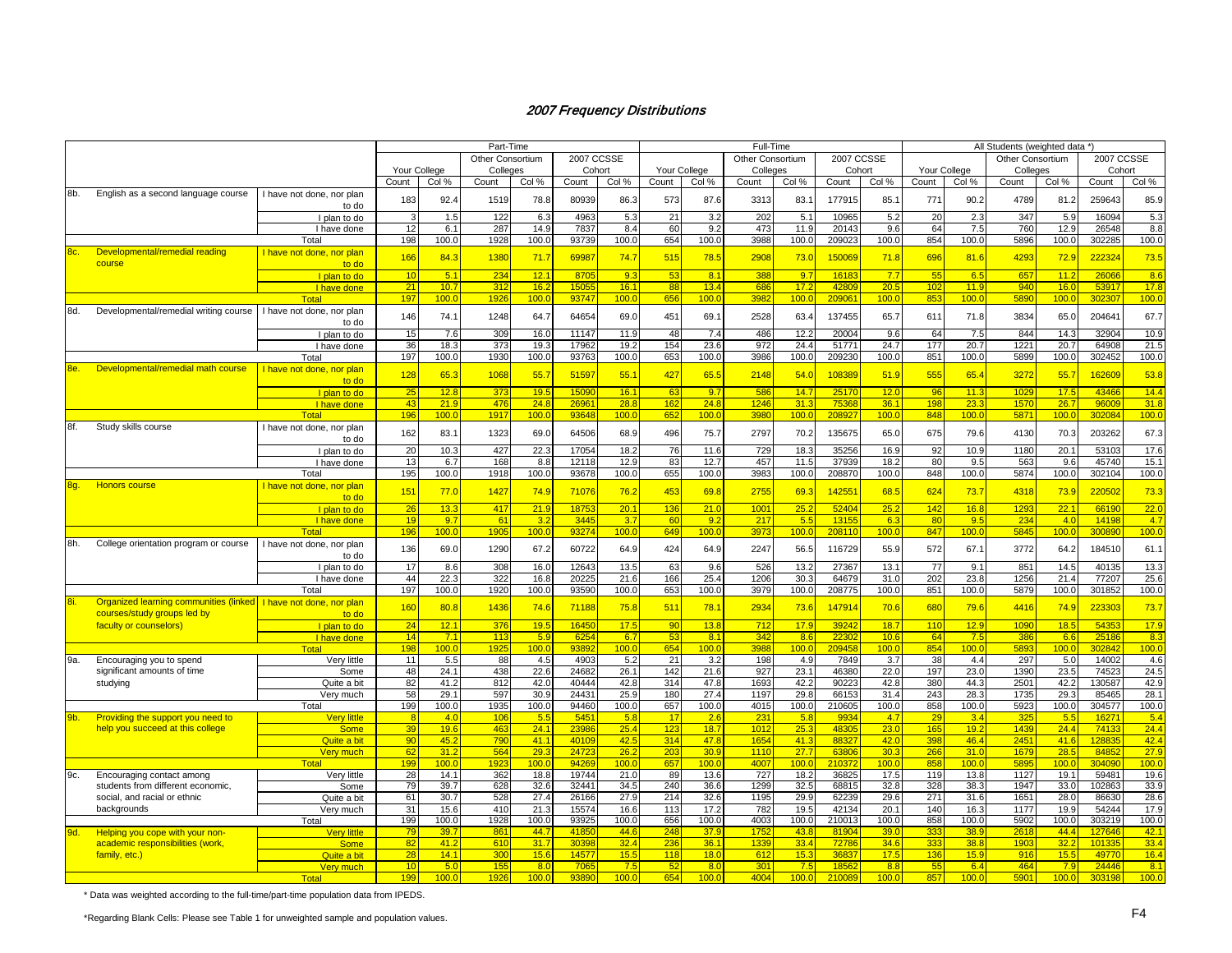|         |                                       |                                             |              |             | Part-Time        |                |               |                  |                      |              | Full-Time        |             |                |                  |                 |                  | All Students (weighted data *) |             |                 |                  |
|---------|---------------------------------------|---------------------------------------------|--------------|-------------|------------------|----------------|---------------|------------------|----------------------|--------------|------------------|-------------|----------------|------------------|-----------------|------------------|--------------------------------|-------------|-----------------|------------------|
|         |                                       |                                             |              |             | Other Consortium |                | 2007 CCSSE    |                  |                      |              | Other Consortium |             |                | 2007 CCSSE       |                 |                  | <b>Other Consortium</b>        |             | 2007 CCSSE      |                  |
|         |                                       |                                             | Your College |             | Colleges         |                | Cohort        |                  | Your College         |              | Colleges         |             |                | Cohort           |                 | Your College     | Colleges                       |             | Cohort          |                  |
|         |                                       |                                             | Count        | Col %       | Count            | Col %          | Count         | Col %            | Count                | Col %        | Count            | Col %       | Count          | Col %            | Count           | Col %            | Count                          | Col %       | Count           | Col %            |
| 9e.     | Providing the support you need to     | Very little                                 | 65           | 32.7        | 656              | 34.2           | 31386         | 33.6             | 166                  | 25.5         | 1197             | 30.1        | 54836          | 26.2             | 251             | 29.3             | 1931                           | 32.8        | 91628           | 30.4             |
|         | thrive socially                       | Some                                        | 90           | 45.2        | 705              | 36.7           | 36602         | 39.2             | 288                  | 44.2         | 1599             | 40.2        | 84949          | 40.6             | 383             | 44.7             | 2205                           | 37.5        | 120446          | 39.9             |
|         |                                       | Quite a bit                                 | 33           | 16.6        | 372              | 19.4           | 17973         | 19.2             | 143                  | 21.9         | 863              | 21.7        | 48414          | 23.1             | 163             | 19.0             | 1190                           | 20.2        | 63091           | 20.9             |
|         |                                       | Very much                                   | 11           | 5.5         | 186              | 9.7            | 7424          | 7.9              | 55                   | 8.4          | 323              | 8.1         | 21000          | 10.0             | 59              | 6.9              | 558                            | 9.5         | 26581           | 8.8              |
|         |                                       | Total                                       | 199          | 100.0       | 1919             | 100.0          | 93385         | 100.0            | 652                  | 100.0        | 3982             | 100.0       | 209199         | 100.0            | 855             | 100.0            | 5884                           | 100.0       | 301747          | 100.0            |
| 9f.     | Providing the financial support you   | Very little                                 |              | 35.2        | 73               | 38.2           | 3090          | 33.1             | 144                  | <u> 22.2</u> | 111'             | 27.8        | 4702           | 22.4             | 249             | 29.2             | 203                            | 34.5        | 85831           | 28.4             |
|         | need to afford your education         | <b>Some</b>                                 | 59           | 29.6        | 510              | 26.5           | 2557          | 27.4             | 185                  | 28.5         | 1078             | 26.9        | 55420          | 26.4             | 249             | 29.1             | 1586                           | 26.9        | 81791           | 27.1             |
|         |                                       | Quite a bit                                 | 48           | 24.1        | 34 <sup>2</sup>  | 17.8           | 2014          | 21.6             | 186                  | 28.6         | 889              | 22.2        | 5432           | 25.9             | 224             | 26.2             | 1154                           | 19.6        | 71115           | 23.5             |
|         |                                       | Very much                                   | 22           | 11.1        | 334              | 17.4           | 1683          | 18.0             | 135                  | 20.8         | 925              | 23.1        | 5282           | 25.2             | 133             | 15.5             | 1122                           | 19.0        | 6336            | 21.0             |
|         |                                       | Total                                       | 199          | 100.0       | 1922             | 100.0          | 9345          | 100 <sub>c</sub> | 650                  | 100.0        | 4003             | 100.0       | 20958          | 100.0            | 854             | 100 <sub>c</sub> | 5894                           | 100.0       | 302100          | 100.0            |
| 9g.     | Using Computers in academic work      | Very little                                 | 12           | 6.0         | 186              | 9.6            | 9235          | 9.8              | 15                   | 2.3          | 170              | 4.2         | 7990           | 3.8              | 37              | 4.3              | 482                            | 8.2         | 22152           | 7.3              |
|         |                                       | Some                                        | 37           | 18.6        | 420              | 21.8           | 20167         | 21.4             | 88                   | 13.4         | 678              | 16.9        | 32568          | 15.5             | 139             | 16.2             | 1199                           | 20.3        | 57509           | 18.9             |
|         |                                       | Quite a bit                                 | 77           | 38.7        | 600              | 31.1           | 30713         | 32.6             | 241                  | 36.7         | 1315             | 32.8        | 69708          | 33.1             | 324             | 37.8             | 1864                           | 31.6        | 100021          | 32.9             |
|         |                                       | Very much                                   | 73           | 36.7        | 722              | 37.4           | 34047         | 36.2             | 313                  | 47.6         | 1850             | 46.1        | 100110         | 47.6             | 358             | 41.8             | 2361                           | 40.0        | 124187          | 40.9             |
|         |                                       | Total                                       | 199          | 100.0       | 1928             | 100.0          | 94162         | 100.0            | 657                  | 100.0        | 4013             | 100.0       | 210376         | 100.0            | 858             | 100.0            | 5907                           | 100.0       | 303868          | 100.0            |
| 10a.    | <b>Preparing for class (studying,</b> | <b>None</b>                                 |              | 0.5         | -39              | 2.0            | 197           | 2.1              | - 7                  | 1.1          | - 72             | 1.8         | 2780           | 1.3              |                 | 0.8              | 144                            | 2.4         | 553             | 1.8              |
|         | reading, writing, rehearsing, doing   | 1-5 hours                                   | 91           | 45.7        | 945              | 48.8           | 4639          | 49.2             | 238                  | 36.3         | 1496             | 37.3        | 77341          | 36.8             | 355             | 41.4             | 2691                           | 45.5        | 134373          | 44.2             |
|         | homework, or other activities         | 6-10 hours                                  | 63           | 31.7        | 575              | 29.7           | 2739          | 29.0             | 203                  | 31.0         | 1216             | 30.3        | 62328          | 29.7             | 269             | 31.4             | 1754                           | 29.6        | 88931           | 29.3             |
|         | related to your program)              | 11-20 hours                                 | 33           | 16.6        | 262              | 13.5           | 1324          | 14.0             | 139                  | 21.2         | 761              | 19.0        | 41940          | 20 <sub>c</sub>  | 16 <sup>′</sup> | 18.7             | 895                            | 15.1        | 49944           | 16.4             |
|         |                                       | $21-30$ hours                               |              | 4.0         | -69              | 3.6            | 358           | 3.8              | 47                   | 7.2          | 299              | 7.5         | 16464          | 7.8              | 47              | 5.5              | 274                            | 4.6         | 16478           | 5.4              |
|         |                                       | More than 30 hours                          |              | 1.5         | 45               | 2.3            | 177           | 1.9              | 21                   | 3.2          | 163              | 4.1         | 903            | 4.3              | 20              | 2.3              | 160                            | 2.7         | 8671            | 2.9              |
|         |                                       | Total                                       | 199          | 100.0       | 1935             | 100.0          | 9435          | 100 <sub>c</sub> | 655                  | 100.0        | 4007             | 100.0       | 20988          | 100 <sub>c</sub> | 857             | 100.0            | 5918                           | 100.0       | 303930          | 100 <sub>c</sub> |
| $10b$ . | Working for pay                       | None                                        | 35           | 17.7        | 279              | 14.5           | 14542         | 15.5             | 146                  | 22.3         | 856              | 21.5        | 52124          | 24.9             | 169             | 19.8             | 1008                           | 17.1        | 59342           | 19.6             |
|         |                                       | 1-5 hours                                   | 11           | 5.6         | 60               | 3.1            | 3924          | 4.2              | 54                   | 8.3          | 226              | 5.7         | 12833          | 6.1              | 58              | 6.8              | 232                            | 3.9         | 15239           | 5.0              |
|         |                                       | 6-10 hours                                  | 18           | 9.1         | 127              | 6.6            | 4806          | 5.1              | 41                   | 6.3          | 276              | 6.9         | 14211          | 6.8              | 66              | 7.8              | 383                            | 6.5         | 17691           | 5.8              |
|         |                                       | 11-20 hours                                 | 22           | 11.1        | 188              | 9.8            | 8146          | 8.7              | 143                  | 21.9         | 737              | 18.5        | 34985          | 16.7             | 137             | 16.1             | 752                            | 12.8        | 36402           | 12.0             |
|         |                                       | 21-30 hours                                 | 30           | 15.2        | 292              | 15.2           | 13589         | 14.5             | 170                  | 26.0         | 947              | 23.8        | 44981          | 21.5             | 172             | 20.2             | 1061                           | 18.0        | 52529           | 17.3             |
|         |                                       | More than 30 hours                          | 82           | 41.4        | 978              | 50.8           | 48917         | 52.1             | 100                  | 15.3         | 944              | 23.7        | 50216          | 24.0             | 250             | 29.3             | 2455                           | 41.7        | 121636          | 40.2             |
|         |                                       | Total                                       | 198          | 100.0       | 1924             | 100.0          | 93924         | 100.0            | 654                  | 100.0        | 3986             | 100.0       | 209350         | 100.0            | 854             | 100.0            | 5891                           | 100.0       | 302840          | 100.0            |
| 10c.    | Participating in college-sponsored    | <b>None</b>                                 | 164          | 83.7        | 1687             | 87.8           | 8275          | 88.0             | 486                  | 74.2         | 3120             | 78.4        | 15895          | 75.8             | 674             | 79.3             | 4976                           | 84.6        | 250881          | 82.7             |
|         | activities (organizations, campus     | 1-5 hours                                   | 22           | 11.2        | 173              | 9 <sub>0</sub> | 8410          | 8.9              | 100                  | 15.3         | 566              | 14.2        | 34921          | 16.7             | 111             | 13.1             | 628                            | 10.7        | 3721            | 12.3             |
|         | publications, student government,     | 6-10 hours                                  |              | 2.0         | 32               | 1.7            | 163           | 1.7              | 24                   | 3.7          | 10 <sub>s</sub>  | 2.7         | 7390           | 3.5              | 24              | 2.8              | 120                            | 2.0         | 7621            | 2.5              |
|         | intercollegiate or intramural sports, | 11-20 hours                                 |              | 1.0         | 18               | 0.9            | 692           | 0.7              | 18                   | 2.7          | 105              | 2.6         | 4306           | 2.1              | 16              | 1.8              | 93                             | 1.6         | 3956            | 1.3              |
|         | $etc.$ )                              | 21-30 hours                                 |              | 1.0         | $\overline{4}$   | 0.2            | 240           | 0.3              | 16                   | 2.4          | 51               | 1.3         | 1873           | 0.9              | 14              | 1.7              | 34                             | 0.6         | 1605            | 0.5              |
|         |                                       | More than 30 hours                          |              | 1.0         |                  | 0.4            | 35'           | 0.4              | 11                   | 1.7          | 33               | 0.8         | 2194           | 1.0              | 11              | 1.3              | 33                             | 0.6         | 1980            | 0.7              |
|         |                                       | <b>Total</b>                                | 196          | 100.0       | 1922             | 100.0          | 94077         | 100 <sub>c</sub> | 655                  | 100.0        | 3992             | 100.0       | 20963          | 100 <sub>c</sub> | 850             | 100 <sub>c</sub> | 5884                           | 100.0       | 303258          | 100 <sub>c</sub> |
| 10d.    | Providing care for dependents         | None                                        | 95           | 47.7        | 725              | 37.7           | 37606         | 40.1             | 417                  | 63.9         | 1938             | 48.5        | 102366         | 48.9             | 472             | 55.2             | 2428                           | 41.3        | 132617          | 43.8             |
|         | living with you (parents, children,   | 1-5 hours                                   | 25           | 12.6        | 294              | 15.3           | 13336         | 14.2             | 112                  | 17.2         | 768              | 19.2        | 34867          | 16.7             | 126             | 14.7             | 983                            | 16.7        | 45943           | 15.2             |
|         | spouse, etc.)                         | 6-10 hours                                  | 15           | 7.5         | 169              | 8.8            | 7164          | 7.6              | 36                   | 5.5          | 349              | 8.7         | 16416          | 7.8              | 57              | 6.6              | 496                            | 8.4         | 23174           | 7.7              |
|         |                                       | 11-20 hours                                 | 11           | 5.5         | 129              | 6.7            | 5774          | 6.2              | 24                   | 3.7          | 233              | 5.8         | 11553          | 5.5              | 40              | 4.7              | 368                            | 6.3         | 17744           | 5.9              |
|         |                                       | 21-30 hours                                 |              | 4.5         | 97               | 5.0            | 4127          | 4.4              | 14                   | 2.1          | 119              | 3.0         | 7183           | 3.4              | 29              | 3.4              | 259                            | 4.4         | 12065           | 4.0              |
|         |                                       | More than 30 hours                          | 44           | 22.1        | 508              | 26.4           | 25874         | 27.6             | 50                   | 7.7          | 586              | 14.7        | 36798          | 17.6             | 132             | 15.4             | 1352                           | 23.0        | 71093           | 23.5             |
|         |                                       | Total                                       | 199          | 100.0       | 1922             | 100.0          | 93881         | 100.0            | 653                  | 100.0        | 3993             | 100.0       | 209183         | 100.0            | 856             | 100.0            | 5886                           | 100.0       | 302637          | 100.0            |
| 10e.    | Commuting to and from classes         | <b>None</b>                                 | 155          | 2.5<br>78.3 | 149<br>1436      | 7.7            | 6184<br>7008  | 6.6<br>74.6      | 41<br>427            | 6.3<br>65.3  | 218<br>260       | 5.5<br>65.4 | 1448<br>12859  | 6.9<br>61.4      | 36<br>617       | 4.3<br>72.3      | 400<br>425                     | 6.8<br>71.9 | 20877<br>20863' | 6.9<br>68.8      |
|         |                                       | 1-5 hours                                   |              |             |                  | 74.3           |               |                  |                      |              |                  |             |                |                  |                 |                  |                                |             |                 |                  |
|         |                                       | 6-10 hours                                  | 24           | 12.1<br>2.5 | 224              | 11.6<br>4.3    | 1197          | 12.7             | 131                  | 20.0         | 763<br>259       | 19.1<br>6.5 | 42447<br>14909 | 20.3<br>7.1      | 135<br>33       | 15.8             | 821<br>290                     | 13.9<br>4.9 | 48279<br>15128  | 15.9             |
|         |                                       | 11-20 hours<br>21-30 hours                  |              | 1.0         | 84<br>19         | 1.0            | 325<br>924    | 3.5<br>1.0       | 36<br>$\overline{4}$ | 5.5<br>0.6   | 64               | 1.6         | 3871           | 1.8              |                 | 3.9<br>0.8       | 69                             | 1.2         | 4052            | 5.0<br>1.3       |
|         |                                       |                                             |              | 3.5         |                  | 1.0            | 159           | 1.7              | 15                   |              |                  | 2.0         | 5089           | 2.4              |                 | 3.0              | 80                             | 1.3         | 6075            |                  |
|         |                                       | More than 30 hours<br>Total                 | 198          | 100.0       | 20<br>1932       | 100.0          | 94015         | 100.0            | 654                  | 2.3<br>100.0 | 78<br>3990       | 100.0       | 209393         | 100.0            | 25<br>854       | 100.0            | 5912                           | 100.0       | 303041          | 2.0<br>100.0     |
|         |                                       |                                             |              |             |                  |                |               |                  |                      |              |                  |             |                |                  |                 |                  |                                |             |                 |                  |
|         | 11a. Other students                   | Unfriendly, unsupportive,                   |              | 1.0         | 19               | 1.0            | 912           | 1.0              |                      | 1.2          | 53               | 1.3         | 1890           | 0.9              |                 | 1.1              | 65                             | 1.1         | 2846            | 0.9              |
|         |                                       | sense of alienation<br>$\mathfrak{p}$       |              | 1.0         | 52               | 2.7            | 2025          | 2.1              | 16                   | 2.4          | 99               | 2.5         | 4008           | 1.9              | 14              | 1.7              | 152                            | 2.6         | 6268            | 2.1              |
|         |                                       |                                             |              |             |                  | 5.7            |               |                  | 29                   |              | 188              |             |                | 4.4              | 31              | 3.7              | 312                            |             |                 | 4.6              |
|         |                                       | 3                                           | 6<br>32      | 3.0<br>16.2 | 111<br>348       | 18.0           | 4493<br>15613 | 4.8<br>16.6      | 94                   | 4.4<br>14.4  | 635              | 4.7<br>15.9 | 9145<br>30572  | 14.6             | 131             | 15.3             | 1029                           | 5.3<br>17.4 | 13872<br>47706  | 15.7             |
|         |                                       | $\overline{4}$<br>5                         | 41           | 20.7        | 400              | 20.7           | 21038         | 22.3             | 152                  | 23.2         | 953              | 23.8        | 45991          | 21.9             | 187             | 21.9             | 1275                           | 21.5        | 67359           | 22.2             |
|         |                                       | 6                                           | 67           | 33.8        | 497              | 25.7           | 25209         | 26.7             | 216                  | 33.0         | 1138             | 28.4        | 60975          | 29.0             | 286             | 33.4             | 1586                           | 26.8        | 84264           | 27.7             |
|         |                                       |                                             |              |             |                  |                |               |                  |                      |              |                  |             |                |                  |                 |                  |                                |             |                 |                  |
|         |                                       | Friendly, supportive,<br>sense of belonging | 48           | 24.2        | 508              | 26.3           | 25007         | 26.5             | 140                  | 21.4         | 937              | 23.4        | 57519          | 27.4             | 196             | 22.9             | 1509                           | 25.5        | 81658           | 26.9             |
|         |                                       | Total                                       | 198          | 100.0       | 1935             | 100.0          | 94297         | 100.0            | 655                  | 100.0        | 4003             | 100.0       | 210100         | 100.0            | 855             | 100.0            | 5927                           | 100.0       | 303974          | 100.0            |
|         |                                       |                                             |              |             |                  |                |               |                  |                      |              |                  |             |                |                  |                 |                  |                                |             |                 |                  |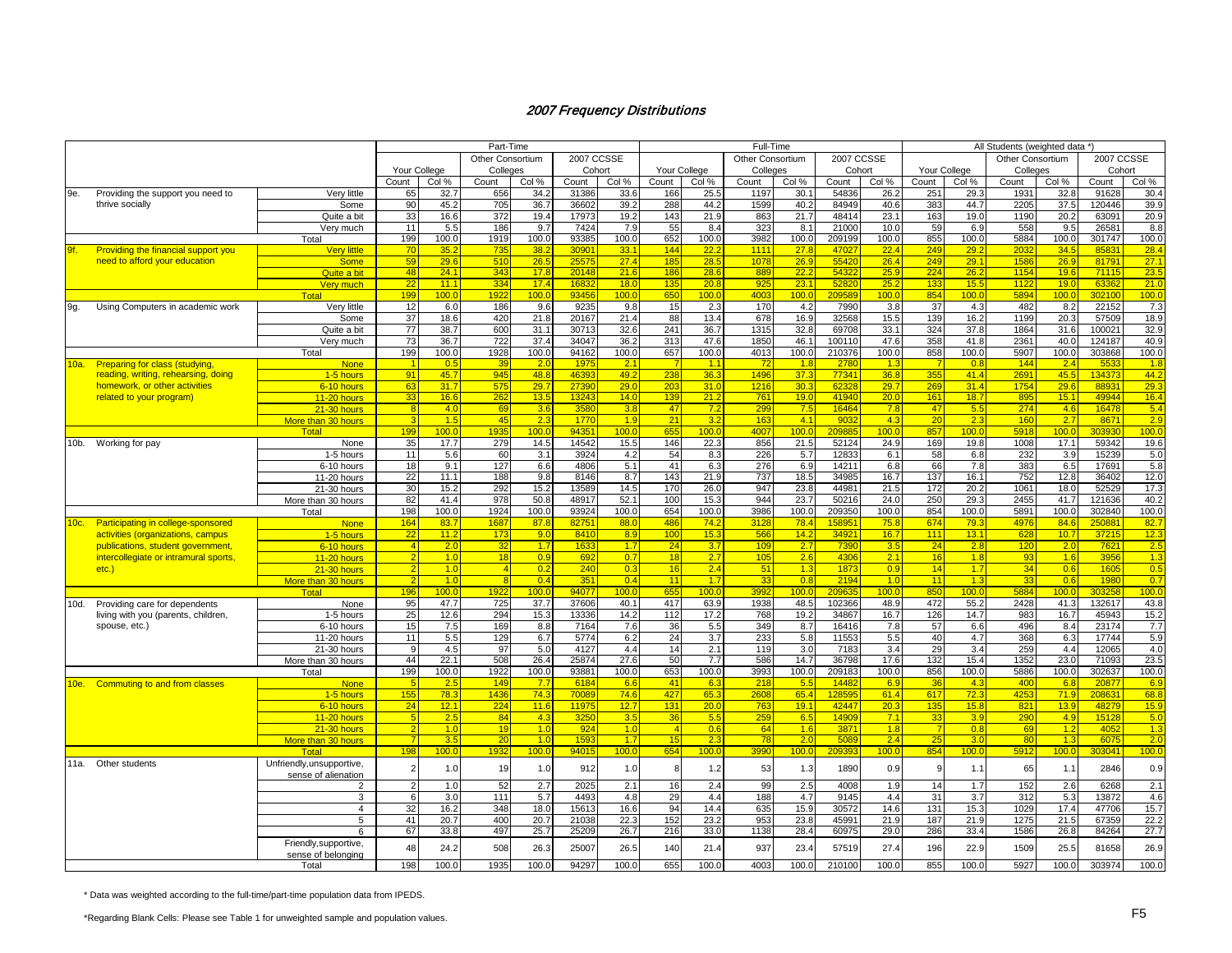| 2007 CCSSE<br>2007 CCSSE<br>2007 CCSSE<br>Other Consortium<br>Other Consortium<br><b>Other Consortium</b><br>Your College<br>Cohort<br>Your College<br>Colleges<br>Your College<br>Cohort<br>Colleges<br>Cohort<br>Colleges<br>Count<br>Count<br>Count<br>Col %<br>Count<br>Col %<br>Count<br>Col %<br>Col %<br>Count<br>Col %<br>Count<br>Col %<br>Col %<br>Count<br>Col %<br>Count<br>Col %<br>11b. Instructors<br>Unavailable.unhelpful.<br>0.0<br>0.6<br>0.6<br>0.6<br>20<br>0.5<br>0.7<br>0.5<br>1974<br>0.6<br>1 <sup>1</sup><br>603<br>1416<br>0.3<br>29<br>unsympathetic<br>1398<br>3218<br>90<br>4574<br>0.0<br>31<br>1.6<br>1.5<br>1.1<br>61<br>1.5<br>1.5<br>0.5<br>1.5<br>$\overline{4}$<br>3.6<br>4.0<br>4.8<br>3.5<br>58<br>3.0<br>323<br>3.4<br>191<br>8237<br>3.9<br>2.4<br>205<br>11037<br>3 <sup>°</sup><br>-2<br>1.0<br>26<br>20<br>221<br>$1083-$<br>11.5<br>10.7<br>12.5<br>12.5<br>11.9<br>$\overline{4}$<br>23<br>11.6<br>11.4<br>70<br>502<br>26219<br>96<br>11.2<br>690<br>11.7<br>36084<br>382<br>1873<br>19.8<br>23.9<br>23.8<br>4793<br>22.8<br>192<br>22.5<br>1244<br>64044<br>21.1<br>5 <sup>1</sup><br>42<br>21.2<br>19.8<br>157<br>952<br>21.0<br>33.2<br>291<br>34.0<br>1877<br>31.7<br>60<br>30.3<br>591<br>2927<br>31.0<br>251<br>38.3<br>1329<br>6835<br>32.5<br>31.7<br>96348<br>6 <sup>1</sup><br>30.6<br>Available, helpful,<br>71<br>35.9<br>638<br>33.0<br>30322<br>32.1<br>141<br>21.5<br>946<br>23.6<br>54802<br>26.1<br>250<br>29.2<br>1785<br>30.2<br>90160<br>29.6<br>sympathetic<br>100.0<br>94405<br>100.0<br>656<br>100.0<br>100.0<br>210183<br>304221<br>100.0<br>198<br>100.0<br>1932<br>4001<br>100.0<br>855<br>100.0<br>5920<br>100.0<br>Total<br>Administrative personnel and offices<br>Unhelpful, inconsiderate,<br>11c.<br>3103<br>21<br>10187<br>2.0<br>82<br>4.2<br>3.3<br>2.9<br>195<br>4.9<br>7296<br>2.4<br>248<br>4.2<br>3.4<br>19<br>3.5<br>rigid<br>4551<br>309<br>10966<br>24<br>15080<br>5.0<br>88<br>4.6<br>4.8<br>29<br>4.4<br>7.7<br>5.2<br>2.9<br>318<br>5.4<br>$\overline{2}$<br>1.5<br>47<br>7.2<br>9.7<br>61<br>8.8<br>8.6<br>3<br>14<br>7.1<br>167<br>8.7<br>8022<br>8.5<br>388<br>18400<br>8.8<br>7.1<br>519<br>26048<br>20.8<br>127<br>20.5<br>172<br>20.2<br>22.3<br>20.1<br>454<br>23.5<br>19252<br>20.5<br>19.4<br>41627<br>19.8<br>41<br>819<br>1318<br>60985<br>$\overline{4}$<br>217<br>22.4<br>50<br>25.4<br>394<br>20.4<br>20898<br>22.2<br>168<br>25.6<br>899<br>22.5<br>47541<br>22.6<br>25.5<br>1246<br>21.1<br>67995<br>5<br>44<br>163<br>20.8<br>22.5<br>201<br>22.2<br>6<br>22.3<br>377<br>19.5<br>20573<br>21.9<br>24.9<br>833<br>47350<br>23.5<br>1195<br>20.2<br>67508<br>Helpful, considerate,<br>18.4<br>41<br>20.8<br>368<br>19.1<br>17709<br>18.8<br>102<br>15.6<br>557<br>13.9<br>36851<br>17.5<br>157<br>18.4<br>1068<br>18.1<br>55790<br>flexible<br>197<br>100.0<br>1930<br>100.0<br>94108<br>100.0<br>655<br>100.0<br>4000<br>100.0<br>210031<br>100.0<br>853<br>100.0<br>5911<br>100.0<br>303592<br>100.0<br>Total<br>14<br>9.0<br>7003<br>7.4<br>2.7<br>185<br>4.6<br>3.5<br>43<br>5.1<br>450<br>5.8<br><b>Very little</b><br>7.1<br>173<br>18<br>7382<br>7.6<br>1758<br>12a. Acquiring a broad general education<br>21.0<br>43142<br>23.8<br>55<br>499<br>25.8<br>2456<br>26.1<br>134<br>20.5<br>840<br>20.5<br>208<br>24.5<br>1435<br>24.3<br><b>Some</b><br>27.9<br>72382<br>78<br>721<br>37.3<br>38193<br>40.6<br>44.7<br>1755<br>43.9<br>93200<br>44.4<br>358<br>42.0<br>2336<br>39.5<br>128240<br>42.3<br>Quite a bit<br>39.6<br>293<br>25.4<br>2431<br>25.8<br>30.5<br>28.1<br>50<br>539<br>27.9<br>210<br>32.1<br>6626<br>31.6<br>243<br>28.5<br>1692<br>28.6<br>85291<br>Very much<br>1219<br>9407<br>100.0<br>655<br>100.0<br>100.0<br>20999 <sup>.</sup><br>303496<br>100.0<br>197<br>100.0<br>193<br>100.0<br>3999<br>100.0<br>853<br>100 <sub>c</sub><br>5913<br>100.0<br>Total<br>446<br>23.2<br>19507<br>20.8<br>98<br>14.9<br>721<br>18.1<br>32965<br>15.7<br>129<br>15.2<br>1257<br>55977<br>18.5<br>Verv little<br>30<br>15.5<br>21.3<br>Acquiring job or work-related<br>12b.<br>28329<br>179<br>27.3<br>1311<br>32.8<br>245<br>28.9<br>29.9<br>59<br>30.4<br>579<br>30.1<br>30.2<br>62081<br>29.6<br>1838<br>31.2<br>90641<br>Some<br>knowledge and skills<br>59<br>30.4<br>532<br>27.6<br>27464<br>29.2<br>220<br>33.5<br>1185<br>29.7<br>65931<br>31.4<br>270<br>31.9<br>1673<br>28.4<br>91794<br>30.3<br>Quite a bit<br>21.3<br>46<br>23.7<br>369<br>19.2<br>18603<br>19.8<br>159<br>24.2<br>776<br>19.4<br>48668<br>23.2<br>203<br>24.0<br>1127<br>19.1<br>64569<br>Very much<br>1926<br>100.0<br>93903<br>100.0<br>656<br>3993<br>100.0<br>209645<br>846<br>5895<br>302981<br>100.0<br>194<br>100.0<br>100.0<br>100.0<br>100.0<br>100.0<br>Total<br>48<br>24.4<br>15.4<br>14.9<br>9.9<br>9.1<br>151<br>793<br>11.9<br>296<br>1402<br>65<br>363<br>1596<br>7.6<br>17.6<br>13.4<br>35926<br><b>Very little</b><br>12c. Writing clearly and effectively<br>63<br>32.0<br>549<br>28.5<br>2851<br>30.4<br>192<br>29.3<br>1149<br>28.7<br>58849<br>28.1<br>262<br>30.7<br>1724<br>29.2<br>89328<br>29.5<br><b>Some</b><br>85202<br>37.7<br>57<br>28.9<br>671<br>34.8<br>33400<br>35.6<br>271<br>41.3<br>1549<br>38.7<br>40.6<br>296<br>34.7<br>2123<br>36.0<br>114254<br>Quite a bit<br>14.7<br>410<br>21.3<br>17948<br>19.1<br>128<br>19.5<br>936<br>23.5<br>49747<br>23.7<br>145<br>16.9<br>21.3<br>63475<br>20.9<br>29<br>1259<br>Verv much<br>197<br>100.0<br>100.0<br>9388<br>100.0<br>656<br>100.0<br>3999<br>100.0<br>209767<br>100.0<br>853<br>100.0<br>5899<br>100.0<br>302983<br>100.0<br>Total<br>192<br>25.0<br>16631<br>22575<br>178<br>49<br>327<br>17.0<br>17.7<br>107<br>16.3<br>477<br>11.9<br>10.8<br>21.0<br>908<br>15.4<br>44782<br>Verv little<br>12d. Speaking clearly and effectively<br>35.7<br>568<br>29.5<br>29976<br>202<br>30.8<br>1205<br>30.2<br>62866<br>30.0<br>284<br>1766<br>29.9<br>94400<br>31.2<br>Some<br>70<br>31.9<br>33.4<br>35.0<br>52<br>26.5<br>660<br>34.3<br>31021<br>33.1<br>230<br>35.1<br>1495<br>37.4<br>78540<br>37.4<br>260<br>30.5<br>2095<br>35.5<br>105926<br>Quite a bit<br>25<br>12.8<br>372<br>19.3<br>17.3<br>17.7<br>20.5<br>45739<br>21.8<br>128<br>15.1<br>1129<br>19.1<br>57751<br>19.1<br>16199<br>116<br>817<br>Very much<br>100.0<br>1927<br>100.0<br>93827<br>100.0<br>655<br>100.0<br>3994<br>100.0<br>209720<br>100.0<br>850<br>100.0<br>5898<br>100.0<br>302859<br>100.0<br>196<br>Total<br>8.9<br>802<br>5.6<br>24'<br>6.0<br>4.7<br>73<br>477<br>8.1<br>21086<br>7.0<br>12e. Thinking critically and<br><b>Very little</b><br>22<br>11.2<br>172<br>8.6<br>37<br>995<br>8.6<br>57<br>28.0<br>26.9<br>24.4<br>24.2<br>238<br>28.1<br>27.0<br>26.4<br>29.1<br>538<br>28.0<br>2628<br>176<br>975<br>50660<br>1588<br>80079<br><b>Some</b><br>analytically<br>74<br>741<br>38.5<br>3800<br>40.5<br>304<br>46.4<br>1730<br>43.3<br>8982<br>42.9<br>355<br>41.8<br>2376<br>40.3<br>125762<br>41.5<br>Quite a bit<br>37.8<br>43<br>21.9<br>472<br>24.5<br>2150<br>22.9<br>138<br>21.1<br>1047<br>26.2<br>5913<br>28.2<br>183<br>21.5<br>1450<br>24.6<br>75834<br>25.0<br>Very much<br>Total<br>100.0<br>9381<br>655<br>3993<br>100 <sub>c</sub><br>20956<br>100.0<br>850<br>5891<br>100.0<br>196<br>100.0<br>192<br>100 <sub>c</sub><br>100.0<br>100.0<br>100.0<br>302761<br>13.0<br>16.8<br>47<br>23.9<br>417<br>21.7<br>19319<br>20.6<br>93<br>14.2<br>520<br>23986<br>11.4<br>165<br>19.4<br>1130<br>19.2<br>50703<br>Very little<br>12f.<br>Solving numerical problems<br>257<br>29.8<br>53<br>26.9<br>552<br>28.7<br>27787<br>29.7<br>222<br>34.0<br>1197<br>30.0<br>62229<br>29.7<br>30.2<br>1732<br>29.4<br>89988<br>Some<br>63<br>236<br>1456<br>289<br>33.6<br>32.0<br>580<br>30.2<br>29416<br>31.4<br>36.1<br>36.5<br>76489<br>36.5<br>33.9<br>1891<br>32.1<br>101564<br>Quite a bit<br>34<br>17.3<br>374<br>19.4<br>17129<br>18.3<br>102<br>15.6<br>821<br>20.6<br>46853<br>22.4<br>140<br>16.5<br>1135<br>19.3<br>60198<br>19.9<br>Very much<br>851<br>100.0<br>197<br>100.0<br>100.0<br>9365'<br>100.0<br>653<br>100.0<br>3994<br>100.0<br>209557<br>100.0<br>100.0<br>5888<br>100.0<br>1923<br>302453<br>Total<br>1659<br>17.7<br>11.0<br>13.2<br>10.0<br>136<br>16.1<br>17.3<br>43473<br>14.4<br>40<br>20.5<br>367<br>19.1<br>526<br>2102<br>1020<br>Using computing and<br><b>Very little</b><br>72<br>12g.<br>58<br>29.7<br>564<br>29.4<br>2702<br>28.8<br>201<br>30.6<br>1109<br>27.8<br>5503<br>26.3<br>256<br>30.2<br>1685<br>28.6<br>84053<br>27.8<br><b>Some</b><br>information technology<br>32.8<br>32.4<br>61<br>31.3<br>556<br>28.9<br>2883<br>30.8<br>233<br>35.5<br>1309<br>7223<br>34.5<br>282<br>33.3<br>1782<br>30.3<br>97974<br>Quite a bit<br>36<br>18.5<br>434<br>22.6<br>21298<br>22.7<br>150<br>22.9<br>105 <sub>0</sub><br>26.3<br>61234<br>29.2<br>174<br>20.5<br>1401<br>23.8<br>77106<br>25.5<br>Very much<br>93743<br>100.0<br>100.0<br>100.0<br>100 <sub>c</sub><br>100.0<br>100.0<br>Total<br>195<br>100.0<br>1921<br>100.0<br>656<br>399<br>20953<br>848<br>100.0<br>5888<br>302606<br>11030<br>15786<br>88<br>30096<br>9.9<br>12h. Working effectively with others<br>Very little<br>25<br>12.7<br>223<br>11.6<br>11.8<br>49<br>7.5<br>372<br>9.3<br>7.5<br>10.3<br>637<br>10.8<br>32.8<br>31741<br>33.8<br>233<br>35.5<br>131'<br>32.8<br>62627<br>29.9<br>282<br>33.1<br>32.9<br>97316<br>32.1<br>61<br>31.0<br>63C<br>1938<br>Some<br>36.7<br>354<br>36.4<br>Quite a bit<br>83<br>42.1<br>658<br>34.3<br>32770<br>34.9<br>267<br>40.7<br>1467<br>80308<br>38.3<br>41.5<br>2070<br>35.1<br>110346<br>21.5<br>21.3<br>18241<br>19.5<br>107<br>16.3<br>847<br>21.2<br>50907<br>24.3<br>130<br>15.2<br>1247<br>21.2<br>28<br>14.2<br>410<br>64977<br>Very much<br>197<br>1921<br>100.0<br>93782<br>656<br>3997<br>853<br>5892<br>302735<br>100.0<br>Total<br>100.0<br>100.0<br>100.0<br>100.0<br>209628<br>100.0<br>100.0<br>100.0 |  |  | Part-Time |  |  | Full-Time |  |  | All Students (weighted data *) |  |      |
|----------------------------------------------------------------------------------------------------------------------------------------------------------------------------------------------------------------------------------------------------------------------------------------------------------------------------------------------------------------------------------------------------------------------------------------------------------------------------------------------------------------------------------------------------------------------------------------------------------------------------------------------------------------------------------------------------------------------------------------------------------------------------------------------------------------------------------------------------------------------------------------------------------------------------------------------------------------------------------------------------------------------------------------------------------------------------------------------------------------------------------------------------------------------------------------------------------------------------------------------------------------------------------------------------------------------------------------------------------------------------------------------------------------------------------------------------------------------------------------------------------------------------------------------------------------------------------------------------------------------------------------------------------------------------------------------------------------------------------------------------------------------------------------------------------------------------------------------------------------------------------------------------------------------------------------------------------------------------------------------------------------------------------------------------------------------------------------------------------------------------------------------------------------------------------------------------------------------------------------------------------------------------------------------------------------------------------------------------------------------------------------------------------------------------------------------------------------------------------------------------------------------------------------------------------------------------------------------------------------------------------------------------------------------------------------------------------------------------------------------------------------------------------------------------------------------------------------------------------------------------------------------------------------------------------------------------------------------------------------------------------------------------------------------------------------------------------------------------------------------------------------------------------------------------------------------------------------------------------------------------------------------------------------------------------------------------------------------------------------------------------------------------------------------------------------------------------------------------------------------------------------------------------------------------------------------------------------------------------------------------------------------------------------------------------------------------------------------------------------------------------------------------------------------------------------------------------------------------------------------------------------------------------------------------------------------------------------------------------------------------------------------------------------------------------------------------------------------------------------------------------------------------------------------------------------------------------------------------------------------------------------------------------------------------------------------------------------------------------------------------------------------------------------------------------------------------------------------------------------------------------------------------------------------------------------------------------------------------------------------------------------------------------------------------------------------------------------------------------------------------------------------------------------------------------------------------------------------------------------------------------------------------------------------------------------------------------------------------------------------------------------------------------------------------------------------------------------------------------------------------------------------------------------------------------------------------------------------------------------------------------------------------------------------------------------------------------------------------------------------------------------------------------------------------------------------------------------------------------------------------------------------------------------------------------------------------------------------------------------------------------------------------------------------------------------------------------------------------------------------------------------------------------------------------------------------------------------------------------------------------------------------------------------------------------------------------------------------------------------------------------------------------------------------------------------------------------------------------------------------------------------------------------------------------------------------------------------------------------------------------------------------------------------------------------------------------------------------------------------------------------------------------------------------------------------------------------------------------------------------------------------------------------------------------------------------------------------------------------------------------------------------------------------------------------------------------------------------------------------------------------------------------------------------------------------------------------------------------------------------------------------------------------------------------------------------------------------------------------------------------------------------------------------------------------------------------------------------------------------------------------------------------------------------------------------------------------------------------------------------------------------------------------------------------------------------------------------------------------------------------------------------------------------------------------------------------------------------------------------------------------------------------------------------------------------------------------------------------------------------------------------------------------------------------------------------------------------------------------------------------------------------------------------------------------------------------------------------------------------------------------------------------------------------------------------------------------------------------------------------------------------------------------------------------------------------------------------------------------------------------------------------------------------------------------------------------------------------------------------------------------------------------------------------------------------------------------------------------------------------------------------------------------------------------------------------------------------------------------------------------------------------------------------------------------------------------------------------------------------------------------------------------------------------------------------------------------------------------------------------------------------------------------------------------------------------------------------------------------------------------------------------------------------------------------------------------------------------------------------------------------------------------------------------------------------------------------------------------------------------------------------------------------------------------------------------------------------------------------------------------------------------------------------------------------------------------------------------------------------------------------------------------------------------------------------------------------------------------------------------------------------------------------------------------------------------------------------------------------------------------------------------------------------------------------------------------------------------------------------------------------------------------------------------------------------------------------------------------------------------------------------------------------------------------------------------------------------------------|--|--|-----------|--|--|-----------|--|--|--------------------------------|--|------|
|                                                                                                                                                                                                                                                                                                                                                                                                                                                                                                                                                                                                                                                                                                                                                                                                                                                                                                                                                                                                                                                                                                                                                                                                                                                                                                                                                                                                                                                                                                                                                                                                                                                                                                                                                                                                                                                                                                                                                                                                                                                                                                                                                                                                                                                                                                                                                                                                                                                                                                                                                                                                                                                                                                                                                                                                                                                                                                                                                                                                                                                                                                                                                                                                                                                                                                                                                                                                                                                                                                                                                                                                                                                                                                                                                                                                                                                                                                                                                                                                                                                                                                                                                                                                                                                                                                                                                                                                                                                                                                                                                                                                                                                                                                                                                                                                                                                                                                                                                                                                                                                                                                                                                                                                                                                                                                                                                                                                                                                                                                                                                                                                                                                                                                                                                                                                                                                                                                                                                                                                                                                                                                                                                                                                                                                                                                                                                                                                                                                                                                                                                                                                                                                                                                                                                                                                                                                                                                                                                                                                                                                                                                                                                                                                                                                                                                                                                                                                                                                                                                                                                                                                                                                                                                                                                                                                                                                                                                                                                                                                                                                                                                                                                                                                                                                                                                                                                                                                                                                                                                                                                                                                                                                                                                                                                                                                                                                                                                                                                                                                                                                                                                                                                                                                                                                                                                                                                                                                                                                                                                                                                                                                                                                                                                                                                                                                                                                                                                                                                                            |  |  |           |  |  |           |  |  |                                |  |      |
|                                                                                                                                                                                                                                                                                                                                                                                                                                                                                                                                                                                                                                                                                                                                                                                                                                                                                                                                                                                                                                                                                                                                                                                                                                                                                                                                                                                                                                                                                                                                                                                                                                                                                                                                                                                                                                                                                                                                                                                                                                                                                                                                                                                                                                                                                                                                                                                                                                                                                                                                                                                                                                                                                                                                                                                                                                                                                                                                                                                                                                                                                                                                                                                                                                                                                                                                                                                                                                                                                                                                                                                                                                                                                                                                                                                                                                                                                                                                                                                                                                                                                                                                                                                                                                                                                                                                                                                                                                                                                                                                                                                                                                                                                                                                                                                                                                                                                                                                                                                                                                                                                                                                                                                                                                                                                                                                                                                                                                                                                                                                                                                                                                                                                                                                                                                                                                                                                                                                                                                                                                                                                                                                                                                                                                                                                                                                                                                                                                                                                                                                                                                                                                                                                                                                                                                                                                                                                                                                                                                                                                                                                                                                                                                                                                                                                                                                                                                                                                                                                                                                                                                                                                                                                                                                                                                                                                                                                                                                                                                                                                                                                                                                                                                                                                                                                                                                                                                                                                                                                                                                                                                                                                                                                                                                                                                                                                                                                                                                                                                                                                                                                                                                                                                                                                                                                                                                                                                                                                                                                                                                                                                                                                                                                                                                                                                                                                                                                                                                                                            |  |  |           |  |  |           |  |  |                                |  |      |
|                                                                                                                                                                                                                                                                                                                                                                                                                                                                                                                                                                                                                                                                                                                                                                                                                                                                                                                                                                                                                                                                                                                                                                                                                                                                                                                                                                                                                                                                                                                                                                                                                                                                                                                                                                                                                                                                                                                                                                                                                                                                                                                                                                                                                                                                                                                                                                                                                                                                                                                                                                                                                                                                                                                                                                                                                                                                                                                                                                                                                                                                                                                                                                                                                                                                                                                                                                                                                                                                                                                                                                                                                                                                                                                                                                                                                                                                                                                                                                                                                                                                                                                                                                                                                                                                                                                                                                                                                                                                                                                                                                                                                                                                                                                                                                                                                                                                                                                                                                                                                                                                                                                                                                                                                                                                                                                                                                                                                                                                                                                                                                                                                                                                                                                                                                                                                                                                                                                                                                                                                                                                                                                                                                                                                                                                                                                                                                                                                                                                                                                                                                                                                                                                                                                                                                                                                                                                                                                                                                                                                                                                                                                                                                                                                                                                                                                                                                                                                                                                                                                                                                                                                                                                                                                                                                                                                                                                                                                                                                                                                                                                                                                                                                                                                                                                                                                                                                                                                                                                                                                                                                                                                                                                                                                                                                                                                                                                                                                                                                                                                                                                                                                                                                                                                                                                                                                                                                                                                                                                                                                                                                                                                                                                                                                                                                                                                                                                                                                                                                            |  |  |           |  |  |           |  |  |                                |  |      |
|                                                                                                                                                                                                                                                                                                                                                                                                                                                                                                                                                                                                                                                                                                                                                                                                                                                                                                                                                                                                                                                                                                                                                                                                                                                                                                                                                                                                                                                                                                                                                                                                                                                                                                                                                                                                                                                                                                                                                                                                                                                                                                                                                                                                                                                                                                                                                                                                                                                                                                                                                                                                                                                                                                                                                                                                                                                                                                                                                                                                                                                                                                                                                                                                                                                                                                                                                                                                                                                                                                                                                                                                                                                                                                                                                                                                                                                                                                                                                                                                                                                                                                                                                                                                                                                                                                                                                                                                                                                                                                                                                                                                                                                                                                                                                                                                                                                                                                                                                                                                                                                                                                                                                                                                                                                                                                                                                                                                                                                                                                                                                                                                                                                                                                                                                                                                                                                                                                                                                                                                                                                                                                                                                                                                                                                                                                                                                                                                                                                                                                                                                                                                                                                                                                                                                                                                                                                                                                                                                                                                                                                                                                                                                                                                                                                                                                                                                                                                                                                                                                                                                                                                                                                                                                                                                                                                                                                                                                                                                                                                                                                                                                                                                                                                                                                                                                                                                                                                                                                                                                                                                                                                                                                                                                                                                                                                                                                                                                                                                                                                                                                                                                                                                                                                                                                                                                                                                                                                                                                                                                                                                                                                                                                                                                                                                                                                                                                                                                                                                                            |  |  |           |  |  |           |  |  |                                |  |      |
|                                                                                                                                                                                                                                                                                                                                                                                                                                                                                                                                                                                                                                                                                                                                                                                                                                                                                                                                                                                                                                                                                                                                                                                                                                                                                                                                                                                                                                                                                                                                                                                                                                                                                                                                                                                                                                                                                                                                                                                                                                                                                                                                                                                                                                                                                                                                                                                                                                                                                                                                                                                                                                                                                                                                                                                                                                                                                                                                                                                                                                                                                                                                                                                                                                                                                                                                                                                                                                                                                                                                                                                                                                                                                                                                                                                                                                                                                                                                                                                                                                                                                                                                                                                                                                                                                                                                                                                                                                                                                                                                                                                                                                                                                                                                                                                                                                                                                                                                                                                                                                                                                                                                                                                                                                                                                                                                                                                                                                                                                                                                                                                                                                                                                                                                                                                                                                                                                                                                                                                                                                                                                                                                                                                                                                                                                                                                                                                                                                                                                                                                                                                                                                                                                                                                                                                                                                                                                                                                                                                                                                                                                                                                                                                                                                                                                                                                                                                                                                                                                                                                                                                                                                                                                                                                                                                                                                                                                                                                                                                                                                                                                                                                                                                                                                                                                                                                                                                                                                                                                                                                                                                                                                                                                                                                                                                                                                                                                                                                                                                                                                                                                                                                                                                                                                                                                                                                                                                                                                                                                                                                                                                                                                                                                                                                                                                                                                                                                                                                                                            |  |  |           |  |  |           |  |  |                                |  |      |
|                                                                                                                                                                                                                                                                                                                                                                                                                                                                                                                                                                                                                                                                                                                                                                                                                                                                                                                                                                                                                                                                                                                                                                                                                                                                                                                                                                                                                                                                                                                                                                                                                                                                                                                                                                                                                                                                                                                                                                                                                                                                                                                                                                                                                                                                                                                                                                                                                                                                                                                                                                                                                                                                                                                                                                                                                                                                                                                                                                                                                                                                                                                                                                                                                                                                                                                                                                                                                                                                                                                                                                                                                                                                                                                                                                                                                                                                                                                                                                                                                                                                                                                                                                                                                                                                                                                                                                                                                                                                                                                                                                                                                                                                                                                                                                                                                                                                                                                                                                                                                                                                                                                                                                                                                                                                                                                                                                                                                                                                                                                                                                                                                                                                                                                                                                                                                                                                                                                                                                                                                                                                                                                                                                                                                                                                                                                                                                                                                                                                                                                                                                                                                                                                                                                                                                                                                                                                                                                                                                                                                                                                                                                                                                                                                                                                                                                                                                                                                                                                                                                                                                                                                                                                                                                                                                                                                                                                                                                                                                                                                                                                                                                                                                                                                                                                                                                                                                                                                                                                                                                                                                                                                                                                                                                                                                                                                                                                                                                                                                                                                                                                                                                                                                                                                                                                                                                                                                                                                                                                                                                                                                                                                                                                                                                                                                                                                                                                                                                                                                            |  |  |           |  |  |           |  |  |                                |  | 1.5  |
|                                                                                                                                                                                                                                                                                                                                                                                                                                                                                                                                                                                                                                                                                                                                                                                                                                                                                                                                                                                                                                                                                                                                                                                                                                                                                                                                                                                                                                                                                                                                                                                                                                                                                                                                                                                                                                                                                                                                                                                                                                                                                                                                                                                                                                                                                                                                                                                                                                                                                                                                                                                                                                                                                                                                                                                                                                                                                                                                                                                                                                                                                                                                                                                                                                                                                                                                                                                                                                                                                                                                                                                                                                                                                                                                                                                                                                                                                                                                                                                                                                                                                                                                                                                                                                                                                                                                                                                                                                                                                                                                                                                                                                                                                                                                                                                                                                                                                                                                                                                                                                                                                                                                                                                                                                                                                                                                                                                                                                                                                                                                                                                                                                                                                                                                                                                                                                                                                                                                                                                                                                                                                                                                                                                                                                                                                                                                                                                                                                                                                                                                                                                                                                                                                                                                                                                                                                                                                                                                                                                                                                                                                                                                                                                                                                                                                                                                                                                                                                                                                                                                                                                                                                                                                                                                                                                                                                                                                                                                                                                                                                                                                                                                                                                                                                                                                                                                                                                                                                                                                                                                                                                                                                                                                                                                                                                                                                                                                                                                                                                                                                                                                                                                                                                                                                                                                                                                                                                                                                                                                                                                                                                                                                                                                                                                                                                                                                                                                                                                                                            |  |  |           |  |  |           |  |  |                                |  |      |
|                                                                                                                                                                                                                                                                                                                                                                                                                                                                                                                                                                                                                                                                                                                                                                                                                                                                                                                                                                                                                                                                                                                                                                                                                                                                                                                                                                                                                                                                                                                                                                                                                                                                                                                                                                                                                                                                                                                                                                                                                                                                                                                                                                                                                                                                                                                                                                                                                                                                                                                                                                                                                                                                                                                                                                                                                                                                                                                                                                                                                                                                                                                                                                                                                                                                                                                                                                                                                                                                                                                                                                                                                                                                                                                                                                                                                                                                                                                                                                                                                                                                                                                                                                                                                                                                                                                                                                                                                                                                                                                                                                                                                                                                                                                                                                                                                                                                                                                                                                                                                                                                                                                                                                                                                                                                                                                                                                                                                                                                                                                                                                                                                                                                                                                                                                                                                                                                                                                                                                                                                                                                                                                                                                                                                                                                                                                                                                                                                                                                                                                                                                                                                                                                                                                                                                                                                                                                                                                                                                                                                                                                                                                                                                                                                                                                                                                                                                                                                                                                                                                                                                                                                                                                                                                                                                                                                                                                                                                                                                                                                                                                                                                                                                                                                                                                                                                                                                                                                                                                                                                                                                                                                                                                                                                                                                                                                                                                                                                                                                                                                                                                                                                                                                                                                                                                                                                                                                                                                                                                                                                                                                                                                                                                                                                                                                                                                                                                                                                                                                            |  |  |           |  |  |           |  |  |                                |  |      |
|                                                                                                                                                                                                                                                                                                                                                                                                                                                                                                                                                                                                                                                                                                                                                                                                                                                                                                                                                                                                                                                                                                                                                                                                                                                                                                                                                                                                                                                                                                                                                                                                                                                                                                                                                                                                                                                                                                                                                                                                                                                                                                                                                                                                                                                                                                                                                                                                                                                                                                                                                                                                                                                                                                                                                                                                                                                                                                                                                                                                                                                                                                                                                                                                                                                                                                                                                                                                                                                                                                                                                                                                                                                                                                                                                                                                                                                                                                                                                                                                                                                                                                                                                                                                                                                                                                                                                                                                                                                                                                                                                                                                                                                                                                                                                                                                                                                                                                                                                                                                                                                                                                                                                                                                                                                                                                                                                                                                                                                                                                                                                                                                                                                                                                                                                                                                                                                                                                                                                                                                                                                                                                                                                                                                                                                                                                                                                                                                                                                                                                                                                                                                                                                                                                                                                                                                                                                                                                                                                                                                                                                                                                                                                                                                                                                                                                                                                                                                                                                                                                                                                                                                                                                                                                                                                                                                                                                                                                                                                                                                                                                                                                                                                                                                                                                                                                                                                                                                                                                                                                                                                                                                                                                                                                                                                                                                                                                                                                                                                                                                                                                                                                                                                                                                                                                                                                                                                                                                                                                                                                                                                                                                                                                                                                                                                                                                                                                                                                                                                                            |  |  |           |  |  |           |  |  |                                |  |      |
|                                                                                                                                                                                                                                                                                                                                                                                                                                                                                                                                                                                                                                                                                                                                                                                                                                                                                                                                                                                                                                                                                                                                                                                                                                                                                                                                                                                                                                                                                                                                                                                                                                                                                                                                                                                                                                                                                                                                                                                                                                                                                                                                                                                                                                                                                                                                                                                                                                                                                                                                                                                                                                                                                                                                                                                                                                                                                                                                                                                                                                                                                                                                                                                                                                                                                                                                                                                                                                                                                                                                                                                                                                                                                                                                                                                                                                                                                                                                                                                                                                                                                                                                                                                                                                                                                                                                                                                                                                                                                                                                                                                                                                                                                                                                                                                                                                                                                                                                                                                                                                                                                                                                                                                                                                                                                                                                                                                                                                                                                                                                                                                                                                                                                                                                                                                                                                                                                                                                                                                                                                                                                                                                                                                                                                                                                                                                                                                                                                                                                                                                                                                                                                                                                                                                                                                                                                                                                                                                                                                                                                                                                                                                                                                                                                                                                                                                                                                                                                                                                                                                                                                                                                                                                                                                                                                                                                                                                                                                                                                                                                                                                                                                                                                                                                                                                                                                                                                                                                                                                                                                                                                                                                                                                                                                                                                                                                                                                                                                                                                                                                                                                                                                                                                                                                                                                                                                                                                                                                                                                                                                                                                                                                                                                                                                                                                                                                                                                                                                                                            |  |  |           |  |  |           |  |  |                                |  |      |
|                                                                                                                                                                                                                                                                                                                                                                                                                                                                                                                                                                                                                                                                                                                                                                                                                                                                                                                                                                                                                                                                                                                                                                                                                                                                                                                                                                                                                                                                                                                                                                                                                                                                                                                                                                                                                                                                                                                                                                                                                                                                                                                                                                                                                                                                                                                                                                                                                                                                                                                                                                                                                                                                                                                                                                                                                                                                                                                                                                                                                                                                                                                                                                                                                                                                                                                                                                                                                                                                                                                                                                                                                                                                                                                                                                                                                                                                                                                                                                                                                                                                                                                                                                                                                                                                                                                                                                                                                                                                                                                                                                                                                                                                                                                                                                                                                                                                                                                                                                                                                                                                                                                                                                                                                                                                                                                                                                                                                                                                                                                                                                                                                                                                                                                                                                                                                                                                                                                                                                                                                                                                                                                                                                                                                                                                                                                                                                                                                                                                                                                                                                                                                                                                                                                                                                                                                                                                                                                                                                                                                                                                                                                                                                                                                                                                                                                                                                                                                                                                                                                                                                                                                                                                                                                                                                                                                                                                                                                                                                                                                                                                                                                                                                                                                                                                                                                                                                                                                                                                                                                                                                                                                                                                                                                                                                                                                                                                                                                                                                                                                                                                                                                                                                                                                                                                                                                                                                                                                                                                                                                                                                                                                                                                                                                                                                                                                                                                                                                                                                            |  |  |           |  |  |           |  |  |                                |  |      |
|                                                                                                                                                                                                                                                                                                                                                                                                                                                                                                                                                                                                                                                                                                                                                                                                                                                                                                                                                                                                                                                                                                                                                                                                                                                                                                                                                                                                                                                                                                                                                                                                                                                                                                                                                                                                                                                                                                                                                                                                                                                                                                                                                                                                                                                                                                                                                                                                                                                                                                                                                                                                                                                                                                                                                                                                                                                                                                                                                                                                                                                                                                                                                                                                                                                                                                                                                                                                                                                                                                                                                                                                                                                                                                                                                                                                                                                                                                                                                                                                                                                                                                                                                                                                                                                                                                                                                                                                                                                                                                                                                                                                                                                                                                                                                                                                                                                                                                                                                                                                                                                                                                                                                                                                                                                                                                                                                                                                                                                                                                                                                                                                                                                                                                                                                                                                                                                                                                                                                                                                                                                                                                                                                                                                                                                                                                                                                                                                                                                                                                                                                                                                                                                                                                                                                                                                                                                                                                                                                                                                                                                                                                                                                                                                                                                                                                                                                                                                                                                                                                                                                                                                                                                                                                                                                                                                                                                                                                                                                                                                                                                                                                                                                                                                                                                                                                                                                                                                                                                                                                                                                                                                                                                                                                                                                                                                                                                                                                                                                                                                                                                                                                                                                                                                                                                                                                                                                                                                                                                                                                                                                                                                                                                                                                                                                                                                                                                                                                                                                                            |  |  |           |  |  |           |  |  |                                |  |      |
|                                                                                                                                                                                                                                                                                                                                                                                                                                                                                                                                                                                                                                                                                                                                                                                                                                                                                                                                                                                                                                                                                                                                                                                                                                                                                                                                                                                                                                                                                                                                                                                                                                                                                                                                                                                                                                                                                                                                                                                                                                                                                                                                                                                                                                                                                                                                                                                                                                                                                                                                                                                                                                                                                                                                                                                                                                                                                                                                                                                                                                                                                                                                                                                                                                                                                                                                                                                                                                                                                                                                                                                                                                                                                                                                                                                                                                                                                                                                                                                                                                                                                                                                                                                                                                                                                                                                                                                                                                                                                                                                                                                                                                                                                                                                                                                                                                                                                                                                                                                                                                                                                                                                                                                                                                                                                                                                                                                                                                                                                                                                                                                                                                                                                                                                                                                                                                                                                                                                                                                                                                                                                                                                                                                                                                                                                                                                                                                                                                                                                                                                                                                                                                                                                                                                                                                                                                                                                                                                                                                                                                                                                                                                                                                                                                                                                                                                                                                                                                                                                                                                                                                                                                                                                                                                                                                                                                                                                                                                                                                                                                                                                                                                                                                                                                                                                                                                                                                                                                                                                                                                                                                                                                                                                                                                                                                                                                                                                                                                                                                                                                                                                                                                                                                                                                                                                                                                                                                                                                                                                                                                                                                                                                                                                                                                                                                                                                                                                                                                                                            |  |  |           |  |  |           |  |  |                                |  |      |
|                                                                                                                                                                                                                                                                                                                                                                                                                                                                                                                                                                                                                                                                                                                                                                                                                                                                                                                                                                                                                                                                                                                                                                                                                                                                                                                                                                                                                                                                                                                                                                                                                                                                                                                                                                                                                                                                                                                                                                                                                                                                                                                                                                                                                                                                                                                                                                                                                                                                                                                                                                                                                                                                                                                                                                                                                                                                                                                                                                                                                                                                                                                                                                                                                                                                                                                                                                                                                                                                                                                                                                                                                                                                                                                                                                                                                                                                                                                                                                                                                                                                                                                                                                                                                                                                                                                                                                                                                                                                                                                                                                                                                                                                                                                                                                                                                                                                                                                                                                                                                                                                                                                                                                                                                                                                                                                                                                                                                                                                                                                                                                                                                                                                                                                                                                                                                                                                                                                                                                                                                                                                                                                                                                                                                                                                                                                                                                                                                                                                                                                                                                                                                                                                                                                                                                                                                                                                                                                                                                                                                                                                                                                                                                                                                                                                                                                                                                                                                                                                                                                                                                                                                                                                                                                                                                                                                                                                                                                                                                                                                                                                                                                                                                                                                                                                                                                                                                                                                                                                                                                                                                                                                                                                                                                                                                                                                                                                                                                                                                                                                                                                                                                                                                                                                                                                                                                                                                                                                                                                                                                                                                                                                                                                                                                                                                                                                                                                                                                                                                            |  |  |           |  |  |           |  |  |                                |  |      |
|                                                                                                                                                                                                                                                                                                                                                                                                                                                                                                                                                                                                                                                                                                                                                                                                                                                                                                                                                                                                                                                                                                                                                                                                                                                                                                                                                                                                                                                                                                                                                                                                                                                                                                                                                                                                                                                                                                                                                                                                                                                                                                                                                                                                                                                                                                                                                                                                                                                                                                                                                                                                                                                                                                                                                                                                                                                                                                                                                                                                                                                                                                                                                                                                                                                                                                                                                                                                                                                                                                                                                                                                                                                                                                                                                                                                                                                                                                                                                                                                                                                                                                                                                                                                                                                                                                                                                                                                                                                                                                                                                                                                                                                                                                                                                                                                                                                                                                                                                                                                                                                                                                                                                                                                                                                                                                                                                                                                                                                                                                                                                                                                                                                                                                                                                                                                                                                                                                                                                                                                                                                                                                                                                                                                                                                                                                                                                                                                                                                                                                                                                                                                                                                                                                                                                                                                                                                                                                                                                                                                                                                                                                                                                                                                                                                                                                                                                                                                                                                                                                                                                                                                                                                                                                                                                                                                                                                                                                                                                                                                                                                                                                                                                                                                                                                                                                                                                                                                                                                                                                                                                                                                                                                                                                                                                                                                                                                                                                                                                                                                                                                                                                                                                                                                                                                                                                                                                                                                                                                                                                                                                                                                                                                                                                                                                                                                                                                                                                                                                                            |  |  |           |  |  |           |  |  |                                |  |      |
|                                                                                                                                                                                                                                                                                                                                                                                                                                                                                                                                                                                                                                                                                                                                                                                                                                                                                                                                                                                                                                                                                                                                                                                                                                                                                                                                                                                                                                                                                                                                                                                                                                                                                                                                                                                                                                                                                                                                                                                                                                                                                                                                                                                                                                                                                                                                                                                                                                                                                                                                                                                                                                                                                                                                                                                                                                                                                                                                                                                                                                                                                                                                                                                                                                                                                                                                                                                                                                                                                                                                                                                                                                                                                                                                                                                                                                                                                                                                                                                                                                                                                                                                                                                                                                                                                                                                                                                                                                                                                                                                                                                                                                                                                                                                                                                                                                                                                                                                                                                                                                                                                                                                                                                                                                                                                                                                                                                                                                                                                                                                                                                                                                                                                                                                                                                                                                                                                                                                                                                                                                                                                                                                                                                                                                                                                                                                                                                                                                                                                                                                                                                                                                                                                                                                                                                                                                                                                                                                                                                                                                                                                                                                                                                                                                                                                                                                                                                                                                                                                                                                                                                                                                                                                                                                                                                                                                                                                                                                                                                                                                                                                                                                                                                                                                                                                                                                                                                                                                                                                                                                                                                                                                                                                                                                                                                                                                                                                                                                                                                                                                                                                                                                                                                                                                                                                                                                                                                                                                                                                                                                                                                                                                                                                                                                                                                                                                                                                                                                                                            |  |  |           |  |  |           |  |  |                                |  |      |
|                                                                                                                                                                                                                                                                                                                                                                                                                                                                                                                                                                                                                                                                                                                                                                                                                                                                                                                                                                                                                                                                                                                                                                                                                                                                                                                                                                                                                                                                                                                                                                                                                                                                                                                                                                                                                                                                                                                                                                                                                                                                                                                                                                                                                                                                                                                                                                                                                                                                                                                                                                                                                                                                                                                                                                                                                                                                                                                                                                                                                                                                                                                                                                                                                                                                                                                                                                                                                                                                                                                                                                                                                                                                                                                                                                                                                                                                                                                                                                                                                                                                                                                                                                                                                                                                                                                                                                                                                                                                                                                                                                                                                                                                                                                                                                                                                                                                                                                                                                                                                                                                                                                                                                                                                                                                                                                                                                                                                                                                                                                                                                                                                                                                                                                                                                                                                                                                                                                                                                                                                                                                                                                                                                                                                                                                                                                                                                                                                                                                                                                                                                                                                                                                                                                                                                                                                                                                                                                                                                                                                                                                                                                                                                                                                                                                                                                                                                                                                                                                                                                                                                                                                                                                                                                                                                                                                                                                                                                                                                                                                                                                                                                                                                                                                                                                                                                                                                                                                                                                                                                                                                                                                                                                                                                                                                                                                                                                                                                                                                                                                                                                                                                                                                                                                                                                                                                                                                                                                                                                                                                                                                                                                                                                                                                                                                                                                                                                                                                                                                            |  |  |           |  |  |           |  |  |                                |  |      |
|                                                                                                                                                                                                                                                                                                                                                                                                                                                                                                                                                                                                                                                                                                                                                                                                                                                                                                                                                                                                                                                                                                                                                                                                                                                                                                                                                                                                                                                                                                                                                                                                                                                                                                                                                                                                                                                                                                                                                                                                                                                                                                                                                                                                                                                                                                                                                                                                                                                                                                                                                                                                                                                                                                                                                                                                                                                                                                                                                                                                                                                                                                                                                                                                                                                                                                                                                                                                                                                                                                                                                                                                                                                                                                                                                                                                                                                                                                                                                                                                                                                                                                                                                                                                                                                                                                                                                                                                                                                                                                                                                                                                                                                                                                                                                                                                                                                                                                                                                                                                                                                                                                                                                                                                                                                                                                                                                                                                                                                                                                                                                                                                                                                                                                                                                                                                                                                                                                                                                                                                                                                                                                                                                                                                                                                                                                                                                                                                                                                                                                                                                                                                                                                                                                                                                                                                                                                                                                                                                                                                                                                                                                                                                                                                                                                                                                                                                                                                                                                                                                                                                                                                                                                                                                                                                                                                                                                                                                                                                                                                                                                                                                                                                                                                                                                                                                                                                                                                                                                                                                                                                                                                                                                                                                                                                                                                                                                                                                                                                                                                                                                                                                                                                                                                                                                                                                                                                                                                                                                                                                                                                                                                                                                                                                                                                                                                                                                                                                                                                                            |  |  |           |  |  |           |  |  |                                |  |      |
|                                                                                                                                                                                                                                                                                                                                                                                                                                                                                                                                                                                                                                                                                                                                                                                                                                                                                                                                                                                                                                                                                                                                                                                                                                                                                                                                                                                                                                                                                                                                                                                                                                                                                                                                                                                                                                                                                                                                                                                                                                                                                                                                                                                                                                                                                                                                                                                                                                                                                                                                                                                                                                                                                                                                                                                                                                                                                                                                                                                                                                                                                                                                                                                                                                                                                                                                                                                                                                                                                                                                                                                                                                                                                                                                                                                                                                                                                                                                                                                                                                                                                                                                                                                                                                                                                                                                                                                                                                                                                                                                                                                                                                                                                                                                                                                                                                                                                                                                                                                                                                                                                                                                                                                                                                                                                                                                                                                                                                                                                                                                                                                                                                                                                                                                                                                                                                                                                                                                                                                                                                                                                                                                                                                                                                                                                                                                                                                                                                                                                                                                                                                                                                                                                                                                                                                                                                                                                                                                                                                                                                                                                                                                                                                                                                                                                                                                                                                                                                                                                                                                                                                                                                                                                                                                                                                                                                                                                                                                                                                                                                                                                                                                                                                                                                                                                                                                                                                                                                                                                                                                                                                                                                                                                                                                                                                                                                                                                                                                                                                                                                                                                                                                                                                                                                                                                                                                                                                                                                                                                                                                                                                                                                                                                                                                                                                                                                                                                                                                                                            |  |  |           |  |  |           |  |  |                                |  |      |
|                                                                                                                                                                                                                                                                                                                                                                                                                                                                                                                                                                                                                                                                                                                                                                                                                                                                                                                                                                                                                                                                                                                                                                                                                                                                                                                                                                                                                                                                                                                                                                                                                                                                                                                                                                                                                                                                                                                                                                                                                                                                                                                                                                                                                                                                                                                                                                                                                                                                                                                                                                                                                                                                                                                                                                                                                                                                                                                                                                                                                                                                                                                                                                                                                                                                                                                                                                                                                                                                                                                                                                                                                                                                                                                                                                                                                                                                                                                                                                                                                                                                                                                                                                                                                                                                                                                                                                                                                                                                                                                                                                                                                                                                                                                                                                                                                                                                                                                                                                                                                                                                                                                                                                                                                                                                                                                                                                                                                                                                                                                                                                                                                                                                                                                                                                                                                                                                                                                                                                                                                                                                                                                                                                                                                                                                                                                                                                                                                                                                                                                                                                                                                                                                                                                                                                                                                                                                                                                                                                                                                                                                                                                                                                                                                                                                                                                                                                                                                                                                                                                                                                                                                                                                                                                                                                                                                                                                                                                                                                                                                                                                                                                                                                                                                                                                                                                                                                                                                                                                                                                                                                                                                                                                                                                                                                                                                                                                                                                                                                                                                                                                                                                                                                                                                                                                                                                                                                                                                                                                                                                                                                                                                                                                                                                                                                                                                                                                                                                                                                            |  |  |           |  |  |           |  |  |                                |  |      |
|                                                                                                                                                                                                                                                                                                                                                                                                                                                                                                                                                                                                                                                                                                                                                                                                                                                                                                                                                                                                                                                                                                                                                                                                                                                                                                                                                                                                                                                                                                                                                                                                                                                                                                                                                                                                                                                                                                                                                                                                                                                                                                                                                                                                                                                                                                                                                                                                                                                                                                                                                                                                                                                                                                                                                                                                                                                                                                                                                                                                                                                                                                                                                                                                                                                                                                                                                                                                                                                                                                                                                                                                                                                                                                                                                                                                                                                                                                                                                                                                                                                                                                                                                                                                                                                                                                                                                                                                                                                                                                                                                                                                                                                                                                                                                                                                                                                                                                                                                                                                                                                                                                                                                                                                                                                                                                                                                                                                                                                                                                                                                                                                                                                                                                                                                                                                                                                                                                                                                                                                                                                                                                                                                                                                                                                                                                                                                                                                                                                                                                                                                                                                                                                                                                                                                                                                                                                                                                                                                                                                                                                                                                                                                                                                                                                                                                                                                                                                                                                                                                                                                                                                                                                                                                                                                                                                                                                                                                                                                                                                                                                                                                                                                                                                                                                                                                                                                                                                                                                                                                                                                                                                                                                                                                                                                                                                                                                                                                                                                                                                                                                                                                                                                                                                                                                                                                                                                                                                                                                                                                                                                                                                                                                                                                                                                                                                                                                                                                                                                                            |  |  |           |  |  |           |  |  |                                |  |      |
|                                                                                                                                                                                                                                                                                                                                                                                                                                                                                                                                                                                                                                                                                                                                                                                                                                                                                                                                                                                                                                                                                                                                                                                                                                                                                                                                                                                                                                                                                                                                                                                                                                                                                                                                                                                                                                                                                                                                                                                                                                                                                                                                                                                                                                                                                                                                                                                                                                                                                                                                                                                                                                                                                                                                                                                                                                                                                                                                                                                                                                                                                                                                                                                                                                                                                                                                                                                                                                                                                                                                                                                                                                                                                                                                                                                                                                                                                                                                                                                                                                                                                                                                                                                                                                                                                                                                                                                                                                                                                                                                                                                                                                                                                                                                                                                                                                                                                                                                                                                                                                                                                                                                                                                                                                                                                                                                                                                                                                                                                                                                                                                                                                                                                                                                                                                                                                                                                                                                                                                                                                                                                                                                                                                                                                                                                                                                                                                                                                                                                                                                                                                                                                                                                                                                                                                                                                                                                                                                                                                                                                                                                                                                                                                                                                                                                                                                                                                                                                                                                                                                                                                                                                                                                                                                                                                                                                                                                                                                                                                                                                                                                                                                                                                                                                                                                                                                                                                                                                                                                                                                                                                                                                                                                                                                                                                                                                                                                                                                                                                                                                                                                                                                                                                                                                                                                                                                                                                                                                                                                                                                                                                                                                                                                                                                                                                                                                                                                                                                                                            |  |  |           |  |  |           |  |  |                                |  |      |
|                                                                                                                                                                                                                                                                                                                                                                                                                                                                                                                                                                                                                                                                                                                                                                                                                                                                                                                                                                                                                                                                                                                                                                                                                                                                                                                                                                                                                                                                                                                                                                                                                                                                                                                                                                                                                                                                                                                                                                                                                                                                                                                                                                                                                                                                                                                                                                                                                                                                                                                                                                                                                                                                                                                                                                                                                                                                                                                                                                                                                                                                                                                                                                                                                                                                                                                                                                                                                                                                                                                                                                                                                                                                                                                                                                                                                                                                                                                                                                                                                                                                                                                                                                                                                                                                                                                                                                                                                                                                                                                                                                                                                                                                                                                                                                                                                                                                                                                                                                                                                                                                                                                                                                                                                                                                                                                                                                                                                                                                                                                                                                                                                                                                                                                                                                                                                                                                                                                                                                                                                                                                                                                                                                                                                                                                                                                                                                                                                                                                                                                                                                                                                                                                                                                                                                                                                                                                                                                                                                                                                                                                                                                                                                                                                                                                                                                                                                                                                                                                                                                                                                                                                                                                                                                                                                                                                                                                                                                                                                                                                                                                                                                                                                                                                                                                                                                                                                                                                                                                                                                                                                                                                                                                                                                                                                                                                                                                                                                                                                                                                                                                                                                                                                                                                                                                                                                                                                                                                                                                                                                                                                                                                                                                                                                                                                                                                                                                                                                                                                            |  |  |           |  |  |           |  |  |                                |  |      |
|                                                                                                                                                                                                                                                                                                                                                                                                                                                                                                                                                                                                                                                                                                                                                                                                                                                                                                                                                                                                                                                                                                                                                                                                                                                                                                                                                                                                                                                                                                                                                                                                                                                                                                                                                                                                                                                                                                                                                                                                                                                                                                                                                                                                                                                                                                                                                                                                                                                                                                                                                                                                                                                                                                                                                                                                                                                                                                                                                                                                                                                                                                                                                                                                                                                                                                                                                                                                                                                                                                                                                                                                                                                                                                                                                                                                                                                                                                                                                                                                                                                                                                                                                                                                                                                                                                                                                                                                                                                                                                                                                                                                                                                                                                                                                                                                                                                                                                                                                                                                                                                                                                                                                                                                                                                                                                                                                                                                                                                                                                                                                                                                                                                                                                                                                                                                                                                                                                                                                                                                                                                                                                                                                                                                                                                                                                                                                                                                                                                                                                                                                                                                                                                                                                                                                                                                                                                                                                                                                                                                                                                                                                                                                                                                                                                                                                                                                                                                                                                                                                                                                                                                                                                                                                                                                                                                                                                                                                                                                                                                                                                                                                                                                                                                                                                                                                                                                                                                                                                                                                                                                                                                                                                                                                                                                                                                                                                                                                                                                                                                                                                                                                                                                                                                                                                                                                                                                                                                                                                                                                                                                                                                                                                                                                                                                                                                                                                                                                                                                                            |  |  |           |  |  |           |  |  |                                |  |      |
|                                                                                                                                                                                                                                                                                                                                                                                                                                                                                                                                                                                                                                                                                                                                                                                                                                                                                                                                                                                                                                                                                                                                                                                                                                                                                                                                                                                                                                                                                                                                                                                                                                                                                                                                                                                                                                                                                                                                                                                                                                                                                                                                                                                                                                                                                                                                                                                                                                                                                                                                                                                                                                                                                                                                                                                                                                                                                                                                                                                                                                                                                                                                                                                                                                                                                                                                                                                                                                                                                                                                                                                                                                                                                                                                                                                                                                                                                                                                                                                                                                                                                                                                                                                                                                                                                                                                                                                                                                                                                                                                                                                                                                                                                                                                                                                                                                                                                                                                                                                                                                                                                                                                                                                                                                                                                                                                                                                                                                                                                                                                                                                                                                                                                                                                                                                                                                                                                                                                                                                                                                                                                                                                                                                                                                                                                                                                                                                                                                                                                                                                                                                                                                                                                                                                                                                                                                                                                                                                                                                                                                                                                                                                                                                                                                                                                                                                                                                                                                                                                                                                                                                                                                                                                                                                                                                                                                                                                                                                                                                                                                                                                                                                                                                                                                                                                                                                                                                                                                                                                                                                                                                                                                                                                                                                                                                                                                                                                                                                                                                                                                                                                                                                                                                                                                                                                                                                                                                                                                                                                                                                                                                                                                                                                                                                                                                                                                                                                                                                                                            |  |  |           |  |  |           |  |  |                                |  |      |
|                                                                                                                                                                                                                                                                                                                                                                                                                                                                                                                                                                                                                                                                                                                                                                                                                                                                                                                                                                                                                                                                                                                                                                                                                                                                                                                                                                                                                                                                                                                                                                                                                                                                                                                                                                                                                                                                                                                                                                                                                                                                                                                                                                                                                                                                                                                                                                                                                                                                                                                                                                                                                                                                                                                                                                                                                                                                                                                                                                                                                                                                                                                                                                                                                                                                                                                                                                                                                                                                                                                                                                                                                                                                                                                                                                                                                                                                                                                                                                                                                                                                                                                                                                                                                                                                                                                                                                                                                                                                                                                                                                                                                                                                                                                                                                                                                                                                                                                                                                                                                                                                                                                                                                                                                                                                                                                                                                                                                                                                                                                                                                                                                                                                                                                                                                                                                                                                                                                                                                                                                                                                                                                                                                                                                                                                                                                                                                                                                                                                                                                                                                                                                                                                                                                                                                                                                                                                                                                                                                                                                                                                                                                                                                                                                                                                                                                                                                                                                                                                                                                                                                                                                                                                                                                                                                                                                                                                                                                                                                                                                                                                                                                                                                                                                                                                                                                                                                                                                                                                                                                                                                                                                                                                                                                                                                                                                                                                                                                                                                                                                                                                                                                                                                                                                                                                                                                                                                                                                                                                                                                                                                                                                                                                                                                                                                                                                                                                                                                                                                            |  |  |           |  |  |           |  |  |                                |  |      |
|                                                                                                                                                                                                                                                                                                                                                                                                                                                                                                                                                                                                                                                                                                                                                                                                                                                                                                                                                                                                                                                                                                                                                                                                                                                                                                                                                                                                                                                                                                                                                                                                                                                                                                                                                                                                                                                                                                                                                                                                                                                                                                                                                                                                                                                                                                                                                                                                                                                                                                                                                                                                                                                                                                                                                                                                                                                                                                                                                                                                                                                                                                                                                                                                                                                                                                                                                                                                                                                                                                                                                                                                                                                                                                                                                                                                                                                                                                                                                                                                                                                                                                                                                                                                                                                                                                                                                                                                                                                                                                                                                                                                                                                                                                                                                                                                                                                                                                                                                                                                                                                                                                                                                                                                                                                                                                                                                                                                                                                                                                                                                                                                                                                                                                                                                                                                                                                                                                                                                                                                                                                                                                                                                                                                                                                                                                                                                                                                                                                                                                                                                                                                                                                                                                                                                                                                                                                                                                                                                                                                                                                                                                                                                                                                                                                                                                                                                                                                                                                                                                                                                                                                                                                                                                                                                                                                                                                                                                                                                                                                                                                                                                                                                                                                                                                                                                                                                                                                                                                                                                                                                                                                                                                                                                                                                                                                                                                                                                                                                                                                                                                                                                                                                                                                                                                                                                                                                                                                                                                                                                                                                                                                                                                                                                                                                                                                                                                                                                                                                                            |  |  |           |  |  |           |  |  |                                |  |      |
|                                                                                                                                                                                                                                                                                                                                                                                                                                                                                                                                                                                                                                                                                                                                                                                                                                                                                                                                                                                                                                                                                                                                                                                                                                                                                                                                                                                                                                                                                                                                                                                                                                                                                                                                                                                                                                                                                                                                                                                                                                                                                                                                                                                                                                                                                                                                                                                                                                                                                                                                                                                                                                                                                                                                                                                                                                                                                                                                                                                                                                                                                                                                                                                                                                                                                                                                                                                                                                                                                                                                                                                                                                                                                                                                                                                                                                                                                                                                                                                                                                                                                                                                                                                                                                                                                                                                                                                                                                                                                                                                                                                                                                                                                                                                                                                                                                                                                                                                                                                                                                                                                                                                                                                                                                                                                                                                                                                                                                                                                                                                                                                                                                                                                                                                                                                                                                                                                                                                                                                                                                                                                                                                                                                                                                                                                                                                                                                                                                                                                                                                                                                                                                                                                                                                                                                                                                                                                                                                                                                                                                                                                                                                                                                                                                                                                                                                                                                                                                                                                                                                                                                                                                                                                                                                                                                                                                                                                                                                                                                                                                                                                                                                                                                                                                                                                                                                                                                                                                                                                                                                                                                                                                                                                                                                                                                                                                                                                                                                                                                                                                                                                                                                                                                                                                                                                                                                                                                                                                                                                                                                                                                                                                                                                                                                                                                                                                                                                                                                                                            |  |  |           |  |  |           |  |  |                                |  |      |
|                                                                                                                                                                                                                                                                                                                                                                                                                                                                                                                                                                                                                                                                                                                                                                                                                                                                                                                                                                                                                                                                                                                                                                                                                                                                                                                                                                                                                                                                                                                                                                                                                                                                                                                                                                                                                                                                                                                                                                                                                                                                                                                                                                                                                                                                                                                                                                                                                                                                                                                                                                                                                                                                                                                                                                                                                                                                                                                                                                                                                                                                                                                                                                                                                                                                                                                                                                                                                                                                                                                                                                                                                                                                                                                                                                                                                                                                                                                                                                                                                                                                                                                                                                                                                                                                                                                                                                                                                                                                                                                                                                                                                                                                                                                                                                                                                                                                                                                                                                                                                                                                                                                                                                                                                                                                                                                                                                                                                                                                                                                                                                                                                                                                                                                                                                                                                                                                                                                                                                                                                                                                                                                                                                                                                                                                                                                                                                                                                                                                                                                                                                                                                                                                                                                                                                                                                                                                                                                                                                                                                                                                                                                                                                                                                                                                                                                                                                                                                                                                                                                                                                                                                                                                                                                                                                                                                                                                                                                                                                                                                                                                                                                                                                                                                                                                                                                                                                                                                                                                                                                                                                                                                                                                                                                                                                                                                                                                                                                                                                                                                                                                                                                                                                                                                                                                                                                                                                                                                                                                                                                                                                                                                                                                                                                                                                                                                                                                                                                                                                            |  |  |           |  |  |           |  |  |                                |  |      |
|                                                                                                                                                                                                                                                                                                                                                                                                                                                                                                                                                                                                                                                                                                                                                                                                                                                                                                                                                                                                                                                                                                                                                                                                                                                                                                                                                                                                                                                                                                                                                                                                                                                                                                                                                                                                                                                                                                                                                                                                                                                                                                                                                                                                                                                                                                                                                                                                                                                                                                                                                                                                                                                                                                                                                                                                                                                                                                                                                                                                                                                                                                                                                                                                                                                                                                                                                                                                                                                                                                                                                                                                                                                                                                                                                                                                                                                                                                                                                                                                                                                                                                                                                                                                                                                                                                                                                                                                                                                                                                                                                                                                                                                                                                                                                                                                                                                                                                                                                                                                                                                                                                                                                                                                                                                                                                                                                                                                                                                                                                                                                                                                                                                                                                                                                                                                                                                                                                                                                                                                                                                                                                                                                                                                                                                                                                                                                                                                                                                                                                                                                                                                                                                                                                                                                                                                                                                                                                                                                                                                                                                                                                                                                                                                                                                                                                                                                                                                                                                                                                                                                                                                                                                                                                                                                                                                                                                                                                                                                                                                                                                                                                                                                                                                                                                                                                                                                                                                                                                                                                                                                                                                                                                                                                                                                                                                                                                                                                                                                                                                                                                                                                                                                                                                                                                                                                                                                                                                                                                                                                                                                                                                                                                                                                                                                                                                                                                                                                                                                                            |  |  |           |  |  |           |  |  |                                |  |      |
|                                                                                                                                                                                                                                                                                                                                                                                                                                                                                                                                                                                                                                                                                                                                                                                                                                                                                                                                                                                                                                                                                                                                                                                                                                                                                                                                                                                                                                                                                                                                                                                                                                                                                                                                                                                                                                                                                                                                                                                                                                                                                                                                                                                                                                                                                                                                                                                                                                                                                                                                                                                                                                                                                                                                                                                                                                                                                                                                                                                                                                                                                                                                                                                                                                                                                                                                                                                                                                                                                                                                                                                                                                                                                                                                                                                                                                                                                                                                                                                                                                                                                                                                                                                                                                                                                                                                                                                                                                                                                                                                                                                                                                                                                                                                                                                                                                                                                                                                                                                                                                                                                                                                                                                                                                                                                                                                                                                                                                                                                                                                                                                                                                                                                                                                                                                                                                                                                                                                                                                                                                                                                                                                                                                                                                                                                                                                                                                                                                                                                                                                                                                                                                                                                                                                                                                                                                                                                                                                                                                                                                                                                                                                                                                                                                                                                                                                                                                                                                                                                                                                                                                                                                                                                                                                                                                                                                                                                                                                                                                                                                                                                                                                                                                                                                                                                                                                                                                                                                                                                                                                                                                                                                                                                                                                                                                                                                                                                                                                                                                                                                                                                                                                                                                                                                                                                                                                                                                                                                                                                                                                                                                                                                                                                                                                                                                                                                                                                                                                                                            |  |  |           |  |  |           |  |  |                                |  |      |
|                                                                                                                                                                                                                                                                                                                                                                                                                                                                                                                                                                                                                                                                                                                                                                                                                                                                                                                                                                                                                                                                                                                                                                                                                                                                                                                                                                                                                                                                                                                                                                                                                                                                                                                                                                                                                                                                                                                                                                                                                                                                                                                                                                                                                                                                                                                                                                                                                                                                                                                                                                                                                                                                                                                                                                                                                                                                                                                                                                                                                                                                                                                                                                                                                                                                                                                                                                                                                                                                                                                                                                                                                                                                                                                                                                                                                                                                                                                                                                                                                                                                                                                                                                                                                                                                                                                                                                                                                                                                                                                                                                                                                                                                                                                                                                                                                                                                                                                                                                                                                                                                                                                                                                                                                                                                                                                                                                                                                                                                                                                                                                                                                                                                                                                                                                                                                                                                                                                                                                                                                                                                                                                                                                                                                                                                                                                                                                                                                                                                                                                                                                                                                                                                                                                                                                                                                                                                                                                                                                                                                                                                                                                                                                                                                                                                                                                                                                                                                                                                                                                                                                                                                                                                                                                                                                                                                                                                                                                                                                                                                                                                                                                                                                                                                                                                                                                                                                                                                                                                                                                                                                                                                                                                                                                                                                                                                                                                                                                                                                                                                                                                                                                                                                                                                                                                                                                                                                                                                                                                                                                                                                                                                                                                                                                                                                                                                                                                                                                                                                            |  |  |           |  |  |           |  |  |                                |  |      |
|                                                                                                                                                                                                                                                                                                                                                                                                                                                                                                                                                                                                                                                                                                                                                                                                                                                                                                                                                                                                                                                                                                                                                                                                                                                                                                                                                                                                                                                                                                                                                                                                                                                                                                                                                                                                                                                                                                                                                                                                                                                                                                                                                                                                                                                                                                                                                                                                                                                                                                                                                                                                                                                                                                                                                                                                                                                                                                                                                                                                                                                                                                                                                                                                                                                                                                                                                                                                                                                                                                                                                                                                                                                                                                                                                                                                                                                                                                                                                                                                                                                                                                                                                                                                                                                                                                                                                                                                                                                                                                                                                                                                                                                                                                                                                                                                                                                                                                                                                                                                                                                                                                                                                                                                                                                                                                                                                                                                                                                                                                                                                                                                                                                                                                                                                                                                                                                                                                                                                                                                                                                                                                                                                                                                                                                                                                                                                                                                                                                                                                                                                                                                                                                                                                                                                                                                                                                                                                                                                                                                                                                                                                                                                                                                                                                                                                                                                                                                                                                                                                                                                                                                                                                                                                                                                                                                                                                                                                                                                                                                                                                                                                                                                                                                                                                                                                                                                                                                                                                                                                                                                                                                                                                                                                                                                                                                                                                                                                                                                                                                                                                                                                                                                                                                                                                                                                                                                                                                                                                                                                                                                                                                                                                                                                                                                                                                                                                                                                                                                                            |  |  |           |  |  |           |  |  |                                |  |      |
|                                                                                                                                                                                                                                                                                                                                                                                                                                                                                                                                                                                                                                                                                                                                                                                                                                                                                                                                                                                                                                                                                                                                                                                                                                                                                                                                                                                                                                                                                                                                                                                                                                                                                                                                                                                                                                                                                                                                                                                                                                                                                                                                                                                                                                                                                                                                                                                                                                                                                                                                                                                                                                                                                                                                                                                                                                                                                                                                                                                                                                                                                                                                                                                                                                                                                                                                                                                                                                                                                                                                                                                                                                                                                                                                                                                                                                                                                                                                                                                                                                                                                                                                                                                                                                                                                                                                                                                                                                                                                                                                                                                                                                                                                                                                                                                                                                                                                                                                                                                                                                                                                                                                                                                                                                                                                                                                                                                                                                                                                                                                                                                                                                                                                                                                                                                                                                                                                                                                                                                                                                                                                                                                                                                                                                                                                                                                                                                                                                                                                                                                                                                                                                                                                                                                                                                                                                                                                                                                                                                                                                                                                                                                                                                                                                                                                                                                                                                                                                                                                                                                                                                                                                                                                                                                                                                                                                                                                                                                                                                                                                                                                                                                                                                                                                                                                                                                                                                                                                                                                                                                                                                                                                                                                                                                                                                                                                                                                                                                                                                                                                                                                                                                                                                                                                                                                                                                                                                                                                                                                                                                                                                                                                                                                                                                                                                                                                                                                                                                                                            |  |  |           |  |  |           |  |  |                                |  |      |
|                                                                                                                                                                                                                                                                                                                                                                                                                                                                                                                                                                                                                                                                                                                                                                                                                                                                                                                                                                                                                                                                                                                                                                                                                                                                                                                                                                                                                                                                                                                                                                                                                                                                                                                                                                                                                                                                                                                                                                                                                                                                                                                                                                                                                                                                                                                                                                                                                                                                                                                                                                                                                                                                                                                                                                                                                                                                                                                                                                                                                                                                                                                                                                                                                                                                                                                                                                                                                                                                                                                                                                                                                                                                                                                                                                                                                                                                                                                                                                                                                                                                                                                                                                                                                                                                                                                                                                                                                                                                                                                                                                                                                                                                                                                                                                                                                                                                                                                                                                                                                                                                                                                                                                                                                                                                                                                                                                                                                                                                                                                                                                                                                                                                                                                                                                                                                                                                                                                                                                                                                                                                                                                                                                                                                                                                                                                                                                                                                                                                                                                                                                                                                                                                                                                                                                                                                                                                                                                                                                                                                                                                                                                                                                                                                                                                                                                                                                                                                                                                                                                                                                                                                                                                                                                                                                                                                                                                                                                                                                                                                                                                                                                                                                                                                                                                                                                                                                                                                                                                                                                                                                                                                                                                                                                                                                                                                                                                                                                                                                                                                                                                                                                                                                                                                                                                                                                                                                                                                                                                                                                                                                                                                                                                                                                                                                                                                                                                                                                                                                            |  |  |           |  |  |           |  |  |                                |  |      |
|                                                                                                                                                                                                                                                                                                                                                                                                                                                                                                                                                                                                                                                                                                                                                                                                                                                                                                                                                                                                                                                                                                                                                                                                                                                                                                                                                                                                                                                                                                                                                                                                                                                                                                                                                                                                                                                                                                                                                                                                                                                                                                                                                                                                                                                                                                                                                                                                                                                                                                                                                                                                                                                                                                                                                                                                                                                                                                                                                                                                                                                                                                                                                                                                                                                                                                                                                                                                                                                                                                                                                                                                                                                                                                                                                                                                                                                                                                                                                                                                                                                                                                                                                                                                                                                                                                                                                                                                                                                                                                                                                                                                                                                                                                                                                                                                                                                                                                                                                                                                                                                                                                                                                                                                                                                                                                                                                                                                                                                                                                                                                                                                                                                                                                                                                                                                                                                                                                                                                                                                                                                                                                                                                                                                                                                                                                                                                                                                                                                                                                                                                                                                                                                                                                                                                                                                                                                                                                                                                                                                                                                                                                                                                                                                                                                                                                                                                                                                                                                                                                                                                                                                                                                                                                                                                                                                                                                                                                                                                                                                                                                                                                                                                                                                                                                                                                                                                                                                                                                                                                                                                                                                                                                                                                                                                                                                                                                                                                                                                                                                                                                                                                                                                                                                                                                                                                                                                                                                                                                                                                                                                                                                                                                                                                                                                                                                                                                                                                                                                                            |  |  |           |  |  |           |  |  |                                |  |      |
|                                                                                                                                                                                                                                                                                                                                                                                                                                                                                                                                                                                                                                                                                                                                                                                                                                                                                                                                                                                                                                                                                                                                                                                                                                                                                                                                                                                                                                                                                                                                                                                                                                                                                                                                                                                                                                                                                                                                                                                                                                                                                                                                                                                                                                                                                                                                                                                                                                                                                                                                                                                                                                                                                                                                                                                                                                                                                                                                                                                                                                                                                                                                                                                                                                                                                                                                                                                                                                                                                                                                                                                                                                                                                                                                                                                                                                                                                                                                                                                                                                                                                                                                                                                                                                                                                                                                                                                                                                                                                                                                                                                                                                                                                                                                                                                                                                                                                                                                                                                                                                                                                                                                                                                                                                                                                                                                                                                                                                                                                                                                                                                                                                                                                                                                                                                                                                                                                                                                                                                                                                                                                                                                                                                                                                                                                                                                                                                                                                                                                                                                                                                                                                                                                                                                                                                                                                                                                                                                                                                                                                                                                                                                                                                                                                                                                                                                                                                                                                                                                                                                                                                                                                                                                                                                                                                                                                                                                                                                                                                                                                                                                                                                                                                                                                                                                                                                                                                                                                                                                                                                                                                                                                                                                                                                                                                                                                                                                                                                                                                                                                                                                                                                                                                                                                                                                                                                                                                                                                                                                                                                                                                                                                                                                                                                                                                                                                                                                                                                                                            |  |  |           |  |  |           |  |  |                                |  |      |
|                                                                                                                                                                                                                                                                                                                                                                                                                                                                                                                                                                                                                                                                                                                                                                                                                                                                                                                                                                                                                                                                                                                                                                                                                                                                                                                                                                                                                                                                                                                                                                                                                                                                                                                                                                                                                                                                                                                                                                                                                                                                                                                                                                                                                                                                                                                                                                                                                                                                                                                                                                                                                                                                                                                                                                                                                                                                                                                                                                                                                                                                                                                                                                                                                                                                                                                                                                                                                                                                                                                                                                                                                                                                                                                                                                                                                                                                                                                                                                                                                                                                                                                                                                                                                                                                                                                                                                                                                                                                                                                                                                                                                                                                                                                                                                                                                                                                                                                                                                                                                                                                                                                                                                                                                                                                                                                                                                                                                                                                                                                                                                                                                                                                                                                                                                                                                                                                                                                                                                                                                                                                                                                                                                                                                                                                                                                                                                                                                                                                                                                                                                                                                                                                                                                                                                                                                                                                                                                                                                                                                                                                                                                                                                                                                                                                                                                                                                                                                                                                                                                                                                                                                                                                                                                                                                                                                                                                                                                                                                                                                                                                                                                                                                                                                                                                                                                                                                                                                                                                                                                                                                                                                                                                                                                                                                                                                                                                                                                                                                                                                                                                                                                                                                                                                                                                                                                                                                                                                                                                                                                                                                                                                                                                                                                                                                                                                                                                                                                                                                            |  |  |           |  |  |           |  |  |                                |  | 14.8 |
|                                                                                                                                                                                                                                                                                                                                                                                                                                                                                                                                                                                                                                                                                                                                                                                                                                                                                                                                                                                                                                                                                                                                                                                                                                                                                                                                                                                                                                                                                                                                                                                                                                                                                                                                                                                                                                                                                                                                                                                                                                                                                                                                                                                                                                                                                                                                                                                                                                                                                                                                                                                                                                                                                                                                                                                                                                                                                                                                                                                                                                                                                                                                                                                                                                                                                                                                                                                                                                                                                                                                                                                                                                                                                                                                                                                                                                                                                                                                                                                                                                                                                                                                                                                                                                                                                                                                                                                                                                                                                                                                                                                                                                                                                                                                                                                                                                                                                                                                                                                                                                                                                                                                                                                                                                                                                                                                                                                                                                                                                                                                                                                                                                                                                                                                                                                                                                                                                                                                                                                                                                                                                                                                                                                                                                                                                                                                                                                                                                                                                                                                                                                                                                                                                                                                                                                                                                                                                                                                                                                                                                                                                                                                                                                                                                                                                                                                                                                                                                                                                                                                                                                                                                                                                                                                                                                                                                                                                                                                                                                                                                                                                                                                                                                                                                                                                                                                                                                                                                                                                                                                                                                                                                                                                                                                                                                                                                                                                                                                                                                                                                                                                                                                                                                                                                                                                                                                                                                                                                                                                                                                                                                                                                                                                                                                                                                                                                                                                                                                                                            |  |  |           |  |  |           |  |  |                                |  |      |
|                                                                                                                                                                                                                                                                                                                                                                                                                                                                                                                                                                                                                                                                                                                                                                                                                                                                                                                                                                                                                                                                                                                                                                                                                                                                                                                                                                                                                                                                                                                                                                                                                                                                                                                                                                                                                                                                                                                                                                                                                                                                                                                                                                                                                                                                                                                                                                                                                                                                                                                                                                                                                                                                                                                                                                                                                                                                                                                                                                                                                                                                                                                                                                                                                                                                                                                                                                                                                                                                                                                                                                                                                                                                                                                                                                                                                                                                                                                                                                                                                                                                                                                                                                                                                                                                                                                                                                                                                                                                                                                                                                                                                                                                                                                                                                                                                                                                                                                                                                                                                                                                                                                                                                                                                                                                                                                                                                                                                                                                                                                                                                                                                                                                                                                                                                                                                                                                                                                                                                                                                                                                                                                                                                                                                                                                                                                                                                                                                                                                                                                                                                                                                                                                                                                                                                                                                                                                                                                                                                                                                                                                                                                                                                                                                                                                                                                                                                                                                                                                                                                                                                                                                                                                                                                                                                                                                                                                                                                                                                                                                                                                                                                                                                                                                                                                                                                                                                                                                                                                                                                                                                                                                                                                                                                                                                                                                                                                                                                                                                                                                                                                                                                                                                                                                                                                                                                                                                                                                                                                                                                                                                                                                                                                                                                                                                                                                                                                                                                                                                            |  |  |           |  |  |           |  |  |                                |  |      |
|                                                                                                                                                                                                                                                                                                                                                                                                                                                                                                                                                                                                                                                                                                                                                                                                                                                                                                                                                                                                                                                                                                                                                                                                                                                                                                                                                                                                                                                                                                                                                                                                                                                                                                                                                                                                                                                                                                                                                                                                                                                                                                                                                                                                                                                                                                                                                                                                                                                                                                                                                                                                                                                                                                                                                                                                                                                                                                                                                                                                                                                                                                                                                                                                                                                                                                                                                                                                                                                                                                                                                                                                                                                                                                                                                                                                                                                                                                                                                                                                                                                                                                                                                                                                                                                                                                                                                                                                                                                                                                                                                                                                                                                                                                                                                                                                                                                                                                                                                                                                                                                                                                                                                                                                                                                                                                                                                                                                                                                                                                                                                                                                                                                                                                                                                                                                                                                                                                                                                                                                                                                                                                                                                                                                                                                                                                                                                                                                                                                                                                                                                                                                                                                                                                                                                                                                                                                                                                                                                                                                                                                                                                                                                                                                                                                                                                                                                                                                                                                                                                                                                                                                                                                                                                                                                                                                                                                                                                                                                                                                                                                                                                                                                                                                                                                                                                                                                                                                                                                                                                                                                                                                                                                                                                                                                                                                                                                                                                                                                                                                                                                                                                                                                                                                                                                                                                                                                                                                                                                                                                                                                                                                                                                                                                                                                                                                                                                                                                                                                                            |  |  |           |  |  |           |  |  |                                |  |      |
|                                                                                                                                                                                                                                                                                                                                                                                                                                                                                                                                                                                                                                                                                                                                                                                                                                                                                                                                                                                                                                                                                                                                                                                                                                                                                                                                                                                                                                                                                                                                                                                                                                                                                                                                                                                                                                                                                                                                                                                                                                                                                                                                                                                                                                                                                                                                                                                                                                                                                                                                                                                                                                                                                                                                                                                                                                                                                                                                                                                                                                                                                                                                                                                                                                                                                                                                                                                                                                                                                                                                                                                                                                                                                                                                                                                                                                                                                                                                                                                                                                                                                                                                                                                                                                                                                                                                                                                                                                                                                                                                                                                                                                                                                                                                                                                                                                                                                                                                                                                                                                                                                                                                                                                                                                                                                                                                                                                                                                                                                                                                                                                                                                                                                                                                                                                                                                                                                                                                                                                                                                                                                                                                                                                                                                                                                                                                                                                                                                                                                                                                                                                                                                                                                                                                                                                                                                                                                                                                                                                                                                                                                                                                                                                                                                                                                                                                                                                                                                                                                                                                                                                                                                                                                                                                                                                                                                                                                                                                                                                                                                                                                                                                                                                                                                                                                                                                                                                                                                                                                                                                                                                                                                                                                                                                                                                                                                                                                                                                                                                                                                                                                                                                                                                                                                                                                                                                                                                                                                                                                                                                                                                                                                                                                                                                                                                                                                                                                                                                                                            |  |  |           |  |  |           |  |  |                                |  |      |
|                                                                                                                                                                                                                                                                                                                                                                                                                                                                                                                                                                                                                                                                                                                                                                                                                                                                                                                                                                                                                                                                                                                                                                                                                                                                                                                                                                                                                                                                                                                                                                                                                                                                                                                                                                                                                                                                                                                                                                                                                                                                                                                                                                                                                                                                                                                                                                                                                                                                                                                                                                                                                                                                                                                                                                                                                                                                                                                                                                                                                                                                                                                                                                                                                                                                                                                                                                                                                                                                                                                                                                                                                                                                                                                                                                                                                                                                                                                                                                                                                                                                                                                                                                                                                                                                                                                                                                                                                                                                                                                                                                                                                                                                                                                                                                                                                                                                                                                                                                                                                                                                                                                                                                                                                                                                                                                                                                                                                                                                                                                                                                                                                                                                                                                                                                                                                                                                                                                                                                                                                                                                                                                                                                                                                                                                                                                                                                                                                                                                                                                                                                                                                                                                                                                                                                                                                                                                                                                                                                                                                                                                                                                                                                                                                                                                                                                                                                                                                                                                                                                                                                                                                                                                                                                                                                                                                                                                                                                                                                                                                                                                                                                                                                                                                                                                                                                                                                                                                                                                                                                                                                                                                                                                                                                                                                                                                                                                                                                                                                                                                                                                                                                                                                                                                                                                                                                                                                                                                                                                                                                                                                                                                                                                                                                                                                                                                                                                                                                                                                            |  |  |           |  |  |           |  |  |                                |  |      |
|                                                                                                                                                                                                                                                                                                                                                                                                                                                                                                                                                                                                                                                                                                                                                                                                                                                                                                                                                                                                                                                                                                                                                                                                                                                                                                                                                                                                                                                                                                                                                                                                                                                                                                                                                                                                                                                                                                                                                                                                                                                                                                                                                                                                                                                                                                                                                                                                                                                                                                                                                                                                                                                                                                                                                                                                                                                                                                                                                                                                                                                                                                                                                                                                                                                                                                                                                                                                                                                                                                                                                                                                                                                                                                                                                                                                                                                                                                                                                                                                                                                                                                                                                                                                                                                                                                                                                                                                                                                                                                                                                                                                                                                                                                                                                                                                                                                                                                                                                                                                                                                                                                                                                                                                                                                                                                                                                                                                                                                                                                                                                                                                                                                                                                                                                                                                                                                                                                                                                                                                                                                                                                                                                                                                                                                                                                                                                                                                                                                                                                                                                                                                                                                                                                                                                                                                                                                                                                                                                                                                                                                                                                                                                                                                                                                                                                                                                                                                                                                                                                                                                                                                                                                                                                                                                                                                                                                                                                                                                                                                                                                                                                                                                                                                                                                                                                                                                                                                                                                                                                                                                                                                                                                                                                                                                                                                                                                                                                                                                                                                                                                                                                                                                                                                                                                                                                                                                                                                                                                                                                                                                                                                                                                                                                                                                                                                                                                                                                                                                                            |  |  |           |  |  |           |  |  |                                |  |      |
|                                                                                                                                                                                                                                                                                                                                                                                                                                                                                                                                                                                                                                                                                                                                                                                                                                                                                                                                                                                                                                                                                                                                                                                                                                                                                                                                                                                                                                                                                                                                                                                                                                                                                                                                                                                                                                                                                                                                                                                                                                                                                                                                                                                                                                                                                                                                                                                                                                                                                                                                                                                                                                                                                                                                                                                                                                                                                                                                                                                                                                                                                                                                                                                                                                                                                                                                                                                                                                                                                                                                                                                                                                                                                                                                                                                                                                                                                                                                                                                                                                                                                                                                                                                                                                                                                                                                                                                                                                                                                                                                                                                                                                                                                                                                                                                                                                                                                                                                                                                                                                                                                                                                                                                                                                                                                                                                                                                                                                                                                                                                                                                                                                                                                                                                                                                                                                                                                                                                                                                                                                                                                                                                                                                                                                                                                                                                                                                                                                                                                                                                                                                                                                                                                                                                                                                                                                                                                                                                                                                                                                                                                                                                                                                                                                                                                                                                                                                                                                                                                                                                                                                                                                                                                                                                                                                                                                                                                                                                                                                                                                                                                                                                                                                                                                                                                                                                                                                                                                                                                                                                                                                                                                                                                                                                                                                                                                                                                                                                                                                                                                                                                                                                                                                                                                                                                                                                                                                                                                                                                                                                                                                                                                                                                                                                                                                                                                                                                                                                                                            |  |  |           |  |  |           |  |  |                                |  |      |
|                                                                                                                                                                                                                                                                                                                                                                                                                                                                                                                                                                                                                                                                                                                                                                                                                                                                                                                                                                                                                                                                                                                                                                                                                                                                                                                                                                                                                                                                                                                                                                                                                                                                                                                                                                                                                                                                                                                                                                                                                                                                                                                                                                                                                                                                                                                                                                                                                                                                                                                                                                                                                                                                                                                                                                                                                                                                                                                                                                                                                                                                                                                                                                                                                                                                                                                                                                                                                                                                                                                                                                                                                                                                                                                                                                                                                                                                                                                                                                                                                                                                                                                                                                                                                                                                                                                                                                                                                                                                                                                                                                                                                                                                                                                                                                                                                                                                                                                                                                                                                                                                                                                                                                                                                                                                                                                                                                                                                                                                                                                                                                                                                                                                                                                                                                                                                                                                                                                                                                                                                                                                                                                                                                                                                                                                                                                                                                                                                                                                                                                                                                                                                                                                                                                                                                                                                                                                                                                                                                                                                                                                                                                                                                                                                                                                                                                                                                                                                                                                                                                                                                                                                                                                                                                                                                                                                                                                                                                                                                                                                                                                                                                                                                                                                                                                                                                                                                                                                                                                                                                                                                                                                                                                                                                                                                                                                                                                                                                                                                                                                                                                                                                                                                                                                                                                                                                                                                                                                                                                                                                                                                                                                                                                                                                                                                                                                                                                                                                                                                            |  |  |           |  |  |           |  |  |                                |  |      |
|                                                                                                                                                                                                                                                                                                                                                                                                                                                                                                                                                                                                                                                                                                                                                                                                                                                                                                                                                                                                                                                                                                                                                                                                                                                                                                                                                                                                                                                                                                                                                                                                                                                                                                                                                                                                                                                                                                                                                                                                                                                                                                                                                                                                                                                                                                                                                                                                                                                                                                                                                                                                                                                                                                                                                                                                                                                                                                                                                                                                                                                                                                                                                                                                                                                                                                                                                                                                                                                                                                                                                                                                                                                                                                                                                                                                                                                                                                                                                                                                                                                                                                                                                                                                                                                                                                                                                                                                                                                                                                                                                                                                                                                                                                                                                                                                                                                                                                                                                                                                                                                                                                                                                                                                                                                                                                                                                                                                                                                                                                                                                                                                                                                                                                                                                                                                                                                                                                                                                                                                                                                                                                                                                                                                                                                                                                                                                                                                                                                                                                                                                                                                                                                                                                                                                                                                                                                                                                                                                                                                                                                                                                                                                                                                                                                                                                                                                                                                                                                                                                                                                                                                                                                                                                                                                                                                                                                                                                                                                                                                                                                                                                                                                                                                                                                                                                                                                                                                                                                                                                                                                                                                                                                                                                                                                                                                                                                                                                                                                                                                                                                                                                                                                                                                                                                                                                                                                                                                                                                                                                                                                                                                                                                                                                                                                                                                                                                                                                                                                                            |  |  |           |  |  |           |  |  |                                |  |      |
|                                                                                                                                                                                                                                                                                                                                                                                                                                                                                                                                                                                                                                                                                                                                                                                                                                                                                                                                                                                                                                                                                                                                                                                                                                                                                                                                                                                                                                                                                                                                                                                                                                                                                                                                                                                                                                                                                                                                                                                                                                                                                                                                                                                                                                                                                                                                                                                                                                                                                                                                                                                                                                                                                                                                                                                                                                                                                                                                                                                                                                                                                                                                                                                                                                                                                                                                                                                                                                                                                                                                                                                                                                                                                                                                                                                                                                                                                                                                                                                                                                                                                                                                                                                                                                                                                                                                                                                                                                                                                                                                                                                                                                                                                                                                                                                                                                                                                                                                                                                                                                                                                                                                                                                                                                                                                                                                                                                                                                                                                                                                                                                                                                                                                                                                                                                                                                                                                                                                                                                                                                                                                                                                                                                                                                                                                                                                                                                                                                                                                                                                                                                                                                                                                                                                                                                                                                                                                                                                                                                                                                                                                                                                                                                                                                                                                                                                                                                                                                                                                                                                                                                                                                                                                                                                                                                                                                                                                                                                                                                                                                                                                                                                                                                                                                                                                                                                                                                                                                                                                                                                                                                                                                                                                                                                                                                                                                                                                                                                                                                                                                                                                                                                                                                                                                                                                                                                                                                                                                                                                                                                                                                                                                                                                                                                                                                                                                                                                                                                                                            |  |  |           |  |  |           |  |  |                                |  |      |
|                                                                                                                                                                                                                                                                                                                                                                                                                                                                                                                                                                                                                                                                                                                                                                                                                                                                                                                                                                                                                                                                                                                                                                                                                                                                                                                                                                                                                                                                                                                                                                                                                                                                                                                                                                                                                                                                                                                                                                                                                                                                                                                                                                                                                                                                                                                                                                                                                                                                                                                                                                                                                                                                                                                                                                                                                                                                                                                                                                                                                                                                                                                                                                                                                                                                                                                                                                                                                                                                                                                                                                                                                                                                                                                                                                                                                                                                                                                                                                                                                                                                                                                                                                                                                                                                                                                                                                                                                                                                                                                                                                                                                                                                                                                                                                                                                                                                                                                                                                                                                                                                                                                                                                                                                                                                                                                                                                                                                                                                                                                                                                                                                                                                                                                                                                                                                                                                                                                                                                                                                                                                                                                                                                                                                                                                                                                                                                                                                                                                                                                                                                                                                                                                                                                                                                                                                                                                                                                                                                                                                                                                                                                                                                                                                                                                                                                                                                                                                                                                                                                                                                                                                                                                                                                                                                                                                                                                                                                                                                                                                                                                                                                                                                                                                                                                                                                                                                                                                                                                                                                                                                                                                                                                                                                                                                                                                                                                                                                                                                                                                                                                                                                                                                                                                                                                                                                                                                                                                                                                                                                                                                                                                                                                                                                                                                                                                                                                                                                                                                            |  |  |           |  |  |           |  |  |                                |  |      |
|                                                                                                                                                                                                                                                                                                                                                                                                                                                                                                                                                                                                                                                                                                                                                                                                                                                                                                                                                                                                                                                                                                                                                                                                                                                                                                                                                                                                                                                                                                                                                                                                                                                                                                                                                                                                                                                                                                                                                                                                                                                                                                                                                                                                                                                                                                                                                                                                                                                                                                                                                                                                                                                                                                                                                                                                                                                                                                                                                                                                                                                                                                                                                                                                                                                                                                                                                                                                                                                                                                                                                                                                                                                                                                                                                                                                                                                                                                                                                                                                                                                                                                                                                                                                                                                                                                                                                                                                                                                                                                                                                                                                                                                                                                                                                                                                                                                                                                                                                                                                                                                                                                                                                                                                                                                                                                                                                                                                                                                                                                                                                                                                                                                                                                                                                                                                                                                                                                                                                                                                                                                                                                                                                                                                                                                                                                                                                                                                                                                                                                                                                                                                                                                                                                                                                                                                                                                                                                                                                                                                                                                                                                                                                                                                                                                                                                                                                                                                                                                                                                                                                                                                                                                                                                                                                                                                                                                                                                                                                                                                                                                                                                                                                                                                                                                                                                                                                                                                                                                                                                                                                                                                                                                                                                                                                                                                                                                                                                                                                                                                                                                                                                                                                                                                                                                                                                                                                                                                                                                                                                                                                                                                                                                                                                                                                                                                                                                                                                                                                                            |  |  |           |  |  |           |  |  |                                |  |      |
|                                                                                                                                                                                                                                                                                                                                                                                                                                                                                                                                                                                                                                                                                                                                                                                                                                                                                                                                                                                                                                                                                                                                                                                                                                                                                                                                                                                                                                                                                                                                                                                                                                                                                                                                                                                                                                                                                                                                                                                                                                                                                                                                                                                                                                                                                                                                                                                                                                                                                                                                                                                                                                                                                                                                                                                                                                                                                                                                                                                                                                                                                                                                                                                                                                                                                                                                                                                                                                                                                                                                                                                                                                                                                                                                                                                                                                                                                                                                                                                                                                                                                                                                                                                                                                                                                                                                                                                                                                                                                                                                                                                                                                                                                                                                                                                                                                                                                                                                                                                                                                                                                                                                                                                                                                                                                                                                                                                                                                                                                                                                                                                                                                                                                                                                                                                                                                                                                                                                                                                                                                                                                                                                                                                                                                                                                                                                                                                                                                                                                                                                                                                                                                                                                                                                                                                                                                                                                                                                                                                                                                                                                                                                                                                                                                                                                                                                                                                                                                                                                                                                                                                                                                                                                                                                                                                                                                                                                                                                                                                                                                                                                                                                                                                                                                                                                                                                                                                                                                                                                                                                                                                                                                                                                                                                                                                                                                                                                                                                                                                                                                                                                                                                                                                                                                                                                                                                                                                                                                                                                                                                                                                                                                                                                                                                                                                                                                                                                                                                                                            |  |  |           |  |  |           |  |  |                                |  |      |
|                                                                                                                                                                                                                                                                                                                                                                                                                                                                                                                                                                                                                                                                                                                                                                                                                                                                                                                                                                                                                                                                                                                                                                                                                                                                                                                                                                                                                                                                                                                                                                                                                                                                                                                                                                                                                                                                                                                                                                                                                                                                                                                                                                                                                                                                                                                                                                                                                                                                                                                                                                                                                                                                                                                                                                                                                                                                                                                                                                                                                                                                                                                                                                                                                                                                                                                                                                                                                                                                                                                                                                                                                                                                                                                                                                                                                                                                                                                                                                                                                                                                                                                                                                                                                                                                                                                                                                                                                                                                                                                                                                                                                                                                                                                                                                                                                                                                                                                                                                                                                                                                                                                                                                                                                                                                                                                                                                                                                                                                                                                                                                                                                                                                                                                                                                                                                                                                                                                                                                                                                                                                                                                                                                                                                                                                                                                                                                                                                                                                                                                                                                                                                                                                                                                                                                                                                                                                                                                                                                                                                                                                                                                                                                                                                                                                                                                                                                                                                                                                                                                                                                                                                                                                                                                                                                                                                                                                                                                                                                                                                                                                                                                                                                                                                                                                                                                                                                                                                                                                                                                                                                                                                                                                                                                                                                                                                                                                                                                                                                                                                                                                                                                                                                                                                                                                                                                                                                                                                                                                                                                                                                                                                                                                                                                                                                                                                                                                                                                                                                            |  |  |           |  |  |           |  |  |                                |  |      |
|                                                                                                                                                                                                                                                                                                                                                                                                                                                                                                                                                                                                                                                                                                                                                                                                                                                                                                                                                                                                                                                                                                                                                                                                                                                                                                                                                                                                                                                                                                                                                                                                                                                                                                                                                                                                                                                                                                                                                                                                                                                                                                                                                                                                                                                                                                                                                                                                                                                                                                                                                                                                                                                                                                                                                                                                                                                                                                                                                                                                                                                                                                                                                                                                                                                                                                                                                                                                                                                                                                                                                                                                                                                                                                                                                                                                                                                                                                                                                                                                                                                                                                                                                                                                                                                                                                                                                                                                                                                                                                                                                                                                                                                                                                                                                                                                                                                                                                                                                                                                                                                                                                                                                                                                                                                                                                                                                                                                                                                                                                                                                                                                                                                                                                                                                                                                                                                                                                                                                                                                                                                                                                                                                                                                                                                                                                                                                                                                                                                                                                                                                                                                                                                                                                                                                                                                                                                                                                                                                                                                                                                                                                                                                                                                                                                                                                                                                                                                                                                                                                                                                                                                                                                                                                                                                                                                                                                                                                                                                                                                                                                                                                                                                                                                                                                                                                                                                                                                                                                                                                                                                                                                                                                                                                                                                                                                                                                                                                                                                                                                                                                                                                                                                                                                                                                                                                                                                                                                                                                                                                                                                                                                                                                                                                                                                                                                                                                                                                                                                                            |  |  |           |  |  |           |  |  |                                |  |      |
|                                                                                                                                                                                                                                                                                                                                                                                                                                                                                                                                                                                                                                                                                                                                                                                                                                                                                                                                                                                                                                                                                                                                                                                                                                                                                                                                                                                                                                                                                                                                                                                                                                                                                                                                                                                                                                                                                                                                                                                                                                                                                                                                                                                                                                                                                                                                                                                                                                                                                                                                                                                                                                                                                                                                                                                                                                                                                                                                                                                                                                                                                                                                                                                                                                                                                                                                                                                                                                                                                                                                                                                                                                                                                                                                                                                                                                                                                                                                                                                                                                                                                                                                                                                                                                                                                                                                                                                                                                                                                                                                                                                                                                                                                                                                                                                                                                                                                                                                                                                                                                                                                                                                                                                                                                                                                                                                                                                                                                                                                                                                                                                                                                                                                                                                                                                                                                                                                                                                                                                                                                                                                                                                                                                                                                                                                                                                                                                                                                                                                                                                                                                                                                                                                                                                                                                                                                                                                                                                                                                                                                                                                                                                                                                                                                                                                                                                                                                                                                                                                                                                                                                                                                                                                                                                                                                                                                                                                                                                                                                                                                                                                                                                                                                                                                                                                                                                                                                                                                                                                                                                                                                                                                                                                                                                                                                                                                                                                                                                                                                                                                                                                                                                                                                                                                                                                                                                                                                                                                                                                                                                                                                                                                                                                                                                                                                                                                                                                                                                                                            |  |  |           |  |  |           |  |  |                                |  |      |
|                                                                                                                                                                                                                                                                                                                                                                                                                                                                                                                                                                                                                                                                                                                                                                                                                                                                                                                                                                                                                                                                                                                                                                                                                                                                                                                                                                                                                                                                                                                                                                                                                                                                                                                                                                                                                                                                                                                                                                                                                                                                                                                                                                                                                                                                                                                                                                                                                                                                                                                                                                                                                                                                                                                                                                                                                                                                                                                                                                                                                                                                                                                                                                                                                                                                                                                                                                                                                                                                                                                                                                                                                                                                                                                                                                                                                                                                                                                                                                                                                                                                                                                                                                                                                                                                                                                                                                                                                                                                                                                                                                                                                                                                                                                                                                                                                                                                                                                                                                                                                                                                                                                                                                                                                                                                                                                                                                                                                                                                                                                                                                                                                                                                                                                                                                                                                                                                                                                                                                                                                                                                                                                                                                                                                                                                                                                                                                                                                                                                                                                                                                                                                                                                                                                                                                                                                                                                                                                                                                                                                                                                                                                                                                                                                                                                                                                                                                                                                                                                                                                                                                                                                                                                                                                                                                                                                                                                                                                                                                                                                                                                                                                                                                                                                                                                                                                                                                                                                                                                                                                                                                                                                                                                                                                                                                                                                                                                                                                                                                                                                                                                                                                                                                                                                                                                                                                                                                                                                                                                                                                                                                                                                                                                                                                                                                                                                                                                                                                                                                            |  |  |           |  |  |           |  |  |                                |  |      |
|                                                                                                                                                                                                                                                                                                                                                                                                                                                                                                                                                                                                                                                                                                                                                                                                                                                                                                                                                                                                                                                                                                                                                                                                                                                                                                                                                                                                                                                                                                                                                                                                                                                                                                                                                                                                                                                                                                                                                                                                                                                                                                                                                                                                                                                                                                                                                                                                                                                                                                                                                                                                                                                                                                                                                                                                                                                                                                                                                                                                                                                                                                                                                                                                                                                                                                                                                                                                                                                                                                                                                                                                                                                                                                                                                                                                                                                                                                                                                                                                                                                                                                                                                                                                                                                                                                                                                                                                                                                                                                                                                                                                                                                                                                                                                                                                                                                                                                                                                                                                                                                                                                                                                                                                                                                                                                                                                                                                                                                                                                                                                                                                                                                                                                                                                                                                                                                                                                                                                                                                                                                                                                                                                                                                                                                                                                                                                                                                                                                                                                                                                                                                                                                                                                                                                                                                                                                                                                                                                                                                                                                                                                                                                                                                                                                                                                                                                                                                                                                                                                                                                                                                                                                                                                                                                                                                                                                                                                                                                                                                                                                                                                                                                                                                                                                                                                                                                                                                                                                                                                                                                                                                                                                                                                                                                                                                                                                                                                                                                                                                                                                                                                                                                                                                                                                                                                                                                                                                                                                                                                                                                                                                                                                                                                                                                                                                                                                                                                                                                                            |  |  |           |  |  |           |  |  |                                |  |      |
|                                                                                                                                                                                                                                                                                                                                                                                                                                                                                                                                                                                                                                                                                                                                                                                                                                                                                                                                                                                                                                                                                                                                                                                                                                                                                                                                                                                                                                                                                                                                                                                                                                                                                                                                                                                                                                                                                                                                                                                                                                                                                                                                                                                                                                                                                                                                                                                                                                                                                                                                                                                                                                                                                                                                                                                                                                                                                                                                                                                                                                                                                                                                                                                                                                                                                                                                                                                                                                                                                                                                                                                                                                                                                                                                                                                                                                                                                                                                                                                                                                                                                                                                                                                                                                                                                                                                                                                                                                                                                                                                                                                                                                                                                                                                                                                                                                                                                                                                                                                                                                                                                                                                                                                                                                                                                                                                                                                                                                                                                                                                                                                                                                                                                                                                                                                                                                                                                                                                                                                                                                                                                                                                                                                                                                                                                                                                                                                                                                                                                                                                                                                                                                                                                                                                                                                                                                                                                                                                                                                                                                                                                                                                                                                                                                                                                                                                                                                                                                                                                                                                                                                                                                                                                                                                                                                                                                                                                                                                                                                                                                                                                                                                                                                                                                                                                                                                                                                                                                                                                                                                                                                                                                                                                                                                                                                                                                                                                                                                                                                                                                                                                                                                                                                                                                                                                                                                                                                                                                                                                                                                                                                                                                                                                                                                                                                                                                                                                                                                                                            |  |  |           |  |  |           |  |  |                                |  |      |
|                                                                                                                                                                                                                                                                                                                                                                                                                                                                                                                                                                                                                                                                                                                                                                                                                                                                                                                                                                                                                                                                                                                                                                                                                                                                                                                                                                                                                                                                                                                                                                                                                                                                                                                                                                                                                                                                                                                                                                                                                                                                                                                                                                                                                                                                                                                                                                                                                                                                                                                                                                                                                                                                                                                                                                                                                                                                                                                                                                                                                                                                                                                                                                                                                                                                                                                                                                                                                                                                                                                                                                                                                                                                                                                                                                                                                                                                                                                                                                                                                                                                                                                                                                                                                                                                                                                                                                                                                                                                                                                                                                                                                                                                                                                                                                                                                                                                                                                                                                                                                                                                                                                                                                                                                                                                                                                                                                                                                                                                                                                                                                                                                                                                                                                                                                                                                                                                                                                                                                                                                                                                                                                                                                                                                                                                                                                                                                                                                                                                                                                                                                                                                                                                                                                                                                                                                                                                                                                                                                                                                                                                                                                                                                                                                                                                                                                                                                                                                                                                                                                                                                                                                                                                                                                                                                                                                                                                                                                                                                                                                                                                                                                                                                                                                                                                                                                                                                                                                                                                                                                                                                                                                                                                                                                                                                                                                                                                                                                                                                                                                                                                                                                                                                                                                                                                                                                                                                                                                                                                                                                                                                                                                                                                                                                                                                                                                                                                                                                                                                            |  |  |           |  |  |           |  |  |                                |  |      |
|                                                                                                                                                                                                                                                                                                                                                                                                                                                                                                                                                                                                                                                                                                                                                                                                                                                                                                                                                                                                                                                                                                                                                                                                                                                                                                                                                                                                                                                                                                                                                                                                                                                                                                                                                                                                                                                                                                                                                                                                                                                                                                                                                                                                                                                                                                                                                                                                                                                                                                                                                                                                                                                                                                                                                                                                                                                                                                                                                                                                                                                                                                                                                                                                                                                                                                                                                                                                                                                                                                                                                                                                                                                                                                                                                                                                                                                                                                                                                                                                                                                                                                                                                                                                                                                                                                                                                                                                                                                                                                                                                                                                                                                                                                                                                                                                                                                                                                                                                                                                                                                                                                                                                                                                                                                                                                                                                                                                                                                                                                                                                                                                                                                                                                                                                                                                                                                                                                                                                                                                                                                                                                                                                                                                                                                                                                                                                                                                                                                                                                                                                                                                                                                                                                                                                                                                                                                                                                                                                                                                                                                                                                                                                                                                                                                                                                                                                                                                                                                                                                                                                                                                                                                                                                                                                                                                                                                                                                                                                                                                                                                                                                                                                                                                                                                                                                                                                                                                                                                                                                                                                                                                                                                                                                                                                                                                                                                                                                                                                                                                                                                                                                                                                                                                                                                                                                                                                                                                                                                                                                                                                                                                                                                                                                                                                                                                                                                                                                                                                                            |  |  |           |  |  |           |  |  |                                |  |      |
|                                                                                                                                                                                                                                                                                                                                                                                                                                                                                                                                                                                                                                                                                                                                                                                                                                                                                                                                                                                                                                                                                                                                                                                                                                                                                                                                                                                                                                                                                                                                                                                                                                                                                                                                                                                                                                                                                                                                                                                                                                                                                                                                                                                                                                                                                                                                                                                                                                                                                                                                                                                                                                                                                                                                                                                                                                                                                                                                                                                                                                                                                                                                                                                                                                                                                                                                                                                                                                                                                                                                                                                                                                                                                                                                                                                                                                                                                                                                                                                                                                                                                                                                                                                                                                                                                                                                                                                                                                                                                                                                                                                                                                                                                                                                                                                                                                                                                                                                                                                                                                                                                                                                                                                                                                                                                                                                                                                                                                                                                                                                                                                                                                                                                                                                                                                                                                                                                                                                                                                                                                                                                                                                                                                                                                                                                                                                                                                                                                                                                                                                                                                                                                                                                                                                                                                                                                                                                                                                                                                                                                                                                                                                                                                                                                                                                                                                                                                                                                                                                                                                                                                                                                                                                                                                                                                                                                                                                                                                                                                                                                                                                                                                                                                                                                                                                                                                                                                                                                                                                                                                                                                                                                                                                                                                                                                                                                                                                                                                                                                                                                                                                                                                                                                                                                                                                                                                                                                                                                                                                                                                                                                                                                                                                                                                                                                                                                                                                                                                                                            |  |  |           |  |  |           |  |  |                                |  |      |
|                                                                                                                                                                                                                                                                                                                                                                                                                                                                                                                                                                                                                                                                                                                                                                                                                                                                                                                                                                                                                                                                                                                                                                                                                                                                                                                                                                                                                                                                                                                                                                                                                                                                                                                                                                                                                                                                                                                                                                                                                                                                                                                                                                                                                                                                                                                                                                                                                                                                                                                                                                                                                                                                                                                                                                                                                                                                                                                                                                                                                                                                                                                                                                                                                                                                                                                                                                                                                                                                                                                                                                                                                                                                                                                                                                                                                                                                                                                                                                                                                                                                                                                                                                                                                                                                                                                                                                                                                                                                                                                                                                                                                                                                                                                                                                                                                                                                                                                                                                                                                                                                                                                                                                                                                                                                                                                                                                                                                                                                                                                                                                                                                                                                                                                                                                                                                                                                                                                                                                                                                                                                                                                                                                                                                                                                                                                                                                                                                                                                                                                                                                                                                                                                                                                                                                                                                                                                                                                                                                                                                                                                                                                                                                                                                                                                                                                                                                                                                                                                                                                                                                                                                                                                                                                                                                                                                                                                                                                                                                                                                                                                                                                                                                                                                                                                                                                                                                                                                                                                                                                                                                                                                                                                                                                                                                                                                                                                                                                                                                                                                                                                                                                                                                                                                                                                                                                                                                                                                                                                                                                                                                                                                                                                                                                                                                                                                                                                                                                                                                            |  |  |           |  |  |           |  |  |                                |  |      |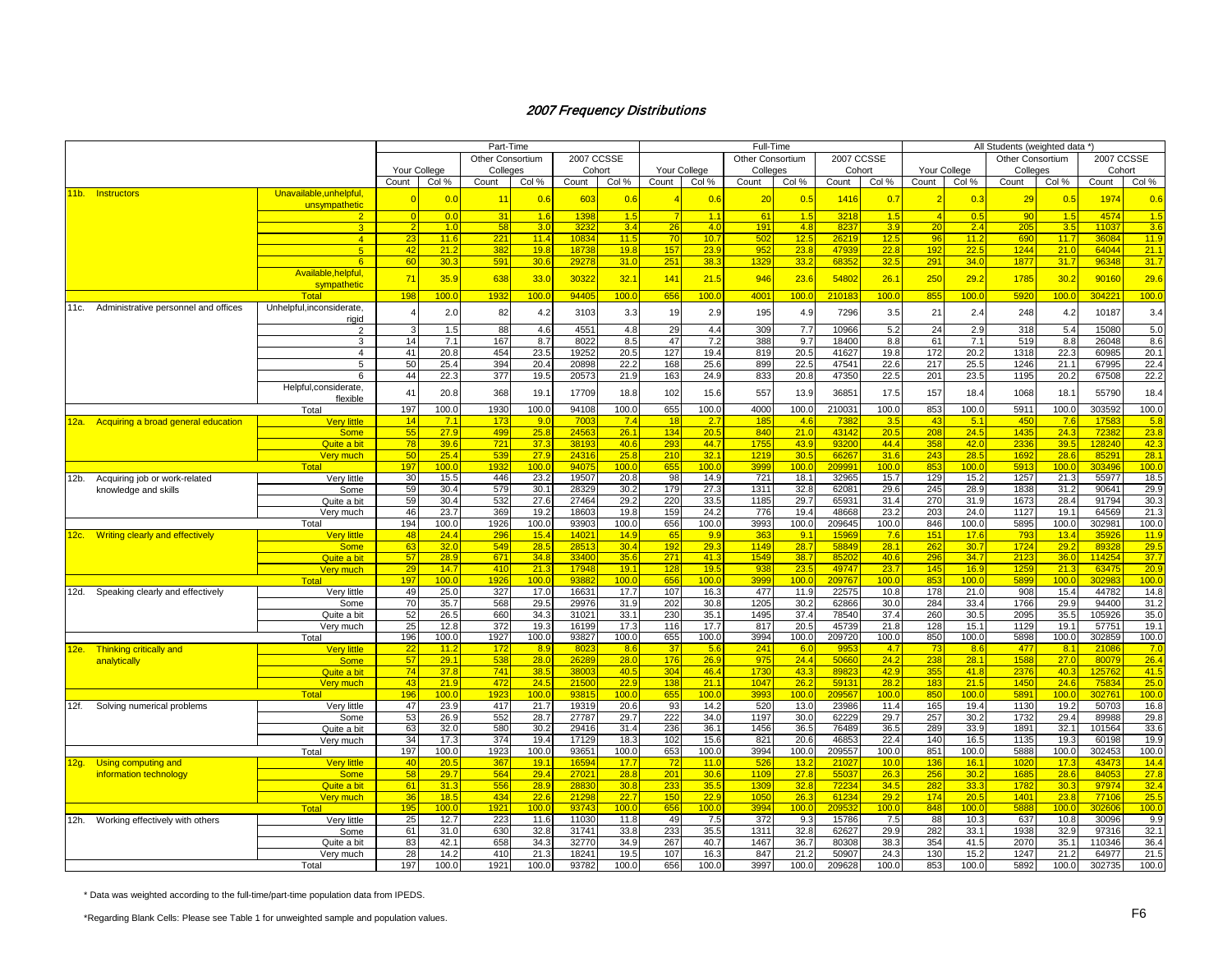|               |                                      |                     |                 |                  | Part-Time               |                |            |       |              |       | Full-Time        |                  |            |       |       |              | All Students (weighted data * |                  |            |       |
|---------------|--------------------------------------|---------------------|-----------------|------------------|-------------------------|----------------|------------|-------|--------------|-------|------------------|------------------|------------|-------|-------|--------------|-------------------------------|------------------|------------|-------|
|               |                                      |                     |                 |                  | <b>Other Consortium</b> |                | 2007 CCSSE |       |              |       | Other Consortium |                  | 2007 CCSSE |       |       |              | <b>Other Consortium</b>       |                  | 2007 CCSSE |       |
|               |                                      |                     | Your College    |                  | Colleges                |                | Cohort     |       | Your College |       | Colleges         |                  | Cohort     |       |       | Your College | Colleges                      |                  | Cohort     |       |
|               |                                      |                     | Count           | Col %            | Count                   | Col %          | Count      | Col % | Count        | Col % | Count            | Col %            | Count      | Col % | Count | Col %        | Count                         | Col %            | Count      | Col % |
| <u> 12i. </u> | Learning effectively on your         | <b>Very little</b>  | 17              | 86               | 17                      | 9 <sub>1</sub> | 740        | 79    | 44           | 6.7   | 28               | 7.2              | 120        | 5.8   |       | 77           | 50                            | 86               | 211'       | 7.0   |
|               | own                                  | <b>Some</b>         | 49              | 24.9             | 49 <sup>°</sup>         | 25.5           | 2488       | 26.5  | 159          | 24.2  | 1075             | 26.9             | 5048       | 24.1  | 210   | 24.6         | 1535                          | 26.0             | 77240      | 25.5  |
|               |                                      | Quite a bit         | 88              | 44.7             | 73 <sub>1</sub>         | 38.0           | 3770       | 40.2  | 303          | 46.1  | 153              | 38.5             | 8550       | 40.8  | 387   | 45.3         | 2244                          | 38.1             | 122761     | 40.5  |
|               |                                      | <u>Verv much</u>    | 43              | 21.8             | 528                     | 27.4           | 2383       | 25.4  | 151          | 23.0  | 1097             | 27.5             | 61528      | 29.4  | 191   | 22.4         | 1608                          | 27.3             | 81668      | 27.0  |
|               |                                      | Total               | 197             | 100.0            | 192                     | 100.           | 9383       | 100.0 | 657          | 100.0 | 3995             | 100.0            | 209611     | 100.0 | 854   | 100.0        | 5896                          | 100.0            | 30278      | 100.0 |
| 12j.          | Understanding yourself               | Very little         | 45              | 23.1             | 381                     | 19.8           | 17987      | 19.2  | 117          | 17.9  | 722              | 18.1             | 30903      | 14.8  | 175   | 20.7         | 1157                          | 19.6             | 52145      | 17.2  |
|               |                                      | Some                | 59              | 30.3             | 572                     | 29.7           | 28816      | 30.7  | 216          | 33.0  | 1257             | 31.5             | 61410      | 29.3  | 267   | 31.5         | 1779                          | 30.2             | 91523      | 30.3  |
|               |                                      | Quite a bit         | 65              | 33.3             | 573                     | 29.7           | 2855       | 30.5  | 223          | 34.1  | 1167             | 29.2             | 67588      | 32.3  | 285   | 33.7         | 1738                          | 29.5             | 94634      | 31.3  |
|               |                                      | Very much           | 26              | 13.3             | 401                     | 20.8           | 18357      | 19.6  | 98           | 15.0  | 847              | 21.2             | 49529      | 23.6  | 120   | 14.1         | 1225                          | 20.8             | 64192      | 21.2  |
|               |                                      | Total               | 195             | 100.0            | 1927                    | 100.0          | 93713      | 100.0 | 654          | 100.0 | 3993             | 100.0            | 209430     | 100.0 | 847   | 100.0        | 5899                          | 100.0            | 302495     | 100.0 |
| 12k.          | Understanding people of other        | <b>Very little</b>  | 59              | 29.9             | 476                     | 24.8           | 2498       | 26.7  | 135          | 20.6  | 837              | 21.0             | 42071      | 20.1  | 218   | 25.6         | 1431                          | 24.3             | 7250       | 24.0  |
|               | racial and ethnic backgrounds        | <b>Some</b>         | 70              | 35.5             | 618                     | 32.2           | 3202       | 34.2  | 251          | 38.3  | 1357             | 34.0             | 7092       | 33.9  | 314   | 36.8         | 1943                          | 33.0             | 103212     | 34.1  |
|               |                                      | Quite a bit         | 52              | 26.4             | 478                     | 24.9           | 2301       | 24.6  | 182          | 27.8  | 1112             | 27.9             | 5870       | 28.0  | 231   | 27.0         | 1496                          | 25.4             | 7861       | 26.0  |
|               |                                      | <b>Very much</b>    | 16              | 8.1              | 35(                     | 18.2           | 1362       | 14.6  | 87           | 13.3  | 686              | 17.2             | 3763       | 18.0  | 90    | 10.5         | 1018                          | 17.3             | 47939      | 15.9  |
|               |                                      | Total               | 197             | 100 <sub>c</sub> | 192                     | 100.0          | 9364       | 100.0 | 655          | 100.0 | 3992             | 100.0            | 20932      | 100.0 | 853   | 100.0        | 5889                          | 100 <sub>1</sub> | 30227      | 100.0 |
| 12I.          | Developing a personal code of        | Very little         | 61              | 31.1             | 545                     | 28.3           | 26266      | 28.0  | 160          | 24.4  | 927              | 23.2             | 43343      | 20.7  | 238   | 28.0         | 1583                          | 26.9             | 75202      | 24.9  |
|               | values and ethics                    | Some                | 73              | 37.2             | 631                     | 32.8           | 31522      | 33.7  | 207          | 31.6  | 1372             | 34.3             | 70247      | 33.6  | 294   | 34.6         | 1972                          | 33.5             | 101897     | 33.7  |
|               |                                      | Quite a bit         | 45              | 23.0             | 442                     | 23.0           | 22667      | 24.2  | 195          | 29.7  | 1069             | 26.8             | 59195      | 28.3  | 222   | 26.1         | 1417                          | 24.0             | 78521      | 26.0  |
|               |                                      | Very much           | 17              | 8.7              | 306                     | 15.9           | 13191      | 14.1  | 94           | 14.3  | 627              | 15.7             | 36554      | 17.5  | 96    | 11.3         | 922                           | 15.6             | 46673      | 15.4  |
|               |                                      | Total               | 196             | 100.0            | 1924                    | 100.0          | 93646      | 100.0 | 656          | 100.0 | 3995             | 100.0            | 209339     | 100.0 | 851   | 100.0        | 5894                          | 100.0            | 302294     | 100.0 |
|               | 12m. Contributing to the welfare of  | <b>Very little</b>  | 86              | 43.7             | 844                     | 44.2           | 3880       | 41.5  | 239          | 36.4  | 1577             | 39.6             | 7186       | 34.4  | 344   | 40.3         | 2499                          | 42.7             | 115782     | 38.4  |
|               | your community                       | <b>Some</b>         | 72              | 36.5             | 601                     | 31.5           | 3164       | 33.9  | 244          | 37.2  | 1413             | 35.4             | 75946      | 36.3  | 314   | 36.8         | 1927                          | 32.9             | 105710     | 35.0  |
|               |                                      | Quite a bit         | 24              | 12.2             | 30 <sup>1</sup>         | 15.8           | 1528       | 16.4  | 121          | 18.4  | 664              | 16.7             | 4022       | 19.3  | 129   | 15.1         | 941                           | 16.1             | 53184      | 17.6  |
|               |                                      | <b>Very much</b>    | 15              | 7.6              | 16 <sub>3</sub>         | 8.5            | 767        | 8.2   | 52           | 7.9   | 332              | 8.3              | 2092       | 10.0  | 66    | 7.8          | 490                           | 8.4              | 26978      | 8.9   |
|               |                                      | <b>Total</b>        | 197             | 100.0            | 190                     | 100.0          | 9341       | 100.0 | 656          | 100.0 | 3986             | 100.0            | 20895      | 100.0 | 853   | 100.0        | 5857                          | 100.0            | 30165      | 100.0 |
| 12n.          | Developing clearer career            | Very little         | 38              | 19.4             | 387                     | 20.1           | 17726      | 18.9  | 93           | 14.2  | 623              | 15.6             | 26262      | 12.5  | 144   | 16.9         | 1116                          | 18.9             | 48894      | 16.2  |
|               | goals                                | Some                | 69              | 35.2             | 557                     | 28.9           | 28106      | 30.0  | 190          | 28.9  | 1167             | 29.2             | 57114      | 27.3  | 275   | 32.3         | 1716                          | 29.1             | 87345      | 28.9  |
|               |                                      | Quite a bit         | 58              | 29.6             | 572                     | 29.7           | 28601      | 30.5  | 238          | 36.2  | 1275             | 31.9             | 71137      | 33.9  | 278   | 32.7         | 1801                          | 30.5             | 97050      | 32.1  |
|               |                                      | Very much           | 31              | 15.8             | 410                     | 21.3           | 19315      | 20.6  | 136          | 20.7  | 928              | 23.2             | 5505       | 26.3  | 154   | 18.1         | 1264                          | 21.4             | 69348      | 22.9  |
|               |                                      | Total               | 196             | 100.0            | 1926                    | 100.0          | 93748      | 100.0 | 657          | 100.0 | 3993             | 100.0            | 209564     | 100.0 | 851   | 100.0        | 5896                          | 100.0            | 302638     | 100.0 |
| <u> 120. </u> | <b>Gaining information about</b>     | <b>Very little</b>  | 55              | 27.9             | 480                     | 24.9           | 2156       | 23.0  | 87           | 13.3  | 774              | 19.4             | 3260       | 15.5  | 180   | 21.1         | 1366                          | 23.2             | 59741      | 19.7  |
|               | career opportunities                 | <b>Some</b>         | 56              | 28.4             | 592                     | 30.7           | 2956       | 31.5  | 209          | 31.9  | 1247             | 31.2             | 60966      | 29.1  | 256   | 30.0         | 1816                          | 30.8             | 92433      | 30.5  |
|               |                                      | Quite a bit         | 57              | 28.9             | 50                      | 26.7           | 2547       | 27.1  | 226          | 34.5  | 1163             | 29.1             | 6563       | 31.3  | 269   | 31.5         | 1610                          | 27.3             | 87848      | 29.0  |
|               |                                      | Very much           | 29              | 14.7             | 355                     | 18.4           | 17302      | 18.4  | 134          | 20.4  | 811              | 20.3             | 50648      | 24.1  | 148   | 17.4         | 1110                          | 18.8             | 63086      | 20.8  |
|               |                                      | Total               | 197             | 100.0            | 193                     | 100.0          | 9390       | 100.0 | 656          | 100.0 | 3995             | 100.0            | 20986      | 100.0 | 853   | 100.0        | 5902                          | 100.0            | 303108     | 100.0 |
|               | 13a1. Frequency: Academic            | Do not know/N.A.    | 14              | 7.1              | 241                     | 12.7           | 11005      | 11.8  | 26           | 4.0   | 288              | 7.3              | 13279      | 6.4   | 48    | 5.7          | 669                           | 11.5             | 28692      | 9.6   |
|               | advising/planning                    | Rarely/never        | 85              | 43.4             | 763                     | 40.2           | 35286      | 38.0  | 192          | 29.4  | 1421             | 35.9             | 67498      | 32.5  | 313   | 36.9         | 2209                          | 37.8             | 106721     | 35.6  |
|               |                                      | Sometimes           | 80              | 40.8             | 724                     | 38.1           | 36852      | 39.7  | 342          | 52.4  | 1770             | 44.7             | 95710      | 46.1  | 392   | 46.2         | 2364                          | 40.5             | 127235     | 42.4  |
|               |                                      | Often               | 17              | 8.7              | 172                     | 9.1            | 9729       | 10.5  | 93           | 14.2  | 479              | 12.1             | 31037      | 15.0  | 96    | 11.3         | 598                           | 10.2             | 37132      | 12.4  |
|               |                                      | Total               | 196             | 100.0            | 1900                    | 100.0          | 92872      | 100.0 | 653          | 100.0 | 3958             | 100.0            | 207524     | 100.0 | 849   | 100.0        | 5839                          | 100.0            | 299779     | 100.0 |
|               | 13b1. Frequency: Career counseling   | Do not know/N.A     | 38              | 19.6             | 45 <sub>1</sub>         | 24.0           | 2168       | 23.4  | 117          | 18.0  | 757              | 19.3             | 37894      | 18.3  | 159   | 18.8         | 133 <sup>2</sup>              | 23.0             | 6352       | 21.3  |
|               |                                      | <b>Rarely/never</b> | 119             | 61.3             | 942                     | 49.8           | 4615       | 49.9  | 344          | 52.8  | 2065             | 52.6             | 104226     | 50.4  | 484   | 57.4         | 2925                          | 50.4             | 149847     | 50.2  |
|               |                                      | <b>Sometimes</b>    | 29              | 14.9             | 411                     | 21.7           | 2026       | 21.9  | 159          | 24.4  | 877              | 22.3             | 51269      | 24.8  | 163   | 19.4         | 1266                          | 21.8             | 6905       | 23.1  |
|               |                                      | Often               | $\overline{R}$  | 4.1              | -84                     | 4.4            | 4397       | 4.8   | 31           | 4.8   | 230              | 5.9              | 13306      | 6.4   | 37    | 4.4          | 281                           | 4.8              | 16193      | 5.4   |
|               |                                      | <b>Total</b>        | 194             | 100 <sub>c</sub> | 189                     | 100.0          | 9250       | 100.0 | 651          | 100.0 | 392              | 100 <sub>c</sub> | 20669      | 100.0 | 843   | 100.0        | 5805                          | 100.0            | 29861      | 100.0 |
|               | 13c1. Frequency: Job placement       | Do not know/N.A.    | 84              | 42.9             | 837                     | 44.5           | 41313      | 45.0  | 281          | 43.4  | 1455             | 37.3             | 80318      | 39.1  | 365   | 43.1         | 2460                          | 42.6             | 125842     | 42.4  |
|               | assistance                           | Rarely/never        | 100             | 51.0             | 883                     | 46.9           | 41929      | 45.7  | 296          | 45.7  | 1931             | 49.5             | 95974      | 46.7  | 411   | 48.5         | 2728                          | 47.3             | 136630     | 46.1  |
|               |                                      | Sometimes           |                 | 4.6              | 135                     | 7.2            | 6692       | 7.3   | 57           | 8.8   | 401              | 10.3             | 22123      | 10.8  | 55    | 6.5          | 475                           | 8.2              | 26270      | 8.9   |
|               |                                      | Often               |                 | 1.5              | 27                      | 1.4            | 1890       | 2.1   | 14           | 2.2   | 113              | 2.9              | 6936       | 3.4   | 15    | 1.8          | 110                           | 1.9              | 7796       | 2.6   |
|               |                                      | Total               | 196             | 100.0            | 1882                    | 100.0          | 91824      | 100.0 | 648          | 100.0 | 3900             | 100.0            | 205351     | 100.0 | 846   | 100.0        | 5773                          | 100.0            | 296539     | 100.0 |
|               | 13d1. Frequency: Peer or other       | Do not know/N.A.    | 49              | 25.4             | 573                     | 30.5           | 2938       | 32.1  | 162          | 24.9  | 957              | 24.6             | 51578      | 25.2  | 211   | 25.2         | 1692                          | 29.4             | 86480      | 29.2  |
|               | tutoring                             | <b>Rarely/never</b> | 10 <sub>C</sub> | 51.8             | 85                      | 45.6           | 4158       | 45.4  | 325          | 50.0  | 190 <sub>5</sub> | 49.0             | 94317      | 46.0  | 428   | 51.0         | 268                           | 46.5             | 13522      | 45.7  |
|               |                                      | <b>Sometimes</b>    | 31              | 16.1             | 347                     | 18.5           | 1501       | 16.4  | 115          | 17.7  | 742              | 19.0             | 4209       | 20.5  | 141   | 16.8         | 1045                          | 18.1             | 5352       | 18.1  |
|               |                                      | <b>Often</b>        | 13              | 6.7              | 10 <sub>i</sub>         | 5.4            | 567        | 6.2   | 48           | 7.4   | 290              | 7.4              | 1703       | 8.3   | 59    | 7.0          | 345                           | 6.0              | 20818      | 7.0   |
|               |                                      | <b>Total</b>        | 193             | 100.0            | 187                     | 100.0          | 9165       | 100.0 | 650          | 100.0 | 389.             | 100.0            | 20502      | 100.0 | 840   | 100.0        | 5763                          | 100.0            | 29604:     | 100.0 |
|               | 13e1. Frequency: Skill labs (writing | Do not know/N.A.    | 49              | 25.1             | 522                     | 27.9           | 25065      | 27.4  | 175          | 27.0  | 833              | 21.4             | 41064      | 20.1  | 219   | 26.0         | 1517                          | 26.4             | 71889      | 24.3  |
|               | math, etc.)                          | Rarely/never        | 95              | 48.7             | <b>720</b>              | 38.            | 34408      | 37.6  | 280          | 43.1  | 1482             | 38.1             | 73104      | 35.8  | 389   | 46.1         | 2191                          | 38.1             | 108590     | 36.8  |
|               |                                      | Sometimes           | 36              | 18.5             | 415                     | 22.2           | 2049       | 22.4  | 129          | 19.9  | 1004             | 25.8             | 55332      | 27.1  | 161   | 19.1         | 1335                          | 23.2             | 72154      | 24.4  |
|               |                                      | Often               | 15              | 7.7              | 212                     | 11.3           | 11538      | 12.6  | 65           | 10.0  | 572              | 14.7             | 34973      | 17.1  | 74    | 8.8          | 702                           | 12.2             | 42773      | 14.5  |
|               |                                      | Total               | 195             | 100.0            | 1869                    | 100.0          | 91504      | 100.0 | 649          | 100.0 | 3891             | 100.0            | 204473     | 100.0 | 844   | 100.0        | 5744                          | 100.0            | 295407     | 100.0 |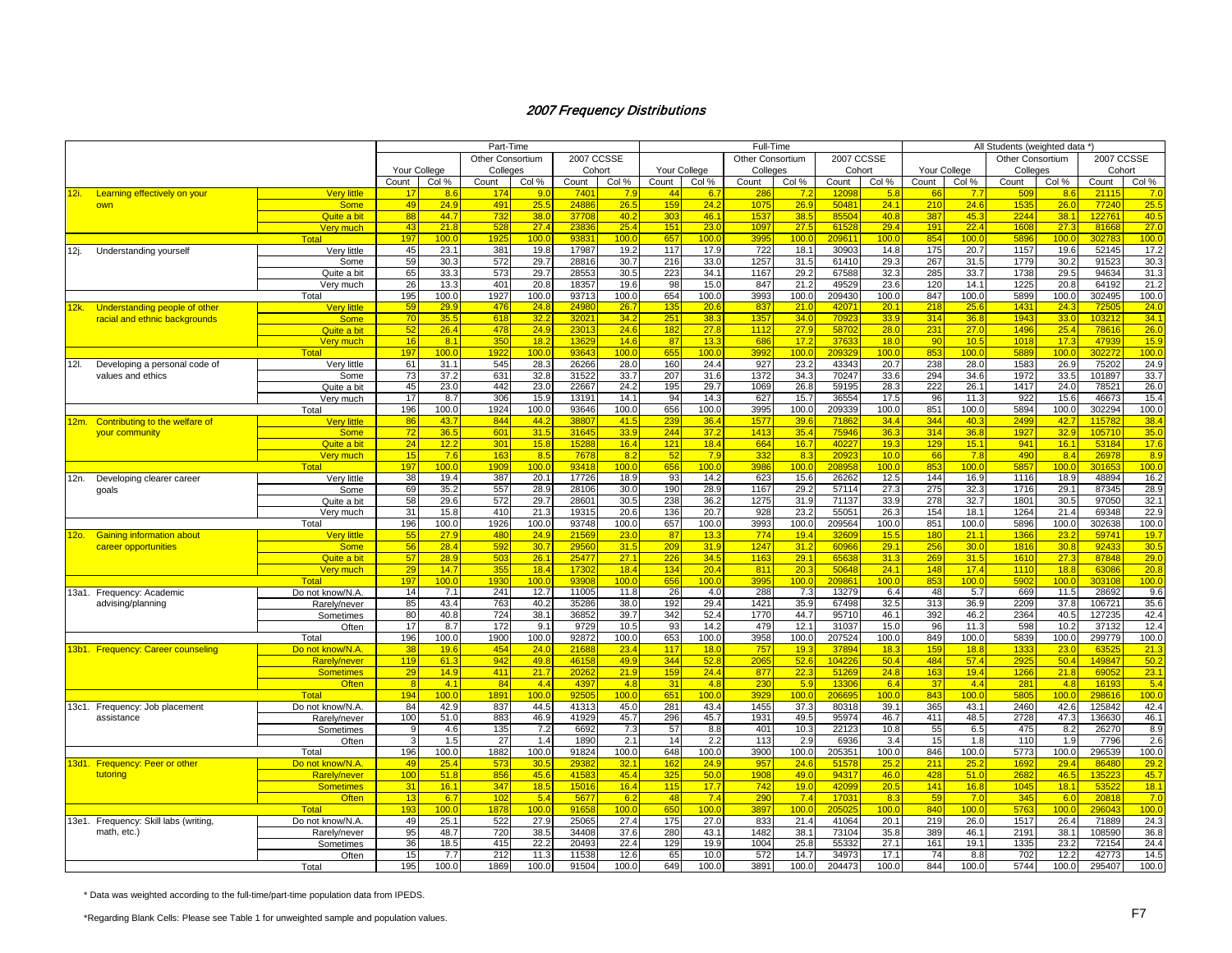|                                          |                     |                 |                  | Part-Time        |       |                   |                  |              |       | Full-Time        |                  |                   |                  |              |                  | All Students (weighted data *) |              |            |       |
|------------------------------------------|---------------------|-----------------|------------------|------------------|-------|-------------------|------------------|--------------|-------|------------------|------------------|-------------------|------------------|--------------|------------------|--------------------------------|--------------|------------|-------|
|                                          |                     |                 |                  | Other Consortium |       | 2007 CCSSE        |                  |              |       | Other Consortium |                  | <b>2007 CCSSE</b> |                  |              |                  | <b>Other Consortium</b>        |              | 2007 CCSSE |       |
|                                          |                     | Your College    |                  | Colleges         |       | Cohort            |                  | Your College |       | Colleges         |                  | Cohort            |                  | Your College |                  | Colleges                       |              | Cohort     |       |
|                                          |                     | Count           | Col %            | Count            | Col % | Count             | Col %            | Count        | Col % | Count            | Col %            | Count             | Col %            | Count        | Col %            | Count                          | Col %        | Count      | Col % |
| 13f1. Frequency: Child care              | Do not know/N.A     | 97              | 50.              | 106              | 56.   | 540               | 59.1             | 376          | 58.   | 207              | 53.              | 11791             | 57.7             | 45           | 53               | 320                            | 55           | 17257      | 58.   |
|                                          | Rarely/never        | 86              | 44.3             | 727              | 38.6  | 33441             | 36.5             | 242          | 37.5  | 1572             | 40.5             | 74475             | 36.4             | 346          | 41.2             | 2249                           | 39.0         | 107848     | 36.5  |
|                                          | <b>Sometimes</b>    |                 | 2.6              | 58               | 3.1   | 220               | 2.4              | 21           | 3.3   | 154              | 4.0              | 6499              | 3.2              | 24           | 2.9              | 197                            | 3.4          | 8159       | 2.8   |
|                                          | <b>Often</b>        | 6               | 3.1              | 34               | 1.8   | 1809              | 2.0              | -6           | 0.9   | 81               | 2.1              | 5585              | 2.7              | 18           | 2.1              | 110                            | 1.9          | 6881       | 2.3   |
|                                          | <b>Total</b>        | 194             | 100.0            | 188              | 100.0 | 9153              | 100.0            | 645          | 100.0 | 3883             | 100.0            | 204478            | 100 <sub>c</sub> | 840          | 100 <sub>c</sub> | 5766                           | 100.0        | 295459     | 100.0 |
| 13g1. Frequency: Financial aid           | Do not know/N.A.    | 57              | 29.2             | 577              | 30.7  | 26160             | 28.6             | 149          | 22.9  | 917              | 23.6             | 39340             | 19.2             | 222          | 26.3             | 1656                           | 28.7         | 72235      | 24.4  |
| advising                                 | Rarelv/never        | 68              | 34.9             | 689              | 36.6  | 3088              | 33.7             | 220          | 33.8  | 1315             | 33.9             | 60967             | 29.8             | 291          | 34.4             | 2039                           | 35.4         | 94625      | 32.0  |
|                                          | Sometimes           | 49              | 25.1             | 363              | 19.3  | 21058             | 23.0             | 205          | 31.5  | 945              | 24.3             | 62037             | 30.3             | 237          | 28.1             | 1219                           | 21.2         | 77874      | 26.4  |
|                                          | Often               | 21              | 10.8             | 252              | 13.4  | 13426             | 14.7             | 77           | 11.8  | 706              | 18.2             | 42288             | 20.7             | 95           | 11.3             | 849                            | 14.7         | 50791      | 17.2  |
|                                          | Total               | 195             | 100.0            | 1881             | 100.0 | 91525             | 100.0            | 651          | 100.0 | 3883             | 100.0            | 204632            | 100.0            | 845          | 100.0            | 5764                           | 100.0        | 295524     | 100.0 |
| 13h1. Frequency: Computer lab            | Do not know/N.A.    | 32              | 16.3             | 296              | 15.7  | 1707              | 18.6             | 55           | 8.5   | 303              | 7.8              | 17614             | 8.6              | 107          | 12.7             | 805                            | 13.9         | 42601      | 14.4  |
|                                          | <b>Rarelv/never</b> | 54              | 27.6             | 486              | 25.8  | 2550              | 27.8             | 108          | 16.7  | 692              | 17.8             | 3892              | 19.0             | 190          | 22.5             | 1350                           | 23.4         | 71131      | 24.0  |
|                                          | <b>Sometimes</b>    | 52              | 26.5             | 569              |       | 2616              | 28.5             | 220          | 34.0  | 1292             | 33.2             | 64048             | 31.3             | 254          | 30.0             | 1780                           | 30.8         | 87910      | 29.7  |
|                                          |                     |                 |                  |                  | 30.2  |                   |                  |              |       |                  |                  |                   |                  |              |                  |                                |              |            |       |
|                                          | <b>Often</b>        | 58              | 29.6             | 530              | 28.2  | 2292              | 25.0             | 265          | 40.9  | 1609             | 41.3             | 84252             | 41.1             | 295          | 34.8             | 1836                           | 31.8         | 94230      | 31.8  |
|                                          | <b>Total</b>        | 196             | 100 <sub>c</sub> | 1881             | 100.0 | 9166              | 100.0            | 648          | 100.0 | 3896             | 100 <sub>c</sub> | 20483             | 100.0            | 846          | 100.0            | 5770                           | 100.0        | 295872     | 100.0 |
| 13i1. Frequency: Student                 | Do not know/N.A     | 81              | 42.0             | 825              | 44.1  | 40907             | 44.9             | 245          | 37.8  | 1354             | 35.2             | 69759             | 34.3             | 336          | 40.0             | 2390                           | 41.8         | 118672     | 40.4  |
| organizations                            | Rarely/never        | 87              | 45.1             | 827              | 44.2  | 39580             | 43.5             | 280          | 43.1  | 1772             | 46.1             | 90058             | 44.3             | 371          | 44.2             | 2538                           | 44.4         | 128740     | 43.8  |
|                                          | Sometimes           | 19              | 9.8              | 166              | 8.9   | 7769              | 8.5              | 82           | 12.6  | 497              | 12.9             | 30268             | 14.9             | 94           | 11.1             | 576                            | 10.1         | 33112      | 11.3  |
|                                          | Often               | 6               | 3.1              | 54               | 2.9   | 2750              | 3.0              | 42           | 6.5   | 220              | 5.7              | 13258             | 6.5              | 39           | 4.7              | 219                            | 3.8          | 13230      | 4.5   |
|                                          | Total               | 193             | 100.0            | 1872             | 100.0 | 91006             | 100.0            | 649          | 100.0 | 3843             | 100.0            | 203343            | 100.0            | 840          | 100.0            | 5724                           | 100.0        | 293754     | 100.0 |
| 13j1. Frequency: Transfer credit         | Do not know/N.A.    | 66              | 33.8             | 69               | 36.9  | 3515              | 38.3             | 199          | 30.7  | 105(             | 26.9             | 6733              | 32.8             | 273          | 32.4             | 1966                           | 34.0         | 107136     | 36.7  |
| assistance                               | Rarelv/never        | 80              | 41.0             | 696              | 37.0  | 3355              | 36.5             | 215          | 33.1  | 1459             | 37.4             | 7306              | 35.6             | 315          | 37.4             | 2116                           | 36.6         | 106990     | 36.7  |
|                                          | <b>Sometimes</b>    | 36              | 18.5             | 394              | 20.9  | 17469             | 19.0             | 174          | 26.8  | 1007             | 25.8             | 46772             | 22.8             | 189          | 22.3             | 1299                           | 22.5         | 60925      | 20.6  |
|                                          | <b>Often</b>        | 13              | 6.7              | 97               | 5.2   | 562               | 6.1              | 61           | 9.4   | 389              | 10.0             | 1808              | 8.8              | 67           | 7.9              | 39 <sub>5</sub>                | 6.8          | 21366      | 7.2   |
|                                          | <b>Total</b>        | 195             | 100 <sub>c</sub> | 1882             | 100.0 | 9180              | 100.0            | 649          | 100.0 | 3905             | 100.0            | 20525             | 100 <sub>c</sub> | 844          | 100.0            | 5776                           | 100.0        | 296417     | 100.0 |
| 13k1. Frequency: Services to             | Do not know/N.A     | 110             | 56.4             | 1126             | 59.5  | 56019             | 60.9             | 388          | 60.0  | 2178             | 55.7             | 119989            | 58.4             | 489          | 58.1             | 3378                           | 58.2         | 177461     | 59.8  |
| students with disabilities               | Rarely/never        | 73              | 37.4             | 630              | 33.3  | 2927              | 31.8             | 211          | 32.6  | 1374             | 35.2             | 65874             | 32.0             | 297          | 35.2             | 1961                           | 33.8         | 94747      | 31.9  |
|                                          | Sometimes           | -7              | 3.6              | 88               | 4.7   | 3767              | 4.1              | 31           | 4.8   | 221              | 5.7              | 11191             | 5.4              | 35           | 4.1              | 297                            | 5.1          | 14042      | 4.7   |
|                                          |                     | -5              |                  | 48               | 2.5   |                   | 3.2              | 17           | 2.6   |                  |                  | 8525              | 4.1              | 22           |                  | 166                            |              | 10657      | 3.6   |
|                                          | Often               |                 | 2.6<br>100.0     |                  |       | 2904<br>91961     | 100.0            | 647          | 100.0 | 134<br>3907      | 3.4              |                   | 100.0            | 843          | 2.6              | 5803                           | 2.9<br>100.0 | 296907     |       |
|                                          | Total               | 195             |                  | 1892             | 100.0 |                   |                  |              |       |                  | 100.0            | 205579            |                  |              | 100.0            |                                |              |            | 100.0 |
| <u> 13a2. Satisfaction: Academic</u>     | N.A.                | 36              | 18.7             | 446              | 24.1  | 2036<br>921       | 22.6             | -66          | 10.2  | 599              | 15.5             | 2720              | 13.4             | 123<br>95    | 14.7             | 1212<br>644                    | 21.          | 54519      | 18.7  |
| advising/planning                        | Not at all          | $\overline{22}$ | 11.4             | 211              | 11.4  |                   | 10.2             | 72           | 11.1  | 476              | 12.3             | 21110             | 10.4             |              | 11.3             |                                | 11.3         | 29942      | 10.3  |
|                                          | Somewhat            | 89              | 46.1             | 793              | 42.8  | 3756              | 41.7             | 307          | 47.4  | 179'             | 46.5             | 94469             | 46.5             | 392          | 46.7             | 2485                           | 43.7         | 127729     | 43.7  |
|                                          | <b>Verv</b>         | 46              | 23.8             | 404              | 21.8  | 2296              | 25.5             | 203          | 31.3  | 989              | 25.7             | 6042              | 29.7             | 229          | 27.3             | 1345                           | 23.7         | 79888      | 27.4  |
|                                          | <b>Total</b>        | 193             | 100.0            | 185              | 100.0 | 90098             | 100.0            | 648          | 100.0 | 385              | 100.0            | 203206            | 100 <sub>c</sub> | 839          | 100.0            | 5686                           | 100.0        | 292077     | 100.0 |
| 13b2. Satisfaction: Career               | N.A.                | 104             | 53.9             | 790              | 43.1  | 39684             | 44.5             | 246          | 38.7  | 1530             | 39.9             | 74793             | 37.1             | 390          | 46.9             | 2376                           | 42.2         | 119418     | 41.3  |
| Counseling                               | Not at all          | 21              | 10.9             | 270              | 14.7  | 11683             | 13.1             | 83           | 13.1  | 614              | 16.0             | 27926             | 13.9             | 99           | 11.9             | 846                            | 15.0         | 38955      | 13.5  |
|                                          | Somewhat            | 45              | 23.3             | 499              | 27.2  | 24648             | 27.6             | 210          | 33.0  | 1142             | 29.8             | 63617             | 31.6             | 231          | 27.8             | 1586                           | 28.2         | 84943      | 29.4  |
|                                          | Verv                | 23              | 11.9             | 273              | 14.9  | 13148             | 14.7             | 97           | 15.3  | 551              | 14.4             | 35075             | 17.4             | 112          | 13.5             | 824                            | 14.6         | 45938      | 15.9  |
|                                          | Total               | 193             | 100.0            | 1832             | 100.0 | 89163             | 100.0            | 636          | 100.0 | 3837             | 100.0            | 201411            | 100.0            | 832          | 100.0            | 5632                           | 100.0        | 289255     | 100.0 |
| 13c2. Satisfaction: Job placement        | N.A.                | 147             | 76.6             | 120              | 66.2  | 5924              | 67.4             | 431          | 68.2  | 2268             | 59.7             | 117575            | 59.1             | 601          | 72.7             | 3607                           | 64.7         | 181686     | 63.6  |
| assistance                               | Not at all          | 14              | 7.3              | 265              | 14.6  | 11382             | 12.9             | 61           | 9.7   | 598              | 15.7             | 2809              | 14.1             | 69           | 8.4              | 808                            | 14.5         | 38498      | 13.5  |
|                                          | Somewhat            | 26              | 13.5             | 257              | 14.2  | 1220              | 13.9             | 105          | 16.6  | 682              | 18.0             | 3673              | 18.5             | 124          | 15.0             | 857                            | 15.4         | 4550       | 15.9  |
|                                          | Verv                | - 5             | 2.6              | 91               | 5.0   | 5114              | 5.8              | 35           | 5.5   | 250              | 6.6              | 16664             | 8.4              | 33           | 4.0              | 305                            | 5.5          | 19885      | 7.0   |
|                                          | Total               | 192             | 100.0            | 1813             | 100.0 | 8794              | 100 <sub>c</sub> | 632          | 100.0 | 3798             | 100.0            | 19906             | 100.0            | 827          | 100.             | 5578                           | 100.         | 285574     | 100.0 |
| 13d2. Satisfaction: Peer or other        | N.A.                | 114             | 59.7             | 975              | 54.0  | 47943             | 54.5             | 315          | 49.5  | 1838             | 48.5             | 90776             | 45.6             | 455          | 55.0             | 2951                           | 53.1         | 145021     | 50.8  |
| tutoring                                 | Not at all          | <b>q</b>        | 4.7              | 172              | 9.5   | 8578              | 9.7              | 50           | 7.9   | 371              | 9.8              | 19172             | 9.6              | 51           | 6.2              | 531                            | 9.5          | 27739      | 9.7   |
|                                          | Somewhat            | 41              | 21.5             | 391              | 21.7  | 18376             | 20.9             | 163          | 25.6  | 967              | 25.5             | 51119             | 25.7             | 194          | 23.4             | 1249                           | 22.5         | 65446      | 22.9  |
|                                          |                     | 27              | 14.1             | 268              | 14.8  | 13086             | 14.9             | 108          | 17.0  | 612              | 16.2             | 37992             | 19.1             | 128          | 15.5             | 829                            | 14.9         | 47463      | 16.6  |
|                                          | Verv                | 191             | 100.0            | 1806             | 100.0 | 87983             | 100.0            | 636          | 100.0 | 3788             | 100.0            | 199059            | 100.0            | 827          | 100.0            | 5560                           | 100.0        |            | 100.0 |
|                                          | Total               |                 | 58.1             |                  |       |                   |                  |              | 50.2  |                  |                  |                   |                  |              |                  |                                |              | 285668     |       |
| 13e2. Satisfaction: Skill labs (writing, | N.A.                | 111             |                  | 85 <sup>′</sup>  | 47.2  | 4073              | 46.4             | 313<br>43    |       | 1489             | 39.6             | 7203              | 36.3             | 446          | 54.5             | 2514                           | 45.3         | 11983      | 42.1  |
| math, etc.)                              | Not at all          | 12              | 6.3              | 141              | 7.8   | 666 <sup>-</sup>  | 7.6              |              | 6.9   | 303              | 8.1              | 1458              | 7.3              | 54           | 6.6              | 432                            | 7.8          | 21344      | 7.5   |
|                                          | Somewhat            | 39              | 20.4             | 483              | 26.7  | 2290              | 26.1             | 151          | 24.2  | 1218             | 32.4             | 6243              | 31.5             | 182          | 22.2             | <b>1569</b>                    | 28.3         | 81053      | 28.4  |
|                                          | Very                | 29              | 15.2             | 329              | 18.2  | 17456             | 19.9             | 117          | 18.8  | 753              | 20.0             | 49420             | 24.9             | 138          | 16.8             | 1032                           | 18.6         | 62672      | 22.0  |
|                                          | <b>Total</b>        | 191             | 100.0            | 180              | 100.0 | 8776              | 100.0            | 624          | 100.0 | 376              | 100 <sub>c</sub> | 19847             | 100.0            | 820          | 100.0            | 5547                           | 100.0        | 284907     | 100.0 |
| 13f2. Satisfaction: Child care           | N.A.                | 156             | 81.7             | 1395             | 77.7  | 6966 <sup>-</sup> | 79.7             | 513          | 82.7  | 2855             | 76.1             | 151260            | 76.6             | 672          | 82.2             | 4269                           | 77.3         | 221909     | 78.2  |
|                                          | Not at all          | 15              | 7.9              | 188              | 10.5  | 8600              | 9.8              | 44           | 7.1   | 368              | 9.8              | 19656             | 10.0             | 61           | 7.5              | 551                            | 10.0         | 28153      | 9.9   |
|                                          | Somewhat            | 15              | 7.9              | 125              | 7.0   | 5619              | 6.4              | 46           | 7.4   | 325              | 8.7              | 16206             | 8.2              | 63           | 7.7              | 423                            | 7.7          | 20504      | 7.2   |
|                                          | Verv                | -5              | 2.6              | 88               | 4.9   | 3544              | 4.1              | 17           | 2.7   | 206              | 5.5              | 10373             | 5.3              | 22           | 2.7              | 279                            | 5.1          | 13108      | 4.6   |
|                                          | Total               | 191             | 100.0            | 1796             | 100.0 | 87424             | 100.0            | 620          | 100.0 | 3754             | 100.0            | 197495            | 100.0            | 817          | 100.0            | 5523                           | 100.0        | 283674     | 100.0 |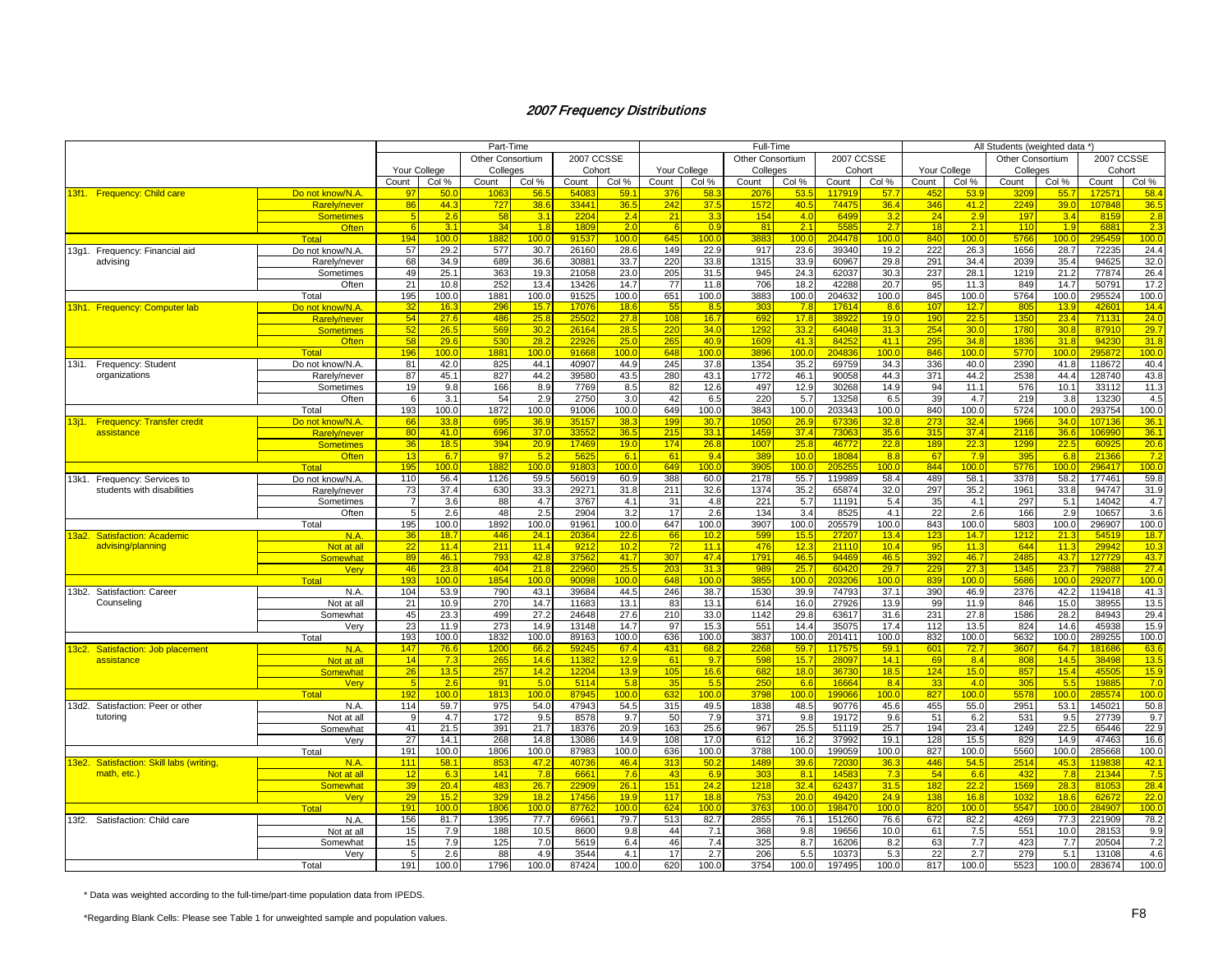|                                           |                      |              |              | Part-Time        |                  |                   |               |                 |               | Full-Time        |                 |                |               |                 |               | All Students (weighted data *) |               |                 |                  |
|-------------------------------------------|----------------------|--------------|--------------|------------------|------------------|-------------------|---------------|-----------------|---------------|------------------|-----------------|----------------|---------------|-----------------|---------------|--------------------------------|---------------|-----------------|------------------|
|                                           |                      |              |              | Other Consortium |                  | 2007 CCSSE        |               |                 |               | Other Consortium |                 | 2007 CCSSE     |               |                 |               | <b>Other Consortium</b>        |               | 2007 CCSSE      |                  |
|                                           |                      | Your College |              | Colleges         |                  | Cohort            |               | Your College    |               | Colleges         |                 | Cohort         |               | Your College    |               | Colleges                       |               | Cohort          |                  |
|                                           |                      | Count        | Col %        | Count            | Col %            | Count             | Col %         | Count           | Col %         | Count            | Col %           | Count          | Col %         | Count           | Col %         | Count                          | Col %         | Count           | Col %            |
| 13q2. Satisfaction: Financial aid         | N.A.                 | 96           | 50.0         | 82               | 45.8             | 3727              | 42.4          | 22              | 34.8          | 135              | 35.8            | 5744           | 28.9          | 35              | 43.1          | 236                            | 42.6          | 10376           | 36.4             |
| advising                                  | Not at all           | 22           | 11.5         | 289              | 16.0             | 1181              | 13.4          | 85              | 13.4          | 585              | 15.5            | 2652           | 13.3          | 10              | 12.4          | 870                            | 15.7          | 3828            | 13.4             |
|                                           | Somewhat             | 44           | 22.9         | 364              | 20.1             | 1983              | 22.6          | 19 <sup>°</sup> | 30.5          | 959              | 25.4            | 5661           | 28.5          | 219             | 26.4          | 1228                           | 22.           | 7210            | 25.3             |
|                                           | Very                 | 30           | 15.6         | 327              | 18.1             | 19007             | 21.6          | 134             | 21.2          | 879              | 23.3            | 58143          | 29.3          | 15 <sup>′</sup> | 18.2          | 109 <sup>°</sup>               | 19.1          | 71194           | 24.9             |
|                                           | Total                | 192          | 100.0        | 1808             | 100.0            | 8792              | 100.0         | 632             | 100.0         | 3775             | 100.0           | 19872          | 100.0         | 827             | 100.0         | 5555                           | 100.0         | 285348          | 100.0            |
| 13h2. Satisfaction: Computer lab          | N.A.                 | 56           | 29.2         | 484              | 26.7             | 26300             | 29.9          | 77              | 12.2          | 503              | 13.2            | 28567          | 14.3          | 176             | 21.3          | 1280                           | 22.9          | 66444           | 23.2             |
|                                           | Not at all           |              | 2.6          | 97               | 5.4              | 5068              | 5.8           | 25              | 3.9           | 213              | 5.6             | 9601           | 4.8           | 27              | 3.2           | 305                            | 5.5           | 15378           | 5.4              |
|                                           | Somewhat             | 50           | 26.0         | 522              | 28.8             | 23444             | 26.6          | 199             | 31.4          | 1242             | 32.6            | 60307          | 30.3          | 236             | 28.5          | 1668                           | 29.9          | 80559           | 28.2             |
|                                           | Very                 | 81           | 42.2         | 708              | 39.1             | 33269             | 37.8          | 332             | 52.4          | 1850             | 48.6            | 100808         | 50.6          | 388             | 46.9          | 2325                           | 41.7          | 123550          | 43.2             |
|                                           | Total                | 192          | 100.0        | 1811             | 100.0            | 88081             | 100.0         | 633             | 100.0         | 3808             | 100.0           | 199283         | 100.0         | 828             | 100.0         | 5577                           | 100.0         | 285932          | 100.0            |
| 13i2.<br><b>Satisfaction: Student</b>     | N.A.                 | 131          | 68.2         | 118              | 66.0             | 5847              | 67.2          | 384             | 61.4          | 2100             | 56.1            | 10543          | 53.6          | 536             | 65.1          | 347                            | 63.           | 173164          | 61.3             |
| organizations                             | Not at all           | 17           | 8.9          | 197              | 11.0             | 893               | 10.3          | 47              | 7.5           | 425              | 11.4            | 2117           | 10.8          | 68              | 8.2           | 609                            | 11.1          | 2950            | 10.4             |
|                                           | <b>Somewhat</b>      | 32           | 16.7         | 288              | 16.1             | 1370 <sup>4</sup> | 15.8          | 134             | 21.4          | 841              | 22.5            | 4709           | 23.9          | 155             | 18.9          | 985                            | 17.9          | 54524           | 19.3             |
|                                           | Very                 | 12           | 6.3          | 124              | 6.9              | 585               | 6.7           | 60              | 9.6           | 374              | 10 <sub>0</sub> | 2306           | 11.7          | 64              | 7.8           | 435                            | 7.9           | 25143           | 8.9              |
|                                           | <b>Total</b>         | 192          | 100.0        | 1791             | 100 <sub>0</sub> | 8696              | 100.0         | 625             | 100.0         | 3740             | 100.0           | 19676          | 100.0         | 823             | 100.0         | <b>5505</b>                    | 100.0         | 28233           | 100.0            |
| 13j2.<br>Satisfaction: Transfer credit    | N.A.                 | 108          | 57.1         | 938              | 52.2             | 47588             | 54.1          | 276             | 44.2          | 1575             | 41.6            | 92021          | 46.3          | 417             | 51.1          | 2711                           | 48.9          | 145256          | 50.9             |
| assistance                                | Not at all           | 17           | 9.0          | 235              | 13.1             | 9925              | 11.3          | 69              | 11.0          | 49 <sub>C</sub>  | 12.9            | 23855          | 12.0          | 81              | 9.9           | 709                            | 12.8          | 32930           | 11.5             |
|                                           | Somewhat             | 46           | 24.3         | 380              | 21.2             | 18506             | 21.0          | 190             | 30.4          | 1087             | 28.7            | 51065          | 25.7          | 221             | 27.1          | 1304                           | 23.5          | 65638           | 23.0             |
|                                           | Verv                 | 18           | 9.5          | 243              | 13.5             | 11973             | 13.6          | 90              | 14.4          | 634              | 16.7            | 32014          | 16.1          | 96              | 11.8          | 815                            | 14.7          | 41791           | 14.6             |
|                                           | Total                | 189          | 100.0        | 1796             | 100.0            | 87992             | 100.0         | 625             | 100.0         | 3786             | 100.0           | 198955         | 100.0         | 816             | 100.0         | 5539                           | 100.0         | 285615          | 100.0            |
| 13k2.<br><b>Satisfaction: Services to</b> | N.A.                 | 162          | 83.9         | 138              | 76.4             | 6712              | 76.6          | 482             | 76.9          | 2717             | 71.9            | 14345          | 72.3          | 667             | 80.7          | 4167                           | 74.9          | 21244           | 74.6             |
| students with disabilities                | Not at all           | -8           | 4.1          | 151              | 8.3              | 687               | 7.8           | 41              | 6.5           | 303              | 8.0             | 1521           | 7.7           | 43              | 5.2           | 445                            | 8.0           | 2210            | 7.8              |
|                                           | Somewhat             | 15           | 7.8          | 149              | 8.2              | 761               | 8.7           | 61              | 9.7           | 43 <sub>C</sub>  | 11.4            | 2177           | 11.0          | 72              | 8.7           | 528                            | 9.5           | 27746           | 9.7              |
|                                           | Verv                 |              | 4.1          | 127              | 7.0              | 605               | 6.9           | 43              | 6.9           | 329              | 8.7             | 1793           | 9.0           | 45              | 5.4           | 420                            | 7.6           | 2235            | 7.9              |
|                                           | <b>Total</b>         | 193          | 100.0        | 180 <sub>2</sub> | 100.C            | 8767              | 100.0         | 627             | 100.0         | 3779             | 100.C           | 19837          | 100.0         | 826             | 100.0         | 5560                           | 100.0         | 28465           | 100.0            |
| 13a3. Importance: Academic                | Not at all           | 31           | 16.1         | 280              | 15.2             | 11812             | 13.2          | 40              | 6.2           | 318              | 8.3             | 14915          | 7.4           | 96              | 11.5          | 760                            | 13.4          | 31179           | 10.7             |
| advising/planning                         | Somewhat             | 63           | 32.6         | 530              | 28.7             | 25186             | 28.1          | 183             | 28.4          | 1091             | 28.4            | 57300          | 28.4          | 257             | 30.7          | 1603                           | 28.3          | 82356           | 28.4             |
|                                           | Very                 | 99           | 51.3         | 1036             | 56.1             | 52494             | 58.7          | 421             | 65.4          | 2432             | 63.3            | 129609         | 64.2          | 484             | 57.8          | 3305                           | 58.3          | 176605          | 60.9             |
|                                           | Total                | 193          | 100.0        | 1846             | 100.0            | 89492             | 100.0         | 644             | 100.0         | 3841             | 100.0           | 201824         | 100.0         | 837             | 100.0         | 5668                           | 100.0         | 290141          | 100.0            |
| 13b3. Importance: Career counseling       | Not at all           | 53           | 27.7         | 465              | 25.5             | 2151              | 24.3          | 10 <sub>9</sub> | 17.2          | 716              | 18.8            | 3567           | 17.9          | 189             | 22.9          | 134 <sup>′</sup>               | 23.9          | 6196            | 21.6             |
|                                           | <b>Somewhat</b>      | 64           | 33.5         | 493              | 27.1             | 2423              | 27.4          | 223             | 35.3          | 1179             | 31.0            | 6081           | 30.5          | 283             | 34.3          | 1589                           | 28.           | 8270            | 28.9             |
|                                           | <b>Verv</b>          | 74           | 38.7         | 864              | 47.4             | 4259              | 48.2          | 300             | 47.5          | 1914             | 50.2            | 10313          | 51.7          | 353             | 42.8          | 2676                           | 47.7          | 14198           | 49.5             |
|                                           | <b>Total</b>         | 191          | 100.0        | 182              | 100 <sub>0</sub> | 8834              | 100.0         | 632             | 100.0         | 3809             | 100.0           | 19962          | 100.0         | 825             | 100.0         | 5606                           | 100.0         | 28665           | 100.0            |
| 13c3. Importance: Job placement           | Not at all           | 71           | 37.6         | 729              | 40.4             | 34119             | 39.2          | 208             | 33.4          | 1200             | 31.8            | 60721          | 30.8          | 290             | 35.7          | 2107                           | 38.0          | 100541          | 35.6             |
| assistance                                | Somewhat             | 61           | 32.3         | 483              | 26.8             | 22668             | 26.0          | 223             | 35.9          | 1198             | 31.8            | 60516          | 30.7          | 276             | 33.9          | 1570                           | 28.3          | 79320           | 28.0             |
|                                           | Verv                 | 57           | 30.2         | 591              | 32.8             | 30285             | 34.8          | 191             | 30.7          | 1375             | 36.4            | 7588           | 38.5          | 248             | 30.4          | 1874                           | 33.8          | 102922          | 36.4             |
|                                           | Total                | 189          | 100.0        | 1803             | 100.0            | 87072             | 100.0         | 622             | 100.0         | 3773             | 100.0           | 197120         | 100.0         | 814             | 100.0         | 5551                           | 100.0         | 282783          | 100.0            |
| 13d3. Importance: Peer or other           | Not at all           | 64           | 34.4         | 60               | 33.5             | 2926              | 33.6          | 159             | 25.0          | 1010             | 26.8            | 5087           | 25.8          | 244             | 30.0          | 1767                           | 31.5          | 8598            | 30.4             |
| tutoring                                  | Somewhat             | 57           | 30.6         | 510              | 28.4             | 2552              | 29.3          | $22^{\circ}$    | 34.8          | 1262             | 33.5            | 6493           | 32.9          | 266             | 32.6          | 1659                           | 30.0          | 8742            | 30.9             |
|                                           | Very                 | 65           | 34.9         | 686              | 38.2             | 3222              | 37.0          | 255             | 40.2          | 1494             | 39.7            | 8138           | 41.3          | 305             | 37.4          | 2109                           | 38.           | 10932           | 38.7             |
|                                           | <b>Total</b>         | 186          | 100.0        | 179              | 100.0            | 8701              | 100.0         | 635             | 100.0         | 3766             | 100.0           | 19720          | 100.0         | 815             | 100.0         | 553                            | 100.          | 28273           | 100.0            |
| 13e3. Importance: Skill labs (writing)    | Not at all           | 66           | 35.5         | 526              | 29.3             | 24732             | 28.5          | 156             | 24.7          | 835              | 22.3            | 41173          | 21.0          | 247             | 30.4          | 1522                           | 27.6          | 71330           | 25.3             |
| math, etc.)                               | Somewhat             | 61           | 32.8         | 521              | 29.0             | 25732             | 29.7          | 237             | 37.6          | 1351             | 36.1            | 65608          | 33.4          | 285             | 35.0          | 1724                           | 31.3          | 88369           | 31.4             |
|                                           | Verv                 | 59           | 31.7         | 748              | 41.7             | 36236             | 41.8          | 238             | 37.7          | 1554             | 41.6            | 8968           | 45.6          | 281             | 34.5          | 2268                           | 41.           | 122002          | 43.3             |
|                                           | Total                | 186          | 100.0        | 1795             | 100.0            | 86700             | 100.0         | 631             | 100.0         | 3740             | 100.0           | 196467         | 100.0         | 813             | 100.0         | 5514                           | 100.0         | 281700          | 100.0            |
| 13f3. Importance: Child care              | Not at all           | 99           | 53.2         | 1030             | 57.5             | 4868              | 56.4          | 327             | 53.2          | 1904             | 51.1            | 10162          | 52.1          | 427             | 53.2          | 305'                           | 55.5          | 15273           | 54.5             |
|                                           | <b>Somewhat</b>      | 34<br>53     | 18.3         | 283<br>477       | 15.8<br>26.6     | 1465<br>2298      | 17.0<br>26.6  | 134<br>154      | 21.8          | 737<br>108       | 19.8<br>29.1    | 3799           | 19.5<br>28.4  | 160<br>216      | 19.9<br>26.9  | 938<br>1511                    | 17.1<br>27.5  | 5069<br>7668    | 18.1<br>27.4     |
|                                           | Very                 |              | 28.5         |                  |                  |                   |               |                 | 25.0          |                  |                 | 5539           |               |                 |               |                                |               |                 |                  |
|                                           | <b>Total</b>         | 186          | 100.0        | 1790             | 100.0            | 8632              | 100.0         | 615             | 100.0         | 3726             | 100.0           | 19502          | 100.0         | 803             | 100.0         | 5500                           | 100.0         | 28012           | 100 <sub>c</sub> |
| 13g3. Importance: Financial aid           | Not at all           | 64           | 33.5         | 562              | 31.2             | 23644             | 27.2          | 129             | 20.5          | 764              | 20.3            | 33276          | 16.9          | 226             | 27.5          | 1537                           | 27.7          | 64064           | 22.7             |
| advising                                  | Somewhat             | 36<br>91     | 18.8<br>47.6 | 297              | 16.5             | 14707<br>48718    | 16.9          | 146<br>354      | 23.2          | 738              | 19.6            | 3583<br>127923 | 18.2          | 172             | 20.9          | 965<br>3041                    | 17.4          | 49688<br>168985 | 17.6             |
|                                           | Very                 | 191          | 100.0        | 942              | 52.3<br>100.0    | 87069             | 56.0<br>100.0 | 629             | 56.3<br>100.0 | 2261<br>3763     | 60.1<br>100.0   |                | 64.9<br>100.0 | 425<br>823      | 51.6<br>100.0 | 5543                           | 54.9<br>100.0 |                 | 59.8<br>100.0    |
|                                           | Total                | 34           | 17.8         | 1801<br>356      | 19.5             | 1794              | 20.5          | 46              | 7.2           | 36 <sub>0</sub>  | 9.5             | 197031<br>1971 | 10.0          | 107             | 12.9          | 947                            | 16.9          | 282737<br>45545 | 16.0             |
| 13h3. Importance: Computer lab            | Not at all           | 55           |              | 444              | 24.4             | 2170              |               | 178             |               | 957              | 25.2            | 4858           | 24.5          |                 |               | 138'                           | 24.7          | 7026            | 24.7             |
|                                           | <b>Somewhat</b>      | 102          | 28.8<br>53.4 | 1021             | 56.1             | 4780              | 24.8<br>54.7  | 415             | 27.9<br>64.9  | 248'             | 65.3            | 12975          | 65.5          | 235<br>487      | 28.4<br>58.8  | 3270                           | 58.4          | 16821           | 59.2             |
|                                           | <b>Verv</b><br>Total | 191          | 100.0        | 182 <sup>1</sup> | 100.0            | 8745              | 100.0         | 639             | 100.0         | 3798             | 100.0           | 19804          | 100.0         | 829             | 100.0         | 559                            | 100.          | 28402           | 100.0            |
| 13i3.                                     | Not at all           | 84           | 44.7         | 837              | 47.0             | 40139             | 46.7          | 216             | 34.7          | 1392             | 37.6            | 68692          | 35.3          | 325             | 40.0          | 2425                           | 44.3          | 116880          | 41.9             |
| Importance: Student<br>organizations      |                      | 70           | 37.2         | 561              | 31.5             | 27830             | 32.4          | 268             | 43.0          | 1389             | 37.5            | 74497          | 38.3          | 324             | 39.9          | 1821                           | 33.3          | 97417           | 34.9             |
|                                           | Somewhat<br>Very     | 34           | 18.1         | 384              | 21.5             | 17972             | 20.9          | 139             | 22.3          | 925              | 25.0            | 51430          | 26.4          | 163             | 20.0          | 1224                           | 22.4          | 64845           | 23.2             |
|                                           | Total                | 188          | 100.0        | 1782             | 100.0            | 85941             | 100.0         | 623             | 100.0         | 3706             | 100.0           | 194619         | 100.0         | 812             | 100.0         | 5471                           | 100.0         | 279143          | 100.0            |
|                                           |                      |              |              |                  |                  |                   |               |                 |               |                  |                 |                |               |                 |               |                                |               |                 |                  |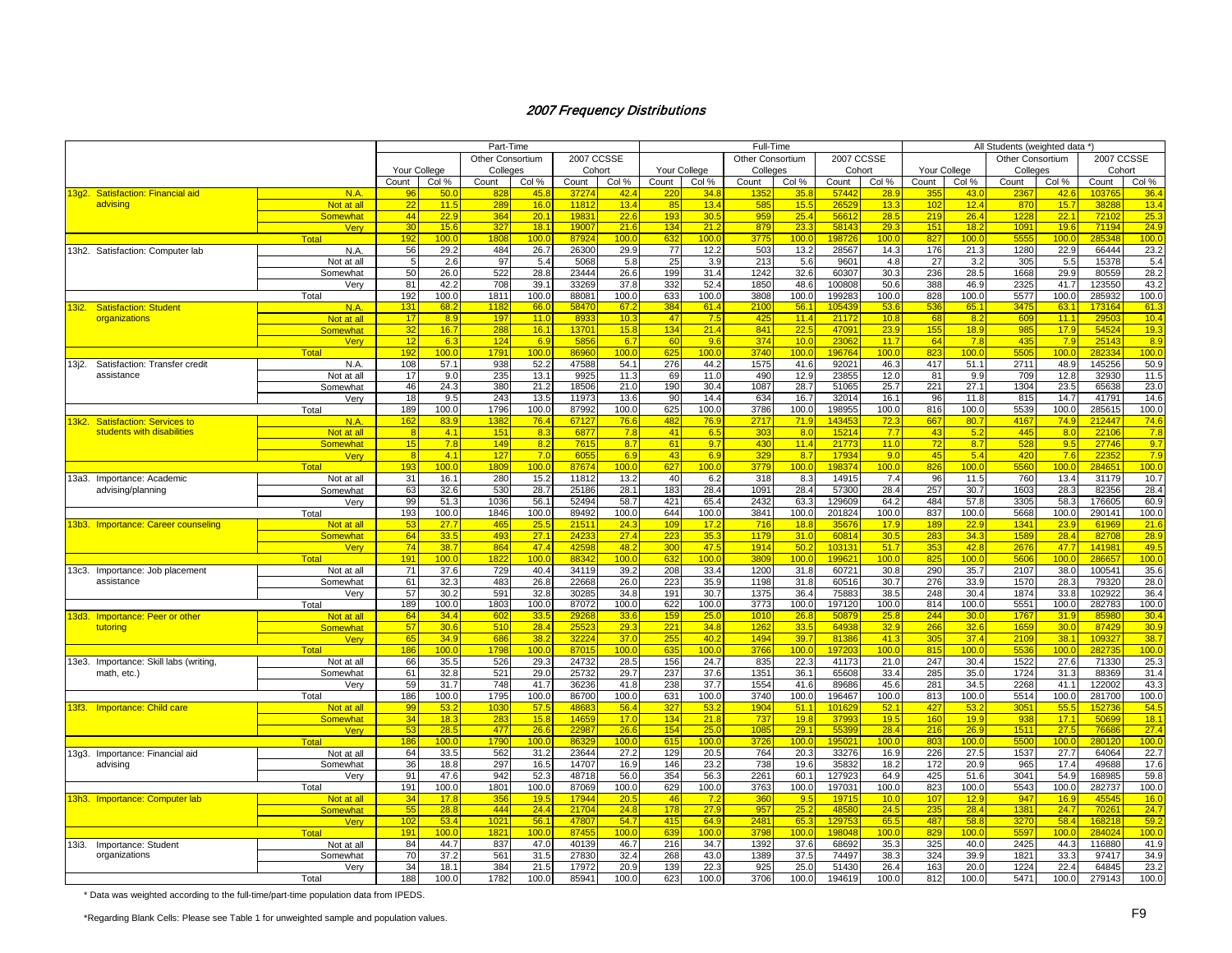|            |                                                           |                                             |              |               | Part-Time               |               |                   |                  |              |               | Full-Time        |                  |                   |                  |            |                         | All Students (weighted data *) |               |                  |               |
|------------|-----------------------------------------------------------|---------------------------------------------|--------------|---------------|-------------------------|---------------|-------------------|------------------|--------------|---------------|------------------|------------------|-------------------|------------------|------------|-------------------------|--------------------------------|---------------|------------------|---------------|
|            |                                                           |                                             |              |               | <b>Other Consortium</b> |               | <b>2007 CCSSE</b> |                  |              |               | Other Consortium |                  | <b>2007 CCSSE</b> |                  |            |                         | <b>Other Consortium</b>        |               | 2007 CCSSE       |               |
|            |                                                           |                                             | Your College |               | Colleges                |               | Cohort            |                  | Your College |               | Colleges         |                  | Cohort            |                  |            | Your College            | Colleges                       |               | Cohort           |               |
|            |                                                           |                                             | Count        | Col %         | Count                   | Col %         | Count             | Col %            | Count        | Col %         | Count            | Col %            | Count             | Col %            | Count      | Col %                   | Count                          | Col %         | Count            | Col %         |
|            |                                                           |                                             | 62           | 33.2          | 544                     | 30.3          | 2696              | 31.0             | 120          | 19.7          | 755              | 20.1             | 4610              | 23.4             | 216        | 26.6                    | 1526                           | 27.6          | 78971            | 27.9          |
| 13j3.      | <b>Importance: Transfer credit</b><br>assistance          | Not at all<br><b>Somewhat</b>               | 45           | 24.1          | 372                     | 20.7          | 1803              | 20.7             | 157          | 25.0          | 837              | 22.3             | 4381              | 22.3             | 199        | 24.5                    | 1171                           | 21.1          | 60720            | 21.5          |
|            |                                                           |                                             | 80           | 42.8          | 882                     | 49.1          | 4208              | 48.3             | 351          | 55.9          | 2166             | 57.6             | 10696             | 54.3             | 398        | 48.9                    | 2841                           | 51.3          | 142942           | 50.6          |
|            |                                                           | <b>Verv</b><br><b>Total</b>                 | 187          | 100.0         | 179                     | 100.          | 8708              | 100.0            | 628          | 100.0         | 3758             | 100 <sub>c</sub> | 196876            | 100.0            | 813        | 100.0                   | 5538                           | 100.0         | 282634           | 100.0         |
|            |                                                           |                                             |              |               |                         |               | 38172             |                  | 243          |               | 1443             |                  |                   |                  | 351        |                         | 2443                           | 44.2          | 116085           | 41.2          |
| 13k3.      | Importance: Services to<br>students with disabilities     | Not at all                                  | 88<br>31     | 46.6<br>16.4  | 843<br>226              | 46.8<br>12.5  | 12366             | 44.0<br>14.3     | 109          | 39.0<br>17.5  | 624              | 38.5<br>16.7     | 73670<br>31762    | 37.6<br>16.2     | 138        | 43.1                    | 767                            | 13.9          | 42705            |               |
|            |                                                           | Somewhat                                    | 70           | 37.0          | 733                     |               | 3615              | 41.7             | 271          | 43.5          |                  | 44.8             | 90626             | 46.2             | 326        | 16.9<br>40.0            | 2321                           | 42.0          | 122631           | 15.2<br>43.6  |
|            |                                                           | Verv                                        |              |               |                         | 40.7          |                   |                  |              | 100.0         | 1677<br>3744     |                  |                   | 100.0            |            |                         | 5531                           |               |                  |               |
|            |                                                           | Total                                       | 189<br>89    | 100.0<br>45.6 | 1802<br>75              | 100.C         | 86689<br>3718     | 100.0            | 623          | 45.2          | 1755             | 100.0<br>44.0    | 196058<br>9029    |                  | 815<br>385 | 100.0<br>45.4           | 2394                           | 100.0<br>40.5 | 281421<br>124339 | 100.0         |
|            | 14a. Working full-time                                    | <b>Not likely</b><br><b>Somewhat likely</b> | 51           | 26.2          | 388                     | 38.9<br>20.7  | 1977              | 39.6<br>21.1     | 295<br>159   | 24.3          | 845              | 21.2             | 4403              | 43.2<br>21.1     | 214        | 25.3                    | 1226                           | 20.7          | 63816            | 41.1<br>21.1  |
|            |                                                           | Likely                                      | 26           | 13.3          | 356                     | 18.4          | 1666              | 17.8             | 112          | 17.2          | 689              | 17.3             | 3606              | 17.2             | 128        | 15.1                    | 1072                           | 18.1          | 53122            | 17.6          |
|            |                                                           | <b>Very likely</b>                          | 29           | 14.9          | 437                     | 22.6          | 2024              | 21.6             | 87           | 13.3          | 697              | 17.5             | 38760             | 18.5             | 120        | 14.1                    | 1220                           | 20.6          | 61393            | 20.3          |
|            |                                                           | Total                                       | 195          | 100.0         | 193                     | 100.0         | 9387              | 100.0            | 653          | 100.0         | 3986             | 100.0            | 20915             | 100.0            | 847        | 100.0                   | 5912                           | 100.0         | 302669           | 100.0         |
|            |                                                           |                                             |              | 54.1          | 932                     | 48.6          | 45743             | 48.9             | 367          | 56.4          | 2027             | 50.9             | 104028            | 49.8             | 468        | 55.1                    | 2900                           | 49.4          | 148509           | 49.2          |
| 14b.       | Caring for dependents                                     | Not likely                                  | 106<br>44    | 22.4          | 438                     | 22.8          | 20914             | 22.3             | 139          | 21.4          | 875              | 22.0             | 46768             | 22.4             | 186        | 21.9                    | 1328                           | 22.6          | 67661            | 22.4          |
|            |                                                           | Somewhat likely<br>Likely                   | 29           | 14.8          | 302                     |               | 14519             |                  | 95           | 14.6          | 647              |                  | 33388             |                  | 125        | 14.7                    |                                | 15.9          | 47518            | 15.7          |
|            |                                                           |                                             | 17           | 8.7           | 246                     | 15.7<br>12.8  | 12437             | 15.5<br>13.3     | 50           | 7.7           | 430              | 16.3<br>10.8     | 24605             | 16.0<br>11.8     | 70         | 8.2                     | 932<br>714                     | 12.2          | 38280            | 12.7          |
|            |                                                           | Verv likelv<br>Total                        | 196          | 100.0         | 1918                    | 100.0         | 9361              | 100.0            | 651          | 100.0         | 3979             | 100.0            | 208789            | 100.0            | 848        | 100.0                   | 5874                           | 100.0         | 301968           | 100.0         |
|            |                                                           |                                             |              | 58.4          | 112                     |               | 5572              | 59.8             | 359          |               |                  |                  | 117707            |                  | 484        |                         | 3445                           |               | 175847           | 58.4          |
| 14c.       | <b>Academically unprepared</b>                            | <b>Not likely</b><br><b>Somewhat likely</b> | 115<br>59    | 29.9          | 42!                     | 58.8<br>22.4  | 2087              | 22.4             | 154          | 55.2<br>23.7  | 226<br>935       | 57.2<br>23.6     | 4985              | 56.6<br>24.0     | 230        | 56.9<br>27.1            | 1331                           | 58.8<br>22.7  | 69393            | 23.1          |
|            |                                                           |                                             | 12           | 6.1           | 232                     | 12.7          | 10597             | 11.4             | 88           | 13.5          | 502              | 12.7             | 26126             | 12.6             | 81         | 9.5                     | 711                            | 12.1          | 35668            | 11.9          |
|            |                                                           | Likelv<br><b>Very likely</b>                | 11           | 5.6           |                         |               | 603               | 6.5              |              | 7.5           | 257              | 6.5              | 1440              | 6.9              | 55         | 6.5                     | 372                            | 6.3           | 19947            | 6.6           |
|            |                                                           | Total                                       |              | 100.0         | 128<br>1914             | 6.7<br>100.0  | 9322              | 100.0            | 49<br>650    | 100.0         | 3957             | 100.0            | 208088            | 100.0            | 850        | 100.0                   | 5858                           | 100.0         | 300856           | 100.0         |
|            |                                                           |                                             | 197          |               |                         |               |                   |                  | 277          |               |                  |                  |                   |                  | 364        |                         | 2014                           | 34.1          |                  |               |
| 14d.       | Lack of finances                                          | Not likely                                  | 85           | 43.6<br>22.6  | 648<br>466              | 33.6<br>24.2  | 30895<br>21484    | 33.0             | 144          | 42.5          | 1377<br>897      | 34.7<br>22.6     | 67683<br>46720    | 32.5             | 189        | 43.1                    | 1386                           |               | 98569<br>68667   | 32.7<br>22.8  |
|            |                                                           | Somewhat likely                             | 44           |               |                         |               |                   | 23.0             |              | 22.1          |                  |                  |                   | 22.4             |            | 22.4                    |                                | 23.5          |                  |               |
|            |                                                           | Likelv                                      | 28           | 14.4          | 346                     | 18.0          | 16856             | 18.0             | 113<br>117   | 17.4          | 760              | 19.1             | 39141             | 18.8             | 133        | 15.8                    | 1092                           | 18.5          | 55448            | 18.4          |
|            |                                                           | Very likely                                 | 38           | 19.5          | 467                     | 24.2          | 24315<br>93550    | 26.0             | 651          | 18.0          | 939              | 23.6             | 54951<br>208495   | 26.4             | 159<br>845 | 18.8                    | 1409<br>5901                   | 23.9          | 79005            | 26.2<br>100.0 |
|            |                                                           | Total                                       | 195<br>91    | 100.0         | 1927                    | 100.0<br>36.0 | 3473              | 100.0<br>37.1    | 178          | 100.0<br>27.2 | 3973             | 100.0<br>23.5    | 5961              | 100.0<br>28.5    | 318        | 100.0<br>37.6           |                                | 100.0<br>32.8 | 301688           |               |
| 14e.       | Transfer to a 4-year college or                           | <b>Not likely</b>                           |              | 46.7          | 692                     | 17.1          |                   | 17.7             | 112          | 17.1          | 937              | 16.0             |                   | 16.1             |            |                         | 1932<br>990                    | 16.8          | 102319           | 33.9<br>17.1  |
|            | university                                                | <b>Somewhat likely</b>                      | 39           | 20.0<br>10.8  | 328<br>349              | 18.1          | 1657<br>1613      | 17.2             | 113          | 17.3          | 638<br>741       | 18.6             | 3370<br>3859      | 18.5             | 158<br>117 | 18.7<br>13.8            | 1059                           | 18.0          | 51559<br>53307   | 17.7          |
|            |                                                           | Likelv<br><b>Very likely</b>                | 21<br>44     | 22.6          | 554                     | 28.8          | 2610              | 27.9             | 251          | 38.4          | 167(             | 41.9             | 76948             | 36.8             | 254        | 29.9                    | 1908                           | 32.4          | 94704            | 31.4          |
|            |                                                           |                                             |              |               |                         |               | 9354              | 100.0            |              |               |                  | 100.0            |                   | 100 <sub>c</sub> |            |                         |                                |               |                  | 100.0         |
|            |                                                           | <b>Total</b>                                | 195<br>8     | 100.0<br>4.1  | 192<br>107              | 100.0<br>5.5  | 3907              | 4.2              | 654<br>20    | 100.0<br>3.1  | 3986<br>253      | 6.3              | 20886<br>8505     |                  | 847<br>31  | 100 <sub>c</sub><br>3.6 | 5890<br>349                    | 100.0<br>5.9  | 301889<br>12466  | 4.1           |
| 15.        | How supportive are your<br>friends of your attending this | Not very<br>Somewhat                        |              | 18.3          | 385                     | 19.9          | 17089             | 18.2             | 108          | 16.5          | 909              | 22.8             | 37908             | 4.1<br>18.1      | 149        | 17.4                    | 1236                           | 20.8          | 55039            | 18.2          |
|            |                                                           |                                             | 36           | 30.5          | 566                     | 29.2          | 26856             |                  | 215          | 32.8          | 1176             | 29.4             | 59958             | 28.7             | 269        | 31.6                    | 1712                           |               | 86807            | 28.7          |
|            | college?                                                  | Quite a bit                                 | 60<br>93     | 47.2          | 881                     | 45.4          | 4605              | 28.6<br>49.0     | 312          | 47.6          | 1656             | 41.5             | 102878            | 49.2             | 404        | 47.4                    | 2639                           | 28.8<br>44.5  | 148480           | 49.0          |
|            |                                                           | Extremely                                   |              | 100.0         | 1939                    |               | 93909             | 100.0            | 655          | 100.0         | 3994             | 100.0            |                   | 100.0            | 853        | 100.0                   | 5936                           | 100.0         | 302791           |               |
|            |                                                           | Total                                       | 197          | 3.6           | $-71$                   | 100.0<br>3.7  | 281               | 3.0              | 15           | 2.3           | 143              | 3.6              | 209249<br>5798    | 2.8              | 25         | 3.0                     | 212                            | 3.6           | 8795             | 100.0<br>2.9  |
| <b>16.</b> | How supportive is your                                    | Not very                                    | 25           | 12.8          |                         | 12.6          | 10548             | 11.3             | 60           | 9.2           | 477              |                  | 20274             | 9.7              | 94         | 11.1                    | 735                            | 12.4          | 31941            |               |
|            | immediate family of your                                  | <b>Somewhat</b><br>Quite a bit              | 42           | 21.4          | 244<br>411              | 21.2          | 1963              | 21.0             | 134          | 20.5          | 862              | 12.0<br>21.6     | 4000              | 19.2             | 178        | 21.0                    | 1261                           | 21.3          | 61132            | 10.6<br>20.2  |
|            | attending this college?                                   | <b>Extremelv</b>                            | 122          | 62.2          | 1210                    | 62.5          | 6068              | 64.8             | 445          | 68.C          | 250              | 62.8             | 14255             | 68.3             | 552        | 64.9                    | 3715                           | 62.7          | 200097           | 66.3          |
|            |                                                           |                                             |              | 100.0         | 1936                    | 100.0         | 9367              | 100 <sub>c</sub> | 654          | 100.0         | 3984             | 100.0            | 20862             | 100.0            | 850        | 100 <sub>c</sub>        | 5923                           | 100.0         | 301964           | 100.0         |
|            |                                                           | <b>Total</b><br>Not a goal                  | 196<br>122   | 62.6          | 983                     | 52.0          | 49179             | 53.5             | 377          | 58.3          | 2102             | 53.5             | 104905            | 50.9             | 511        | 60.6                    | 3030                           | 52.2          | 155077           | 52.2          |
| 17a.       | Complete a certificate program                            |                                             | 25           | 12.8          | 353                     | 18.7          | 16934             | 18.4             | 119          | 18.4          | 830              | 21.1             | 41535             | 20.1             | 130        | 15.4                    | 1127                           | 19.4          | 56820            | 19.1          |
|            |                                                           | Secondary goal                              | 48           | 24.6          |                         |               |                   |                  | 151          |               | 1000             |                  |                   |                  | 203        |                         | 1648                           |               |                  | 28.7          |
|            |                                                           | Primary goal                                | 195          | 100.0         | 555<br>1891             | 29.3<br>100.0 | 25731<br>91844    | 28.0<br>100.0    | 647          | 23.3<br>100.0 | 3932             | 25.4<br>100.0    | 59709<br>206149   | 29.0<br>100.0    | 843        | 24.0<br>100.0           | 5805                           | 28.4<br>100.0 | 85188<br>297085  | 100.0         |
|            |                                                           | Total                                       | 58           |               | 459                     | 24.0          | 2248              | 24.3             | 116          | 17.8          | 604              | 15.3             | 33377             | 16.1             | 205        | 24.1                    | 1241                           | 21.2          | 62604            | 20.9          |
|            | 17b. Obtain an Associate degree                           | Not a goal<br>Secondary goal                | 33           | 29.6<br>16.8  | 36                      | 19.0          | 1815              | 19.6             | 171          | 26.3          | 876              | 22.7             | 45710             | 22.0             | 180        | 21.2                    | 1160                           | 19.8          | 61541            | 20.6          |
|            |                                                           |                                             | 105          | 53.6          | 1088                    | 57.0          | 5195              | 56.1             | 363          | 55.8          | 2477             | 62.6             | 128285            | 61.9             | 463        | 54.6                    | 3446                           | 58.9          | 175019           | 58.5          |
|            |                                                           | <b>Primary goal</b><br>Total                | 196          | 100.0         | 1909                    | 100.0         | 9258              | 100 <sub>c</sub> | 650          | 100.0         | 3957             | 100.0            | 207372            | 100 <sub>0</sub> | 847        | 100.0                   | 5847                           | 100.0         | 299164           | 100.0         |
|            |                                                           | Not a goal                                  | 81           | 41.5          | 529                     | 27.8          | 29085             | 31.5             | 110          | 16.9          | 564              | 14.3             | 42070             | 20.3             | 254        | 30.1                    | 1427                           | 24.4          | 81483            | 27.3          |
| 17c.       | Transfer to a 4-year college or                           | Secondary goal                              | 48           | 24.6          | 440                     | 23.1          | 20715             | 22.4             | 119          | 18.3          | 725              | 18.3             | 41123             | 19.8             | 183        | 21.7                    | 1239                           | 21.2          | 63804            | 21.4          |
|            | university                                                | Primary goal                                | 66           | 33.8          | 935                     | 49.1          | 42507             | 46.0             | 421          | 64.8          | 2668             | 67.4             | 124119            | 59.9             | 408        | 48.2                    | 3173                           | 54.3          | 153356           | 51.4          |
|            |                                                           | Total                                       | 195          | 100.0         | 1904                    | 100.0         | 92307             | 100.0            | 650          | 100.0         | 3957             | 100.0            | 207312            | 100.0            | 845        | 100.0                   | 5840                           | 100.0         | 298644           | 100.0         |
| 17d.       | Obtain or update job-related                              | Not a goal                                  | 76           | 39.0          | 641                     | 34.0          | 3009              | 32.8             | 222          | 34.5          | 1446             | 36.9             | 65912             | 32.0             | 310        | 36.9                    | 1999                           | 34.6          | 9583             | 32.3          |
|            | <b>skills</b>                                             | Secondary goal                              | 47           | 24.1          | 52 <sub>2</sub>         | 27.7          | 23967             | 26.1             | 187          | 29.0          | 1112             | 28.3             | 57704             | 28.0             | 222        | 26.4                    | 1617                           | 27.9          | 79878            | 26.9          |
|            |                                                           | <b>Primary goal</b>                         | 72           | 36.9          | 72                      | 38.3          | 3769              | 41.1             | 235          | 36.5          | 1366             | 34.8             | 8213              | 39.9             | 309        | 36.7                    | 2170                           | 37.5          | 120979           | 40.8          |
|            |                                                           | Total                                       | 195          | 100.0         | 188                     | 100.0         | 9175              | 100 <sub>1</sub> | 644          | 100.0         | 3924             | 100.0            | 205747            | 100.0            | 841        | 100.0                   | 5786                           | 100.0         | 296695           | 100.0         |
|            |                                                           |                                             |              |               |                         |               |                   |                  |              |               |                  |                  |                   |                  |            |                         |                                |               |                  |               |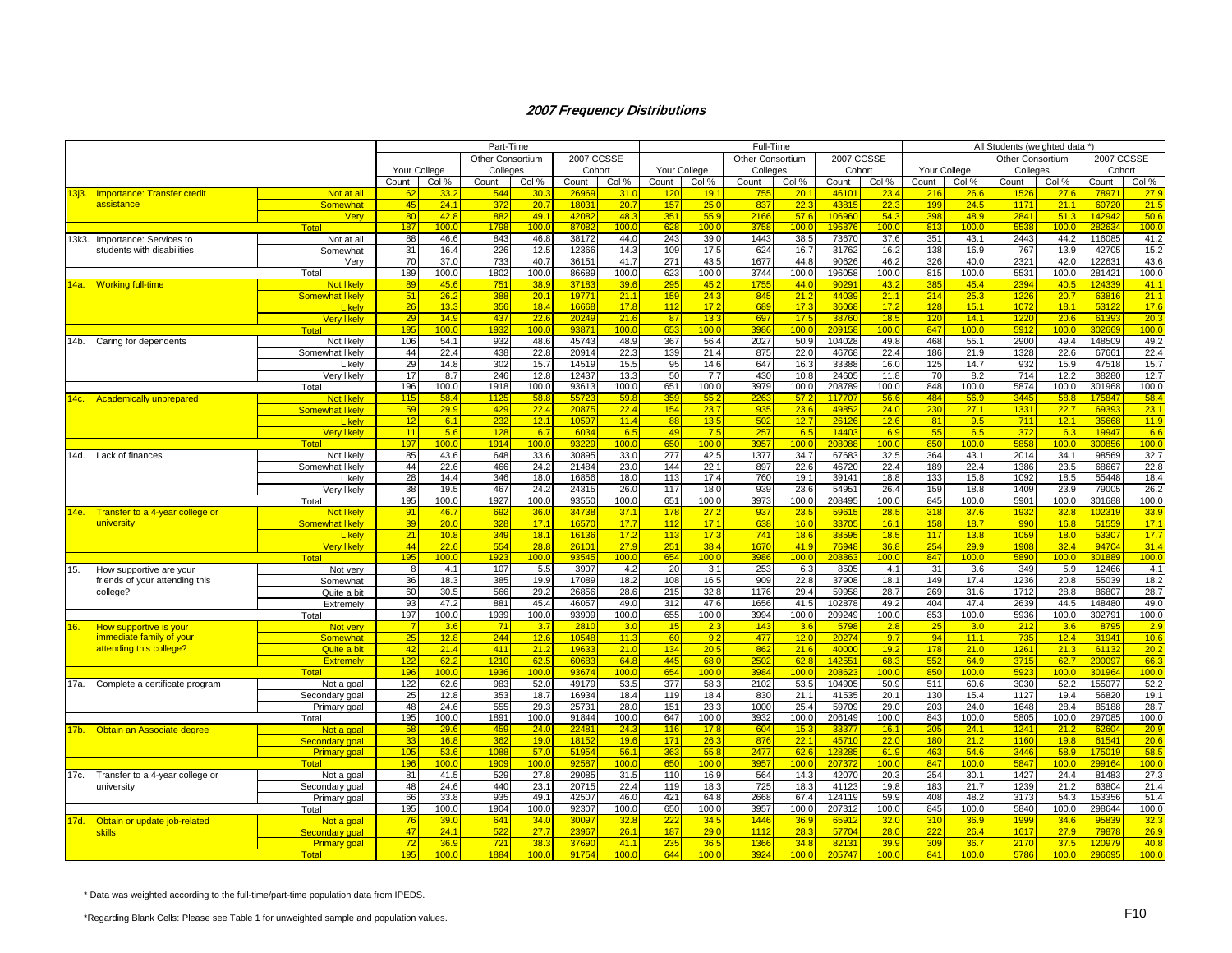|         |                                        |                           |              |                  | Part-Time        |       |                   |                  |       |              | Full-Time        |       |            |                  |                 |                  | All Students (weighted data *) |       |            |                  |
|---------|----------------------------------------|---------------------------|--------------|------------------|------------------|-------|-------------------|------------------|-------|--------------|------------------|-------|------------|------------------|-----------------|------------------|--------------------------------|-------|------------|------------------|
|         |                                        |                           |              |                  | Other Consortium |       | <b>2007 CCSSE</b> |                  |       |              | Other Consortium |       | 2007 CCSSE |                  |                 |                  | Other Consortium               |       | 2007 CCSSE |                  |
|         |                                        |                           | Your College |                  | Colleges         |       | Cohort            |                  |       | Your College | Colleges         |       |            | Cohort           |                 | Your College     | Colleges                       |       | Cohort     |                  |
|         |                                        |                           | Count        | Col %            | Count            | Col % | Count             | Col %            | Count | Col %        | Count            | Col % | Count      | Col %            | Count           | Col %            | Count                          | Col % | Count      | Col %            |
|         | 17e. Self-improvement/personal         | Not a goal                | 56           | 28.6             | 530              | 27.9  | 23733             | 25.7             | 184   | 28.4         | 1289             | 32.7  | 56358      | 27.3             | 241             | 28.5             | 1711                           | 29.4  | 78286      | 26.3             |
|         | enjoyment                              | Secondary goal            | 75           | 38.3             | 669              | 35.3  | 30854             | 33.5             | 269   | 41.4         | 1412             | 35.8  | 74440      | 36 <sub>c</sub>  | 336             | 39.7             | 2071                           | 35.5  | 102992     | 34.6             |
|         |                                        |                           | 65           | 33.2             | 698              | 36.8  | 37633             | 40.8             | 196   | 30.2         | 1245             | 31.6  | 75696      | 36.7             | 269             | 31.8             | 2044                           | 35.1  | 116730     | 39.2             |
|         |                                        | Primary goal              | 196          | 100.0            | 1897             | 100.0 | 92220             | 100.0            | 649   | 100.0        | 3946             | 100.0 | 206494     | 100.0            | 847             | 100.0            | 5826                           | 100.0 | 298009     | 100.0            |
|         |                                        | Total                     |              |                  |                  |       |                   |                  |       |              |                  |       |            |                  |                 |                  |                                |       |            |                  |
| 17f.    | Change careers                         | Not a goal                | 113          | 57.7             | 900              | 47.4  | 4594              | 49.9             | 462   | 71.6         | 2624             | 66.6  | 12658      | 61.3             | 541             | 64.1             | 3153                           | 54.1  | 162684     | 54.6             |
|         |                                        | Secondary goal            | 25           | 12.8             | 363              | 19.1  | 1561              | 16.9             | 84    | 13.0         | 538              | 13.6  | 30888      | 15.0             | 109             | 12.9             | 987                            | 16.9  | 48098      | 16.1             |
|         |                                        | <b>Primary goal</b>       | 58           | 29.6             | 637              | 33.5  | 3059              | 33.2             | 99    | 15.3         | <b>780</b>       | 19.8  | 48966      | 23.7             | 194             | 23.0             | 1685                           | 28.9  | 87078      | 29.2             |
|         |                                        | Total                     | 196          | 100 <sub>c</sub> | 1900             | 100.0 | 9216              | 100.0            | 645   | 100.0        | 3942             | 100.0 | 206437     | 100 <sub>c</sub> | 844             | 100 <sub>c</sub> | 582                            | 100.0 | 297861     | 100 <sub>c</sub> |
| 18a.    | My own income/savings                  | Not a source              | 49           | 24.9             | 462              | 24.0  | 25131             | 27.1             | 260   | 40.1         | 1436             | 36.3  | 79433      | 38.4             | 271             | 31.9             | 1660                           | 28.2  | 95723      | 32.0             |
|         |                                        | Minor source              | 47           | 23.9             | 388              | 20.1  | 22796             | 24.6             | 236   | 36.4         | 1251             | 31.6  | 67417      | 32.6             | 252             | 29.7             | 1424                           | 24.2  | 83779      | 28.0             |
|         |                                        | Major source              | 101          | 51.3             | 1076             | 55.9  | 44816             | 48.3             | 152   | 23.5         | 1267             | 32.0  | 59850      | 29.0             | 326             | 38.4             | 2810                           | 47.7  | 119569     | 40.0             |
|         |                                        | Total                     | 197          | 100.0            | 1926             | 100.0 | 92743             | 100.0            | 648   | 100.0        | 3954             | 100.0 | 206700     | 100.0            | 848             | 100.0            | 5894                           | 100.0 | 299071     | 100.0            |
| $18b$ . | <b>Parent or spouse/significant</b>    | Not a source              | 96           | 49.2             | 1116             | 59.   | 5398              | 58.7             | 220   | 33.9         | 1616             | 40.9  | 9298       | 45.1             | 35 <sub>1</sub> | 42.1             | 3065                           | 52.8  | 15787      | 53.1             |
|         | other's income/savings                 | <b>Minor source</b>       | 32           | 16.4             | 290              | 15.4  | 1446              | 15.7             | 121   | 18.6         | 733              | 18.6  | 42079      | 20.4             | 147             | 17.4             | 93 <sup>°</sup>                | 16.2  | 5268       | 17.7             |
|         |                                        | <b>Major source</b>       | 67           | 34.4             | 481              | 25.5  | 2351              | 25.6             | 308   | 47.5         | 1601             | 40.5  | 7132       | 34.6             | 341             | 40.4             | 1802                           | 31.0  | 8688       | 29.2             |
|         |                                        | <b>Total</b>              | 195          | 100.0            | 1887             | 100.0 | 9196              | 100 <sub>c</sub> | 649   | 100.0        | 3950             | 100.0 | 206394     | 100.0            | 844             | 100 <sub>c</sub> | 5805                           | 100.0 | 297449     | 100.0            |
|         | 18c. Employer contributions            | Not a source              | 162          | 82.2             | 1532             | 81.3  | 73901             | 80.7             | 576   | 89.6         | 3499             | 89.1  | 180876     | 88.3             | 724             | 85.6             | 4853                           | 83.8  | 248173     | 83.9             |
|         |                                        | Minor source              | 18           | 9.1              | 166              | 8.8   | 7796              | 8.5              | 53    | 8.2          | 272              | 6.9   | 14690      | 7.2              | 74              | 8.7              | 468                            | 8.1   | 23480      | 7.9              |
|         |                                        | Maior source              | 17           | 8.6              | 186              | 9.9   | 9890              | 10.8             | 14    | 2.2          | 156              | 4.0   | 9205       | 4.5              | 48              | 5.7              | 469                            | 8.1   | 24089      | 8.1              |
|         |                                        | Total                     | 197          | 100.0            | 1884             | 100.0 | 91587             | 100.0            | 643   | 100.0        | 3927             | 100.0 | 204771     | 100.0            | 845             | 100.0            | 5789                           | 100.0 | 295742     | 100.0            |
|         |                                        |                           | 142          | 72.1             | 1395             | 73.5  | 59876             | 65.1             | 327   | 50.6         | 2196             | 55.6  | 90241      | 43.7             | 527             | 62.2             | 3932                           | 67.5  | 165741     | 55.7             |
| 18d.    | <b>Grants &amp; scholarships</b>       | Not a source              |              |                  |                  |       |                   |                  |       |              |                  |       |            |                  |                 |                  |                                |       |            |                  |
|         |                                        | <b>Minor source</b>       | 16           | 8.1              | 132              | 7.0   | 8385              | 9.1              | 105   | 16.3         | 395              | 10.0  | 27307      | 13.2             | 101             | 11.9             | 476                            | 8.2   | 32750      | 11.0             |
|         |                                        | <b>Major source</b>       | 39           | 19.8             | 371              | 19.5  | 23777             | 25.8             | 214   | 33.1         | 1358             | 34.4  | 88971      | 43.1             | 220             | 25.9             | 1418                           | 24.3  | 99200      | 33.3             |
|         |                                        | Total                     | 197          | 100.0            | 1898             | 100.0 | 9203              | 100 <sub>c</sub> | 646   | 100.0        | 3949             | 100.0 | 206519     | 100.0            | 847             | 100 <sub>c</sub> | 5826                           | 100.0 | 297690     | 100.0            |
| 18e.    | Student loans (bank, etc.)             | Not a source              | 147          | 74.6             | 1669             | 88.4  | 71925             | 78.3             | 417   | 64.6         | 3220             | 81.9  | 140799     | 68.3             | 593             | 70.0             | 4979                           | 85.9  | 218209     | 73.5             |
|         |                                        | Minor source              | 15           | 7.6              | 99               | 5.2   | 6338              | 6.9              | 56    | 8.7          | 309              | 7.9   | 18410      | 8.9              | 69              | 8.1              | 357                            | 6.1   | 23306      | 7.8              |
|         |                                        | Maior source              | 35           | 17.8             | 120              | 6.4   | 13548             | 14.8             | 173   | 26.8         | 405              | 10.3  | 46822      | 22.7             | 186             | 21.9             | 463                            | 8.0   | 55422      | 18.7             |
|         |                                        | Total                     | 197          | 100.0            | 1888             | 100.0 | 91811             | 100.0            | 646   | 100.0        | 3934             | 100.0 | 206031     | 100.0            | 847             | 100.0            | 5798                           | 100.0 | 296938     | 100.0            |
| 18f.    | <b>Public assistance</b>               | Not a source              | 181          | 91.9             | 168              | 89.1  | 8308              | 90.6             | 574   | 89.3         | 3414             | 86.7  | 17743      | 86.2             | 766             | 90.7             | 5146                           | 88.7  | 263004     | 88.7             |
|         |                                        | <b>Minor source</b>       |              | 3.0              | 72               | 3.8   | 3544              | 3.9              | 30    | 4.7          | 167              | 4.2   | 11884      | 5.8              | 32              | 3.8              | 220                            | 3.8   | 14049      | 4.7              |
|         |                                        | <b>Major source</b>       | 10           | 5.1              | 133              | 7.0   | 5079              | 5.5              | 39    | 6.1          | 356              | 9.0   | 16446      | 8.0              | 47              | 5.5              | 436                            | 7.5   | 19560      | 6.6              |
|         |                                        | Total                     | 197          | 100.0            | 1888             | 100.0 | 9170              | 100.0            | 643   | 100.0        | 3937             | 100.0 | 205768     | 100.0            | 845             | 100.0            | 5802                           | 100.0 | 29661      | 100.0            |
| 19.     | Proprietary (private) school or        | No response               | 187          | 94.0             | 1745             | 88.5  | 87310             | 90.8             | 627   | 94.6         | 3781             | 93.2  | 199784     | 93.8             | 812             | 94.2             | 5453                           | 90.5  | 284813     | 92.1             |
|         | training program                       | Response                  | 12           | 6.0              | 226              | 11.5  | 8841              | 9.2              | 36    | 5.4          | 276              | 6.8   | 13216      | 6.2              | 50              | 5.8              | 575                            | 9.5   | 24338      | 7.9              |
|         |                                        | Total                     | 199          | 100.0            | 1971             | 100.0 | 96151             | 100.0            | 663   | 100.0        | 4057             | 100.0 | 213000     | 100.0            | 862             | 100.0            | 6028                           | 100.0 | 309151     | 100.0            |
|         | <b>Public vocational-technical</b>     | No response               | 186          | 93.5             | 1814             | 92.0  | 8599              | 89.4             | 638   | 96.2         | 3842             | 94.7  | 19670      | 92.4             | 817             | 94.8             | 5613                           | 93.1  | 28016      | 90.6             |
|         | school                                 | Response                  | 13           | 6.5              | 157              | 8.0   | 1015              | 10.6             | 25    | 3.8          | 215              | 5.3   | 1629       | 7.6              | 45              | 5.2              | 415                            | 6.9   | 2898       | 9.4              |
|         |                                        | Total                     | 199          | 100.0            | 1971             | 100.0 | 9615              | 100.0            | 663   | 100.0        | 4057             | 100.0 | 213000     | 100 <sub>c</sub> | 862             | 100.0            | 6028                           | 100.0 | 309151     | 100.0            |
|         | Another community or technical college | No response               | 170          | 85.4             | 1483             | 75.2  | 73624             | 76.6             | 581   | 87.6         | 3464             | 85.4  | 179684     | 84.4             | 745             | 86.5             | 4750                           | 78.8  | 246936     | 79.9             |
|         |                                        |                           | 29           | 14.6             | 488              | 24.8  | 22527             | 23.4             | 82    | 12.4         | 593              | 14.6  | 33316      | 15.6             | 117             | 13.5             | 1278                           | 21.2  | 62215      | 20.1             |
|         |                                        | Response                  | 199          | 100.0            | 1971             | 100.0 | 96151             | 100.0            | 663   | 100.0        | 4057             | 100.0 | 213000     | 100.0            | 862             | 100.0            | 6028                           | 100.0 | 309151     | 100.0            |
|         |                                        | Total                     |              |                  |                  |       |                   |                  |       |              |                  |       |            |                  |                 |                  |                                |       |            |                  |
|         | Four year college or university        | No response               | 120          | 60.3             | 1394             | 70.7  | 7007              | 72.9             | 541   | 81.6         | 328              | 80.9  | 17561      | 82.4             | 605             | 70.2             | 4499                           | 74.6  | 238246     | 77.1             |
|         |                                        | Response                  | 79           | 39.7             | 577              | 29.3  | 2607              | 27.1             | 122   | 18.4         | 774              | 19.1  | 37385      | 17.6             | 257             | 29.8             | 1529                           | 25.4  | 70905      | 22.9             |
|         |                                        | <b>Total</b>              | 199          | 100.0            | 1971             | 100.0 | 9615              | 100 <sub>c</sub> | 663   | 100.0        | 4057             | 100.0 | 213000     | 100.0            | 862             | 100.0            | 6028                           | 100.0 | 309151     | 100.0            |
|         | None                                   | No response               | 112          | 56.3             | 1155             | 58.6  | 55435             | 57.7             | 234   | 35.3         | 1595             | 39.3  | 87302      | 41.0             | 401             | 46.5             | 3082                           | 51.1  | 155915     | 50.4             |
|         |                                        | Response                  | 87           | 43.7             | 816              | 41.4  | 40716             | 42.3             | 429   | 64.7         | 2462             | 60.7  | 125698     | 59.0             | 461             | 53.5             | 2946                           | 48.9  | 153236     | 49.6             |
|         |                                        | Total                     | 199          | 100.0            | 1971             | 100.0 | 96151             | 100.0            | 663   | 100.0        | 4057             | 100.0 | 213000     | 100.0            | 862             | 100.0            | 6028                           | 100.0 | 309151     | 100.0            |
| 20.     | When do you plan to take classes at    | will accomplish my goals  |              |                  |                  |       |                   |                  |       |              |                  |       |            |                  |                 |                  |                                |       |            |                  |
|         | this college again?                    | this term and will not be | 15           | 7.7              | 20 <sup>1</sup>  | 10.4  | 9207              | 9.9              | 108   | 16.6         | 649              | 16.3  | 30503      | 14.7             | 100             | 11.9             | 738                            | 12.5  | 35906      | 11.9             |
|         |                                        | returning                 |              |                  |                  |       |                   |                  |       |              |                  |       |            |                  |                 |                  |                                |       |            |                  |
|         |                                        | I have no current plan to |              |                  |                  |       | 4755              |                  |       |              |                  |       |            |                  |                 |                  |                                |       |            |                  |
|         |                                        | return                    | 18           | 9.3              | 90               | 4.7   |                   | 5.1              | 43    | 6.6          | 289              | 7.3   | 11792      | 5.7              | 68              | 8.0              | 331                            | 5.6   | 16305      | 5.4              |
|         |                                        | Within the next 12        |              |                  |                  |       |                   |                  |       |              |                  |       |            |                  |                 |                  |                                |       |            |                  |
|         |                                        | months                    | 133          | 68.6             | 1232             | 64.0  | 62418             | 66.9             | 417   | 64.1         | 2386             | 60.0  | 131437     | 63.3             | 560             | 66.5             | 3700                           | 62.8  | 195944     | 65.1             |
|         |                                        |                           |              |                  |                  |       |                   |                  |       |              |                  |       |            |                  |                 |                  |                                |       |            |                  |
|         |                                        | <b>Uncertain</b>          | 28           | 14.4             | 402              | 20.9  | 1693              | 18.2             | 83    | 12.7         | 650              | 16.4  | 34015      | 16.4             | 115             | 13.6             | 1127                           | 19.1  | 52657      | 17.5             |
|         |                                        | Total                     | 194          | 100.0            | 192              | 100.0 | 9331              | 100 <sub>c</sub> | 651   | 100.0        | 3974             | 100.0 | 207747     | 100.0            | 843             | 100.0            | 5896                           | 100.0 | 300813     | 100.0            |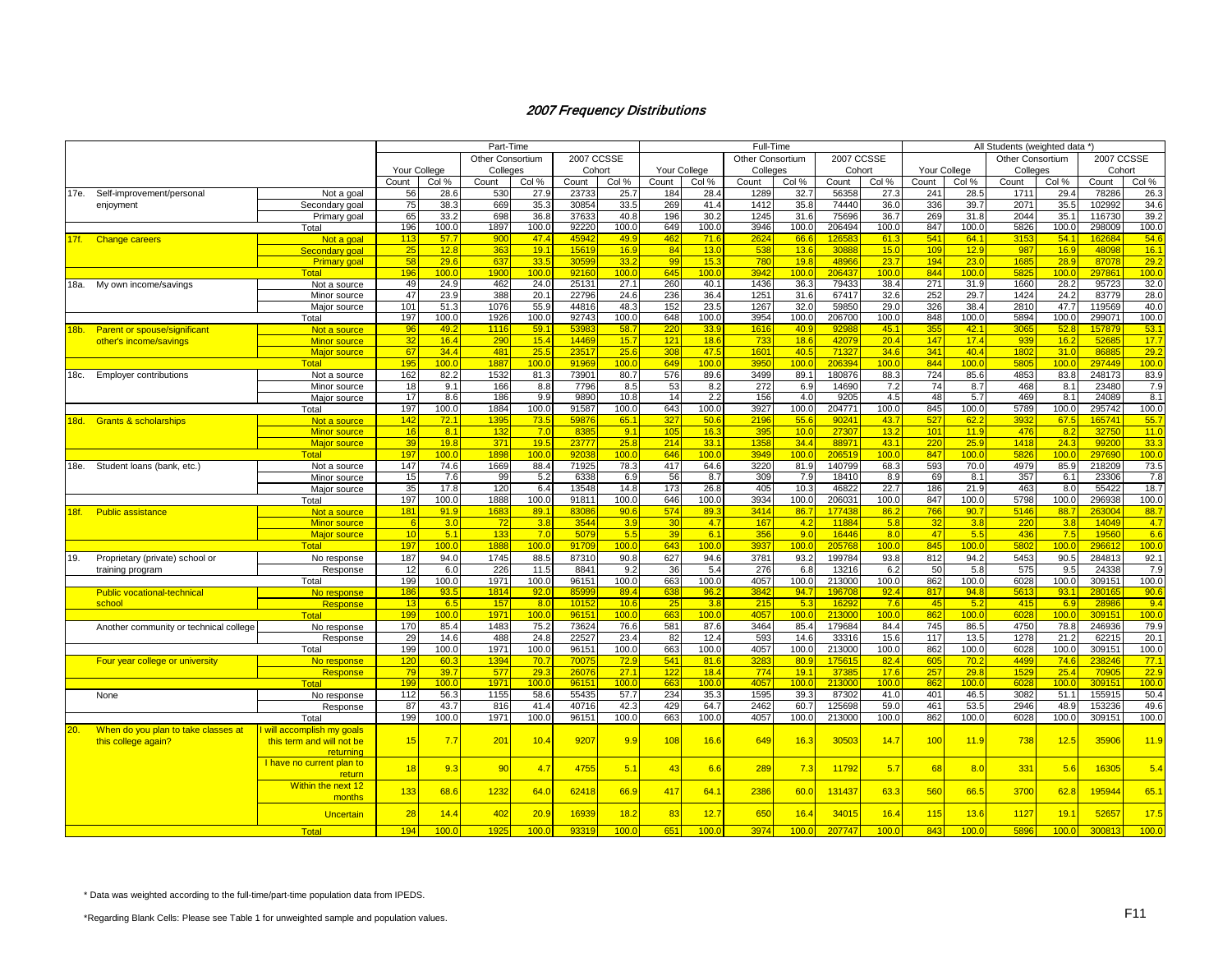|     |                                        |                         | Part-Time                |                  |                  |                  |        |                  |                | Full-Time        |                  |       |        |                  |                  |                  | All Students (weighted data *) |       |                  |       |  |  |  |  |
|-----|----------------------------------------|-------------------------|--------------------------|------------------|------------------|------------------|--------|------------------|----------------|------------------|------------------|-------|--------|------------------|------------------|------------------|--------------------------------|-------|------------------|-------|--|--|--|--|
|     |                                        |                         |                          |                  | Other Consortium | 2007 CCSSE       |        |                  |                | Other Consortium | 2007 CCSSE       |       |        |                  | Other Consortium |                  | 2007 CCSSE                     |       |                  |       |  |  |  |  |
|     |                                        |                         | Your College<br>Colleges |                  |                  |                  | Cohort |                  | Your College   |                  | Colleges         |       | Cohort |                  | Your College     |                  | Colleges                       |       | Cohort           |       |  |  |  |  |
|     |                                        |                         | Count                    | Col %            | Count            | Col %            | Count  | Col %            | Count          | Col %            | Count            | Col % | Count  | Col %            | Count            | Col %            | Count                          | Col % | Count            | Col % |  |  |  |  |
| 21. | At this college, in what range is your | Pass/fail classes only  |                          | 0.5              | 22               | 1.1              | 738    | 0.8              |                | 0.0              | 16               | 0.4   | 740    | 0.4              |                  | 0.3              | 71                             | 1.2   | 1865             | 0.6   |  |  |  |  |
|     | overall college grade average?         | Do not have a GPA at    |                          |                  |                  |                  |        |                  |                |                  |                  |       |        |                  |                  |                  |                                |       |                  |       |  |  |  |  |
|     |                                        | this school             |                          | 2.6              | 69               | 3.6              | 3441   | 3.7              | 4              | 0.6              | 68               | 1.7   | 3202   | 1.5              | 14               | 1.7              | 178                            | 3.0   | 8349             | 2.8   |  |  |  |  |
|     |                                        | C- or lower             |                          | 0.5              | 53               | 2.8              | 2329   | 2.5              | 9              | 1.4              | 87               | 2.2   | 4241   | 2.0              | 8                | 0.9              | 146                            | 2.5   | 7014             | 2.3   |  |  |  |  |
|     |                                        | $\Omega$                |                          | 4.1              | 195              | 10.1             | 6982   | 7.5              | 35             | 5.4              | 376              | 9.5   | 16853  | 8.1              | 40               | 4.7              | 584                            | 9.9   | 23546            | 7.8   |  |  |  |  |
|     |                                        | $B - to C +$            | 29                       | 14.9             | 372              | 19.3             | 16066  | 17.3             | 101            | 15.5             | 859              | 21.7  | 42754  | 20.6             | 128              | 15.2             | 1166                           | 19.8  | 56166            | 18.7  |  |  |  |  |
|     |                                        | B                       | 46                       | 23.7             | 403              | 20.9             | 20863  | 22.4             | 175            | 26.9             | 1042             | 26.3  | 52672  | 25.4             | 212              | 25.2             | 1330                           | 22.6  | 70897            | 23.6  |  |  |  |  |
|     |                                        | A- to B+                | 50                       | 25.8             | 492              | 25.5             | 25356  | 27.2             | 204            | 31.3             | 1034             | 26.1  | 59194  | 28.5             | 239              | 28.4             | 1513                           | 25.7  | 83109            | 27.7  |  |  |  |  |
|     |                                        | $\overline{A}$          | 54                       | 27.8             | 320              | 16.6             | 17354  | 18.6             | 123            | 18.9             | 481              | 12.1  | 27865  | 13.4             | 199              | 23.7             | 905                            | 15.4  | 49344            | 16.4  |  |  |  |  |
|     |                                        | Total                   | 194                      | 100.0            | 1926             | 100.0            | 93129  | 100.0            | 651            | 100.0            | 3963             | 100.0 | 207521 | 100.0            | 843              | 100.0            | 5893                           | 100.0 | 300290           | 100.0 |  |  |  |  |
| 22. | When do you most frequently take       | Day classes (morning or |                          |                  |                  |                  |        |                  |                |                  |                  |       |        |                  |                  |                  |                                |       |                  |       |  |  |  |  |
|     | classes at this college?               | afternoon)              | 138                      | 70.4             | 1039             | 54.6             | 4954   | 53.7             | 613            | 94.5             | 3447             | 87.9  | 179691 | 87.3             | 690              | 81.6             | 3867                           | 66.3  | 203068           | 68.2  |  |  |  |  |
|     |                                        | <b>Evening classes</b>  | 58                       | 29.6             | 802              | 42.1             | 4177'  | 45.3             | 35             | 5.4              | 460              | 11.7  | 25767  | 12.5             | 156              | 18.4             | 1846                           | 31.6  | 92766            | 31.2  |  |  |  |  |
|     |                                        | <b>Weekend classes</b>  | $\Omega$                 | 0.0              | 62               | 3.3              | 986    | 1.1              |                | 0.2              | 14               | 0.4   | 347    | 0.2              |                  | 0.1              | 121                            | 2.1   | 1946             | 0.7   |  |  |  |  |
|     |                                        | Total                   | 196                      | 100 <sub>c</sub> | 1903             | 100 <sub>0</sub> | 9229   | 100.0            | 649            | 100.0            | 392 <sup>4</sup> | 100.0 | 205805 | 100.0            | 847              | 100.0            | 5833                           | 100.0 | 297780           | 100.0 |  |  |  |  |
| 23. | How many TOTAL credit hours            | None                    | 34                       | 17.3             | 342              | 17.8             | 14710  | 15.8             | 46             | 7.1              | 432              | 10.9  | 19039  | 9.2              | 107              | 12.6             | 905                            | 15.3  | 39010            | 13.0  |  |  |  |  |
|     | have you earned at this college.       | 1-14 credits            | 51                       | 26.0             | 682              | 35.4             | 33727  | 36.2             | 156            | 24.0             | 1116             | 28.1  | 60849  | 29.3             | 212              | 25.1             | 1954                           | 33.1  | 99677            | 33.2  |  |  |  |  |
|     | not counting the courses you           | 15-29 credits           | 41                       | 20.9             | 348              | 18.1             | 17437  | 18.7             | 186            | 28.6             | 953              | 24.0  | 49888  | 24.0             | 207              | 24.5             | 1175                           | 19.9  | 62859            | 20.9  |  |  |  |  |
|     | are currently taking this term?        | 30-44 credits           | 28                       | 14.3             | 242              | 12.6             | 11029  | 11.8             | 101            | 15.5             | 661              | 16.6  | 32892  | 15.8             | 126              | 14.9             | 818                            | 13.9  | 40401            | 13.5  |  |  |  |  |
|     |                                        | 45-60 credits           | 21                       | 10.7             | 170              | 8.8              | 8346   | 9.0              | 113            | 17.4             | 556              | 14.0  | 27619  | 13.3             | 117              | 13.8             | 620                            | 10.5  | 32439            | 10.8  |  |  |  |  |
|     |                                        | Over 60 credits         | 21                       | 10.7             | 142              | 7.4              | 791'   | 8.5              | 49             | 7.5              | 253              | 6.4   | 17254  | 8.3              | 78               | 9.2              | 423                            | 7.2   | 25939            | 8.6   |  |  |  |  |
|     |                                        | Total                   | 196                      | 100.0            | 1926             | 100.0            | 93160  | 100.0            | 651            | 100.0            | 3971             | 100.0 | 207541 | 100.0            | 848              | 100.0            | 5896                           | 100.0 | 300326           | 100.0 |  |  |  |  |
| 24. | <b>None</b>                            | No response             | 36                       | 18.1             | 291              | 14.8             | 1559   | 16.2             | 41             | 6.2              | 40 <sup>4</sup>  | 9.9   | 22548  | 10.6             | 10 <sub>5</sub>  | 12.6             | 786                            | 13.0  | 4286             | 13.9  |  |  |  |  |
|     |                                        | Response                | 163                      | 81.9             | 1680             | 85.2             | 8055   | 83.8             | 622            | 93.8             | 3656             | 90.1  | 19045  | 89.4             | 754              | 87.4             | 5242                           | 87.0  | 266288           | 86.7  |  |  |  |  |
|     |                                        | Total                   | 199                      | 100.0            | 1971             | 100.0            | 9615'  | 100.0            | 663            | 100.0            | 405              | 100.0 | 213000 | 100 <sub>c</sub> | 862              | 100.0            | 6028                           | 100.0 | 309151           | 100.  |  |  |  |  |
|     | High school                            | No response             | 196                      | 98.5             | 1946             | 98.7             | 93316  | 97.1             | 661            | 99.7             | 4006             | 98.7  | 210355 | 98.8             | 854              | 99.1             | 5946                           | 98.6  | 301933           | 97.7  |  |  |  |  |
|     |                                        | Response                |                          | 1.5              | 25               | 1.3              | 2835   | 2.9              |                | 0.3              | 51               | 1.3   | 2645   | 1.2              | -8               | 0.9              | 82                             | 1.4   | 7218             | 2.3   |  |  |  |  |
|     |                                        | Total                   | 199                      | 100.0            | 1971             | 100.0            | 96151  | 100.0            | 663            | 100.0            | 4057             | 100.0 | 213000 | 100.0            | 862              | 100.0            | 6028                           | 100.0 | 309151           | 100.0 |  |  |  |  |
|     | <b>Vocational/technical school</b>     | No response             | 198                      | 99.5             | 1947             | 98.8             | 9510   | 98.9             | 657            | 99.1             | 4043             | 99.7  | 211060 | 99.1             | 856              | 99.3             | 5971                           | 99.1  | 305974           | 99.0  |  |  |  |  |
|     |                                        | <b>Response</b>         | $\overline{1}$           | 0.5              | 24               | 1.2              | 1046   | 1.1              | -6             | 0.9              | 14               | 0.3   | 1940   | 0.9              | -6               | 0.7              | -57                            | 0.9   | 3177             | 1.0   |  |  |  |  |
|     |                                        | <b>Total</b>            | 199                      | 100.0            | 1971             | 100.0            | 9615'  | 100.0            | 663            | 100.0            | 4057             | 100.0 | 21300  | 100.0            | 862              | 100.0            | 6028                           | 100.0 | 309151           | 100.0 |  |  |  |  |
|     | Another community or                   | No response             | 194                      | 97.5             | 1907             | 96.8             | 93541  | 97.3             | 653            | 98.5             | 3982             | 98.2  | 209313 | 98.3             | 844              | 98.0             | 5868                           | 97.3  | 302171           | 97.7  |  |  |  |  |
|     | technical college                      | Response                |                          | 2.5              | 64               | 3.2              | 2610   | 2.7              | 10             | 1.5              | 75               | 1.8   | 3687   | 1.7              | 18               | 2.0              | 160                            | 2.7   | 6980             | 2.3   |  |  |  |  |
|     |                                        | Total                   | 199                      | 100.0            | 1971             | 100.0            | 96151  | 100.0            | 663            | 100.0            | 4057             | 100.0 | 213000 | 100.0            | 862              | 100.0            | 6028                           | 100.0 | 309151           | 100.0 |  |  |  |  |
|     | 4- year college/ university            | No response             | 178                      | 89.4             | 186              | 94.5             | 9157   | 95.2             | 654            | 98.6             | 3950             | 97.4  | 20786  | 97.6             | 808              | 93.7             | 5753                           | 95.4  | 297428           | 96.2  |  |  |  |  |
|     |                                        | Response                | 21                       | 10.6             | 108              | 5.5              | 457    | 4.8              | -9             | 1.4              | 107              | 2.6   | 5139   | 2.4              | 54               | 6.3              | 275                            | 4.6   | 11723            | 3.8   |  |  |  |  |
|     |                                        | Tota                    | 199                      | 100.0            | 1971             | 100 <sub>0</sub> | 9615'  | 100.0            | 663            | 100.0            | 4057             | 100.0 | 213000 | 100 <sub>c</sub> | 862              | 100 <sub>c</sub> | 6028                           | 100.0 | 309151           | 100.0 |  |  |  |  |
|     | Other                                  | No response             | 193                      | 97.0             | 1902             | 96.5             | 92915  | 96.6             | 649            | 97.9             | 3912             | 96.4  | 205959 | 96.7             | 840              | 97.4             | 5813                           | 96.4  | 298880           | 96.7  |  |  |  |  |
|     |                                        | Response                | 6                        | 3.0              | 69               | 3.5              | 3236   | 3.4              | 14             | 2.1              | 145              | 3.6   | 7041   | 3.3              | 22               | 2.6              | 215                            | 3.6   | 10271            | 3.3   |  |  |  |  |
|     |                                        | Total                   | 199                      | 100.0            | 1971             | 100.0            | 96151  | 100.0            | 663            | 100.0            | 4057             | 100.0 | 213000 | 100.0            | 862              | 100.0            | 6028                           | 100.0 | 309151           | 100.0 |  |  |  |  |
| 25. | How many classes are you               | <b>None</b>             | 160                      | 81.6             | 1596             | 82.6             | 7557   | 81.1             | 584            | 89.4             | 3447             | 86.4  | 17985  | 86.7             | 724              | 85.3             | 4971                           | 83.9  | 250662           | 83.4  |  |  |  |  |
|     | presently taking at OTHER              | 1 class                 |                          | 3.6              | 112              | 5.8              | 5307   | 5.7              | -9             | 1.4              | 80               | 2.0   | 4530   | 2.2              | 22               | 2.6              | 261                            | 4.4   | 12586            | 4.2   |  |  |  |  |
|     | institutions?                          | 2 classes               | -5                       | 2.6              | 103              | 5.3              | 5890   | 6.3              | $\overline{2}$ | 0.3              | -52              | 1.3   | 3055   | 1.5              | 13               | 1.5              | 235                            | 4.0   | 12855            | 4.3   |  |  |  |  |
|     |                                        | 3 classes               | $\overline{4}$           | 2.0              | 70               | 3.6              | 362    | 3.9              | 13             | 2.0              | 111              | 2.8   | 4710   | 2.3              | 17               | 2.0              | 199                            | 3.4   | 9699             | 3.2   |  |  |  |  |
|     |                                        | 4 classes or more       | 20                       | 10.2             | 51               | 2.6              | 285    | 3.1              | 45             | 6.9              | 30 <sub>0</sub>  | 7.5   | 15413  | 7.4              | 74               | 8.7              | 257                            | 4.3   | 14766            | 4.9   |  |  |  |  |
|     |                                        | Total                   | 196                      | 100.0            | 193              | 100.0            | 93249  | 100.0            | 653            | 100.0            | 3990             | 100.0 | 207563 | 100.0            | 849              | 100.0            | 5923                           | 100.0 | 300569           | 100.0 |  |  |  |  |
| 26  | Would you recommend this               | Yes                     | 192                      | 98.0             | 1809             | 93.9             | 88417  | 95.0             | 618            | 94.6             | 3599             | 90.5  | 193282 | 93.3             | 819              | 96.4             | 5477                           | 92.8  | 282620           | 94.2  |  |  |  |  |
|     | college to a friend or family member?  | <b>No</b>               | $\overline{4}$           | 2.0              | 117              | 6.1              | 4702   | 5.0              | 35             | 5.4              | 376              | 9.5   | 13929  | 6.7              | 30               | 3.6              | 423                            | 7.2   | 17489            | 5.8   |  |  |  |  |
|     |                                        | Total                   | 196                      | 100.0            | 1926             | 100.0            | 93119  | 100.0            | 653            | 100.0            | 3975             | 100.0 | 207211 | 100.0            | 849              | 100.0            | 5900                           | 100.0 | 300109           | 100.0 |  |  |  |  |
| 27. | How would you evaluate your            | Poor                    |                          | 1.0              | 31               | 1.6              | 1167   | 1.3              |                | 1.4              | -80              | 2.0   | 2997   | 1.4              | 10               | 1.2              | 100                            | 1.7   | 403 <sub>0</sub> | 1.3   |  |  |  |  |
|     | entire educational experience at       | Fair                    | 13                       | 6.6              | 272              | 14.1             | 1145   | 12.3             | 64             | 9.8              | 705              | 17.7  | 26483  | 12.8             | 69               | 8.1              | 900                            | 15.2  | 37626            | 12.5  |  |  |  |  |
|     | this college?                          | Good                    | 108                      | 55.1             | 1082             | 56.1             | 5191   | 55.7             | 374            | 57.3             | 2289             | 57.4  | 117260 | 56.5             | 476              | 56.1             | 3330                           | 56.3  | 168310           | 56.0  |  |  |  |  |
|     |                                        | <b>Excellent</b>        | 73                       | 37.2             | 545              | 28.2             | 2872   | 30.8             | 206            | 31.5             | 913              | 22.9  | 6082   | 29.3             | 294              | 34.6             | 1585                           | 26.8  | 90630            | 30.2  |  |  |  |  |
|     |                                        | Total                   | 196                      | 100.0            | 1930             | 100.0            | 9327   | 100 <sub>c</sub> | 653            | 100.0            | 3987             | 100.0 | 20756  | 100 <sub>c</sub> | 849              | 100.0            | 5915                           | 100.0 | 300596           | 100.0 |  |  |  |  |
| 28. | Do you have children who live          | Yes                     | 54                       | 27.6             | 699              | 36.3             | 33890  | 36.4             | 67             | 10.3             | 812              | 20.4  | 49185  | 23.7             | 166              | 19.5             | 1837                           | 31.1  | 93544            | 31.2  |  |  |  |  |
|     | with you?                              | <b>No</b>               | 142                      | 72.4             | 1227             | 63.7             | 59230  | 63.6             | 586            | 89.7             | 3172             | 79.6  | 158025 | 76.3             | 683              | 80.5             | 4069                           | 68.9  | 206573           | 68.8  |  |  |  |  |
|     |                                        | Total                   | 196                      | 100.0            | 1926             | 100.0            | 93120  | 100.0            | 653            | 100.0            | 3984             | 100.0 | 207210 | 100.0            | 849              | 100.0            | 5906                           | 100.0 | 300116           | 100.0 |  |  |  |  |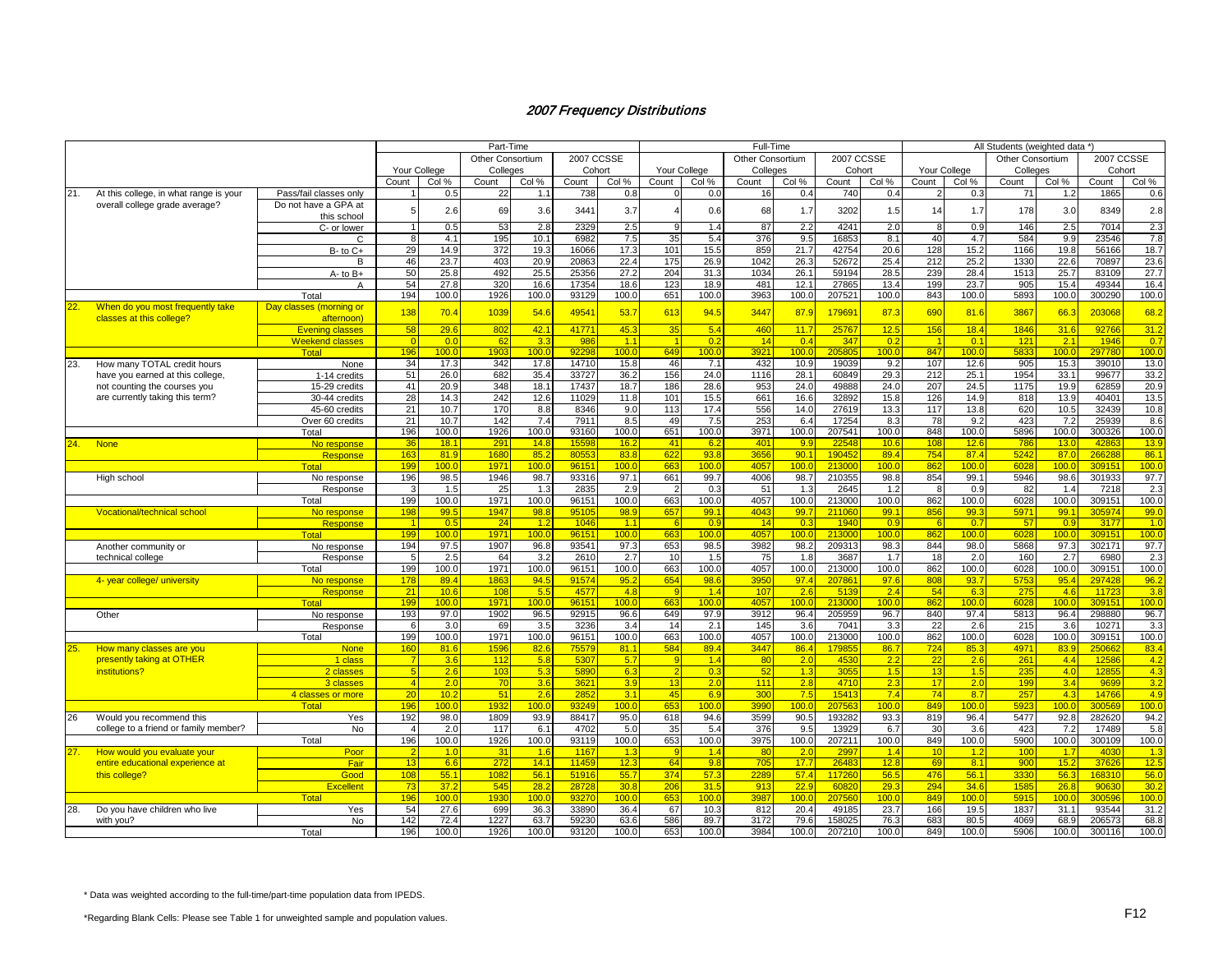|       |                                                             |                                               | Part-Time    |                           |             |                  |                |              |                |                  | Full-Time      |                   |                 |                  | All Students (weighted data *) |                  |              |              |               |              |  |
|-------|-------------------------------------------------------------|-----------------------------------------------|--------------|---------------------------|-------------|------------------|----------------|--------------|----------------|------------------|----------------|-------------------|-----------------|------------------|--------------------------------|------------------|--------------|--------------|---------------|--------------|--|
|       |                                                             | Other Consortium                              |              |                           |             | 2007 CCSSE       |                |              |                | Other Consortium |                | <b>2007 CCSSE</b> |                 |                  |                                | Other Consortium |              | 2007 CCSSE   |               |              |  |
|       |                                                             |                                               | Your College |                           | Colleges    |                  | Cohort         |              |                | Your College     | Colleges       |                   | Cohort          |                  | Your College                   |                  | Colleges     |              | Cohort        |              |  |
|       |                                                             |                                               | Count        | $\overline{\text{Col}}$ % | Count       | Col %            | Count          | Col %        | Count          | Col %            | Count          | Col %             | Count           | Col %            | Count                          | Col %            | Count        | Col %        | Count         | Col %        |  |
| 29.   | Mark your age group.                                        | 18 to 19                                      | 19           | 9.6                       | 251         | 13.1             | 14260          | 15.4         | 265            | 40.8             | 1392           | 35.1              | 70041           | 33.9             |                                |                  |              |              |               |              |  |
|       |                                                             | 20 to 21                                      | 48           | 24.4                      | 307         | 16.0             | 15202          | 16.4         | 191            | 29.4             | 1200           | 30.3              | 56282           | 27.2             |                                |                  |              |              |               |              |  |
|       |                                                             | 22 to 24                                      | 32           | 16.2                      | 313         | 16.3             | 14675          | 15.9         | 73             | 11.2             | 515            | 13.0              | 27385           | 13.3             |                                |                  |              |              |               |              |  |
|       |                                                             | 25 to 29                                      | 29           | 14.7                      | 320         | 16.6             | 14884          | 16.1         | 70             | 10.8             | 353            | 8.9               | 21054           | 10.2             |                                |                  |              |              |               |              |  |
|       |                                                             | 30 to 39                                      | 34           | 17.3                      | 403         | 21.0             | 16753          | 18.1         | 33             | 5.1              | 323            | 8.1               | 18729           | 9.1              |                                |                  |              |              |               |              |  |
|       |                                                             | 40 to 49                                      | 21           | 10.7                      | 220         | 11.4             | 10911          | 11.8         | 10             | 1.5              | 138            | 3.5               | 9313            | 4.5              |                                |                  |              |              |               |              |  |
|       |                                                             | 50 to 64                                      | -9           | 4.6                       | 83          | 4.3              | 5118           | 5.5          | -6             | 0.9              | 41             | 1.0               | 3517            | 1.7              |                                |                  |              |              |               |              |  |
|       |                                                             | $65+$                                         | -5           | 2.5                       | 25          | 1.3              | 780            | 0.8          | $\overline{2}$ | 0.3              | $\overline{4}$ | 0.1               | 294             | 0.1              |                                |                  |              |              |               |              |  |
|       |                                                             | <b>Total</b>                                  | 197          | 100.0                     | 1922        | 100 <sub>1</sub> | 9258           | 100.0        | 650            | 100 <sub>0</sub> | 3966           | 100.0             | 206615          | 100 <sub>c</sub> |                                |                  |              |              |               |              |  |
| 30.   | Sex:                                                        | Male                                          | 87           | 44.2<br>55.8              | 741         | 38.4             | 34225          | 36.7         | 357<br>296     | 54.7             | 1840           | 46.2<br>53.8      | 86238           | 41.6             |                                |                  |              |              |               |              |  |
|       |                                                             | Female                                        | 110          |                           | 1191        | 61.6             | 58977          | 63.3         | 653            | 45.3<br>100.0    | 2145           |                   | 121216          | 58.4<br>100.0    |                                |                  |              |              |               |              |  |
|       |                                                             | Total                                         | 197          | 100.0                     | 1932        | 100.0            | 93202          | 100.0        |                |                  | 3985           | 100.0             | 207454          |                  |                                |                  |              |              |               |              |  |
| 31. . | <b>Marital status</b>                                       | <b>Yes</b>                                    | 70<br>127    | 35.5<br>64.5              | 565<br>1365 | 29.3<br>70.7     | 29656<br>63496 | 31.8<br>68.2 | 59<br>594      | 9.0<br>91.0      | 460<br>3518    | 11.6<br>88.4      | 31803<br>175628 | 15.3<br>84.7     | 198<br>653                     | 23.2<br>76.8     | 1411<br>4502 | 23.9<br>76.1 | 7511<br>22518 | 25.0<br>75.0 |  |
|       |                                                             | No.<br>Total                                  | 197          | 100.0                     | 1930        | 100.0            | 93152          | 100.0        | 653            | 100.0            | 3978           | 100.0             | 207431          | 100.0            | 851                            | 100.0            | 5913         | 100.0        | 30029         | 100.0        |  |
| 32.   | Is English your native (first)                              | Yes                                           | 181          | 92.3                      | 1433        | 74.1             | 80866          | 86.7         | 595            | 91.1             | 3305           | 83.0              | 182295          | 87.9             | 779                            | 91.8             | 4688         | 79.1         | 263503        | 87.7         |  |
|       | language?                                                   | No                                            | 15           | 7.7                       | 501         | 25.9             | 12356          | 13.3         | 58             | 8.9              | 678            | 17.0              | 25167           | 12.1             | 70                             | 8.2              | 1235         | 20.9         | 3695          | 12.3         |  |
|       |                                                             | Total                                         | 196          | 100.0                     | 1934        | 100.0            | 93222          | 100.0        | 653            | 100.0            | 3983           | 100.0             | 207462          | 100.0            | 849                            | 100.0            | 5923         | 100.0        | 300453        | 100.0        |  |
|       | Are you an international                                    | <b>Yes</b>                                    | <b>F</b>     | 2.6                       | 212         | 11.1             | 5527           | 6.0          | 49             | 7.5              | 337            | 8.5               | 13487           | 6.5              |                                |                  |              |              |               |              |  |
|       | student or foreign national?                                | N <sub>o</sub>                                | 189          | 97.4                      | 1705        | 88.9             | 87067          | 94.0         | 602            | 92.5             | 3625           | 91.5              | 192913          | 93.5             |                                |                  |              |              |               |              |  |
|       |                                                             | Total                                         | 194          | 100.0                     | 1917        | 100 <sub>0</sub> | 92594          | 100.0        | 651            | 100.0            | 3962           | 100.0             | 206400          | 100.0            |                                |                  |              |              |               |              |  |
| 34.   | What is your racial identification? (Mark                   | American Indian or other                      |              |                           |             |                  |                |              |                |                  |                |                   |                 |                  |                                |                  |              |              |               |              |  |
|       | only one)                                                   | Native American                               |              | 0.5                       | 18          | 0.9              | 1594           | 1.7          | 6              | 0.9              | 31             | 0.8               | 4014            | 2.0              |                                |                  |              |              |               |              |  |
|       |                                                             | Asian, Asian American,<br>or Pacific Islander |              | 3.6                       | 122         | 6.4              | 4631           | 5.0          | 39             | 6.0              | 249            | 6.3               | 11527           | 5.6              |                                |                  |              |              |               |              |  |
|       |                                                             | Native Hawaiian                               |              | 0.0                       |             | 0.2              | 287            | 0.3          | $\Omega$       | 0.0              | $\mathbf c$    | 0.2               | 697             | 0.3              |                                |                  |              |              |               |              |  |
|       |                                                             | <b>Black or African</b><br>American           | 19           | 9.8                       | 291         | 15.2             | 11699          | 12.7         | 57             | 8.7              | 499            | 12.6              | 23941           | 11.7             |                                |                  |              |              |               |              |  |
|       |                                                             | White, Non-Hispanic                           | 149          | 77.2                      | 1058        | 55.2             | 58565          | 63.6         | 510            | 78.2             | 2564           | 64.8              | 134808          | 65.7             |                                |                  |              |              |               |              |  |
|       |                                                             | Hispanic, Latino, Spanish                     | 15           | 7.8                       | 333         | 17.4             | 11644          | 12.6         | 16             | 2.5              | 454            | 11.5              | 21810           | 10.6             |                                |                  |              |              |               |              |  |
|       |                                                             | Other                                         |              | 1.0                       | 91          | 4.7              | 3649           | 4.0          | 24             | 3.7              | 150            | 3.8               | 8509            | 4.1              |                                |                  |              |              |               |              |  |
|       |                                                             | Total                                         | 193          | 100.0                     | 1916        | 100.0            | 92069          | 100.0        | 652            | 100.0            | 3956           | 100.0             | 205306          | 100.0            |                                |                  |              |              |               |              |  |
| 35.   | What is the highest academic<br>credential you have earned? | <b>None</b>                                   | -2           | 1.0                       | 41          | 2.1              | 3035           | 3.3          | $\overline{7}$ | 1.1              | 62             | 1.6               | 3487            | 1.7              |                                | 1.1              | 121          | 2.1          | 8108          | 2.7          |  |
|       |                                                             | High school diploma or<br><b>GED</b>          | 122          | 62.9                      | 1227        | 64.3             | 60474          | 66.3         | 555            | 85.1             | 3291           | 83.6              | 170458          | 83.5             | 618                            | 73.3             | 4141         | 70.8         | 216235        | 73.3         |  |
|       |                                                             | Vocational / technical<br>certificate         | 17           | 8.8                       | 221         | 11.6             | 10356          | 11.3         | 24             | 3.7              | 256            | 6.5               | 14398           | 7.1              | 54                             | 6.4              | 578          | 9.9          | 2831          | 9.6          |  |
|       |                                                             | Associate degree                              | 16           | 8.2                       | 175         | 9.2              | 8359           | 9.2          | 33             | 5.1              | 195            | 5.0               | 10758           | 5.3              | 57                             | 6.8              | 468          | 8.0          | 2247          | 7.6          |  |
|       |                                                             | <b>Bachelor's degree</b>                      | 31           | 16.0                      | 185         | 9.7              | 6913           | 7.6          | 23             | 3.5              | 114            | 2.9               | 4212            | 2.1              | 86                             | 10.2             | 418          | 7.1          | 15287         | 5.2          |  |
|       |                                                             | Master's / doctoral /<br>professional degree  | $\epsilon$   | 3.1                       | 58          | 3.0              | 2144           | 2.3          | 10             | 1.5              | 20             | 0.5               | 882             | 0.4              | 20                             | 2.4              | 126          | 2.1          | 4475          | 1.5          |  |
|       |                                                             | Total                                         | 194          | 100.0                     | 1907        | 100.0            | 91281          | 100.0        | 652            | 100.0            | 3938           | 100.0             | 204195          | 100.0            | 844                            | 100.0            | 5850         | 100.0        | 294893        | 100.0        |  |